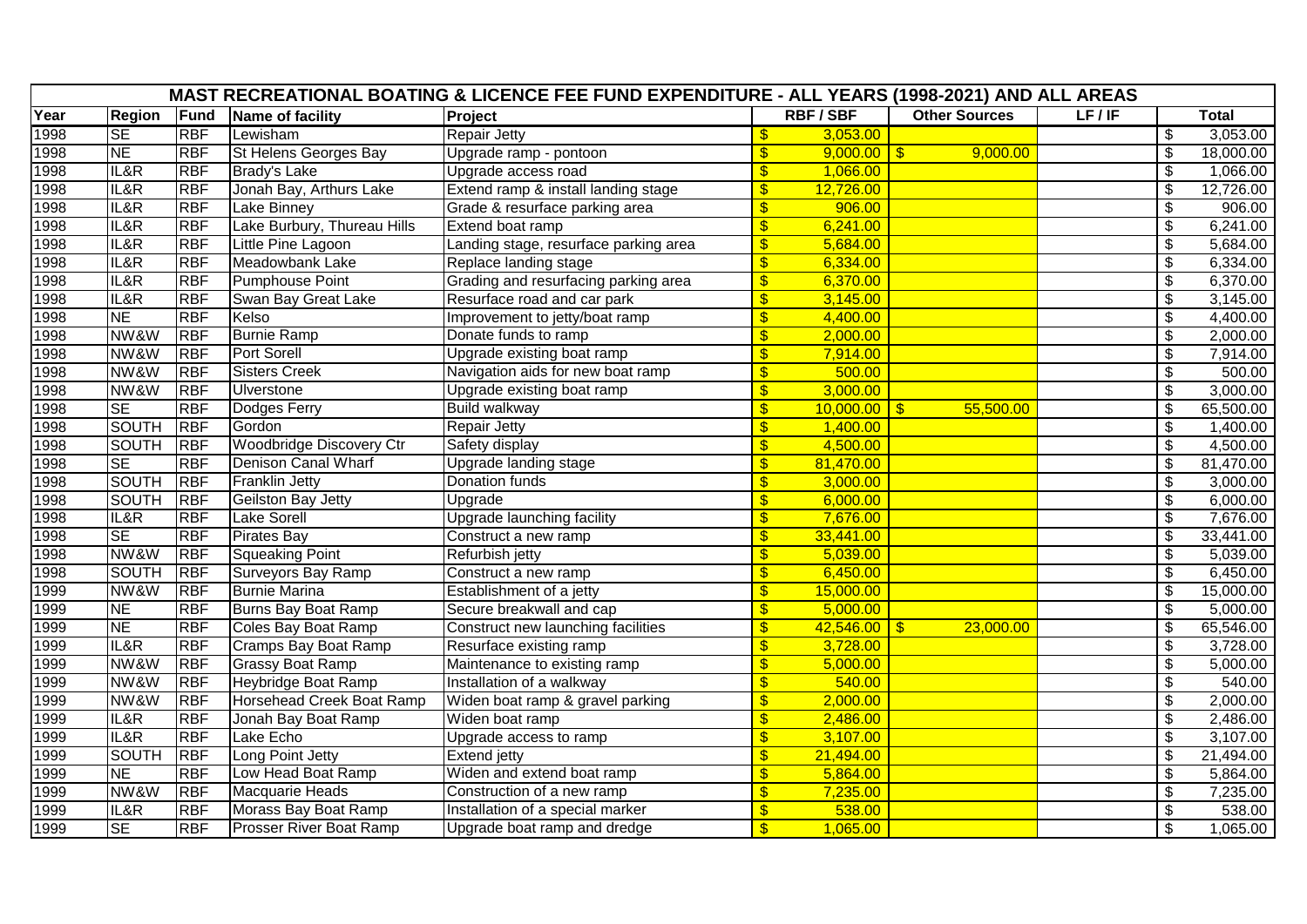|      |                        |             |                                 | MAST RECREATIONAL BOATING & LICENCE FEE FUND EXPENDITURE - ALL YEARS (1998-2021) AND ALL AREAS |                         |                 |                      |       |                                        |              |
|------|------------------------|-------------|---------------------------------|------------------------------------------------------------------------------------------------|-------------------------|-----------------|----------------------|-------|----------------------------------------|--------------|
| Year | <b>Region</b>          | <b>Fund</b> | Name of facility                | Project                                                                                        |                         | <b>RBF/SBF</b>  | <b>Other Sources</b> | LF/IF |                                        | <b>Total</b> |
| 1999 | NW&W                   | <b>RBF</b>  | Smithton Boat Ramp              | Extend boat ramp                                                                               | $\sqrt[6]{3}$           | 6,345.00        |                      |       | \$                                     | 6,345.00     |
| 1999 | IL&R                   | <b>RBF</b>  | <b>Trevallyn Boat Ramp</b>      | Widen boat ramp                                                                                | $\frac{1}{2}$           | 13,338.00       |                      |       | $\sqrt[6]{\frac{1}{2}}$                | 13,338.00    |
| 1999 | IL&R                   | <b>RBF</b>  | Arthurs Dam Boat Ramp           | Improve car parking and widen                                                                  | \$                      | 1,600.00        |                      |       | \$                                     | 1,600.00     |
| 1999 | IL&R                   | <b>RBF</b>  | <b>Barren Tier UHF Repeater</b> | Maintenance to repeater                                                                        | $\overline{\mathbb{S}}$ | 450.00          |                      |       | $\boldsymbol{\mathsf{S}}$              | 450.00       |
| 1999 | IL&R                   | <b>RBF</b>  | Brandum Bay Boat Ramp           | Upgrade boat ramp                                                                              | $\frac{1}{2}$           | 18,786.00       |                      |       | $\boldsymbol{\mathsf{S}}$              | 18,786.00    |
| 1999 | NW&W                   | <b>RBF</b>  | <b>Ulverstone Boat Ramp</b>     | Upgrade pontoon                                                                                | $\overline{\mathbb{S}}$ | 5,000.00        |                      |       | $\overline{\boldsymbol{\mathfrak{s}}}$ | 5,000.00     |
| 1999 | SE                     | <b>RBF</b>  | Whitebeach Boat Ramp            | Provide a walkway                                                                              | $\frac{1}{2}$           | 5,200.00        |                      |       | $\overline{\$}$                        | 5,200.00     |
| 1999 | IL&R                   | <b>RBF</b>  | <b>New Norfolk Ramp</b>         | <b>Extend ramp</b>                                                                             | $\mathbf{\$}$           | 1,803.00        |                      |       | $\overline{\boldsymbol{\mathfrak{s}}}$ | 1,803.00     |
| 1999 | SE                     | <b>RBF</b>  | Pt Leseur, Maria Island         | Cardinal marker                                                                                | \$                      | 3,151.00        |                      |       | \$                                     | 3,151.00     |
| 1999 | <b>NE</b>              | <b>RBF</b>  | <b>Binalong Bay Gulch</b>       | Provide a navigation marker                                                                    | $\frac{1}{2}$           | 308.00          |                      |       | $\frac{1}{2}$                          | 308.00       |
| 1999 | IL&R                   | <b>RBF</b>  | Four Springs                    | Construct a new launching facility                                                             | \$                      | 24,655.00       |                      |       | \$                                     | 24,655.00    |
| 2000 | <b>SE</b>              | <b>RBF</b>  | Nubeena Boat Ramp               | Construct a new launching ramp                                                                 | $\overline{\mathbb{S}}$ | $1,500.00$ \$   | 1,500.00             |       | $\overline{\$}$                        | 3,000.00     |
| 2000 | $\overline{\text{SE}}$ | <b>RBF</b>  | <b>Garden Island Point</b>      | Construct a walkway                                                                            | $\overline{\mathbb{S}}$ | $7,344.00$ \ \$ | 7,344.00             |       | $\overline{\boldsymbol{\mathfrak{s}}}$ | 14,688.00    |
| 2000 | <b>SE</b>              | <b>RBF</b>  | Fortescue Bay Boat Ramp         | Upgrade boat ramp                                                                              | $\sqrt[6]{3}$           | $10,533.00$ \$  | 11,533.00            |       | $\overline{\boldsymbol{\mathfrak{s}}}$ | 22,066.00    |
| 2000 | <b>SOUTH</b>           | <b>RBF</b>  | Austin's Ferry Boat Ramp        | Construct a pontoon                                                                            | $\sqrt[6]{3}$           | $8,800.00$ \$   | 10,645.00            |       | $\boldsymbol{\mathsf{S}}$              | 19,445.00    |
| 2000 | <b>SOUTH</b>           | <b>RBF</b>  | Port Huon Yacht Club            | Construct a pontoon                                                                            | \$                      | $3,666.00$ \$   | 7,332.00             |       | $\boldsymbol{\theta}$                  | 10,998.00    |
| 2000 | <b>SOUTH</b>           | <b>RBF</b>  | <b>Trial Bay</b>                | Upgrade jetty                                                                                  | $\overline{\mathbb{S}}$ | $1,279.00$ \$   | 1,279.00             |       | $\overline{\boldsymbol{\mathfrak{s}}}$ | 2,558.00     |
| 2000 | <b>SOUTH</b>           | <b>RBF</b>  | <b>Tinderbox Boat Ramp</b>      | Construct a walkway                                                                            | $\overline{\mathbb{S}}$ | $2,000.00$ \$   | 3,808.00             |       | $\boldsymbol{\mathsf{S}}$              | 5,808.00     |
| 2000 | <b>NE</b>              | <b>RBF</b>  | <b>Stieglitz Boat Ramp</b>      | Reconstruct boat ramp                                                                          | \$                      | $2,500.00$ \$   | 2,500.00             |       | $\overline{\boldsymbol{\mathfrak{s}}}$ | 5,000.00     |
| 2000 | <b>NE</b>              | <b>RBF</b>  | Binalong Bay Boat Ramp          | Upgrade boat ramp                                                                              | $\sqrt[6]{3}$           | 24,462.00       |                      |       | $\sqrt[6]{\frac{1}{2}}$                | 24,462.00    |
| 2000 | <b>NE</b>              | <b>RBF</b>  | <b>Clarence Point Boat Ramp</b> | Upgrade launching facility                                                                     | \$                      | 30,000.00       |                      |       | $\overline{\boldsymbol{\mathfrak{s}}}$ | 30,000.00    |
| 2000 | <b>NE</b>              | <b>RBF</b>  | <b>Weymouth Boat Ramp</b>       | Upgrade boat ramp                                                                              | $\overline{\mathbf{S}}$ | 3,345.00        |                      |       | \$                                     | 3,345.00     |
| 2000 | <b>NE</b>              | <b>RBF</b>  | <b>Tomahawk Boat Ramp</b>       | Upgrade boat ramp                                                                              | \$                      | 5,417.00        |                      |       | \$                                     | 5,417.00     |
| 2000 | NW&W                   | <b>RBF</b>  | Devonport - Elimatta Ramp       | Attach ringbolts/scabble adj. concrete                                                         | $\sqrt[6]{3}$           | 1,407.00        |                      |       | $\overline{\mathcal{E}}$               | 1,407.00     |
| 2000 | NW&W                   | <b>RBF</b>  | Turners Beach Boat Ramp         | Upgrade boat ramp                                                                              | $\overline{\mathbb{S}}$ | 3,300.00        |                      |       | $\frac{1}{2}$                          | 3,300.00     |
| 2000 | NW&W                   | <b>RBF</b>  | <b>Ulverstone Boat Ramp</b>     | Assist funding a walkway                                                                       | $\sqrt[6]{3}$           | $2,750.00$ \$   | 10,000.00            |       | $\frac{1}{2}$                          | 12,750.00    |
| 2000 | NW&W                   | <b>RBF</b>  | Penguin Low Tide B/R            | Upgrade boat ramp                                                                              | \$                      | $3,500.00$ \$   | 3,500.00             |       | \$                                     | 7,000.00     |
| 2000 | NW&W                   | <b>RBF</b>  | <b>Cam River</b>                | Upgrade boat ramp                                                                              | $\overline{\mathbb{S}}$ | $3,000.00$ \$   | 3,500.00             |       | $\boldsymbol{\mathsf{S}}$              | 6,500.00     |
| 2000 | NW&W                   | <b>RBF</b>  | Smithton                        | Upgrade boat ramp                                                                              | $\overline{\mathbb{S}}$ | 2,545.00        |                      |       | $\overline{\boldsymbol{\mathfrak{s}}}$ | 2,545.00     |
| 2000 | NW&W                   | <b>RBF</b>  | <b>Currie Boat Ramp</b>         | Upgrade boat ramp                                                                              | $\frac{1}{2}$           | $1,250.00$ \$   | 1,250.00             |       | $\frac{1}{2}$                          | 2,500.00     |
| 2000 | IL&R                   | <b>RBF</b>  | Arthurs Dam Boat Ramp           | Extend boat ramp                                                                               | $\sqrt[6]{3}$           | $1,795.00$ \$   | 2,000.00             |       | $\sqrt[6]{\frac{1}{2}}$                | 3,795.00     |
| 2000 | IL&R                   | <b>RBF</b>  | Jonah Bay Boat Ramp             | Extend and widen boat ramp                                                                     | \$                      | $1,300.00$ \$   | 2,000.00             |       | \$                                     | 3,300.00     |
| 2000 | IL&R                   | <b>RBF</b>  | Johnstone Road Boat Ramp        | Re-sheet boat ramp                                                                             | $\overline{\mathbf{S}}$ | $1,740.00$ \$   | 2,000.00             |       | $\boldsymbol{\mathsf{S}}$              | 3,740.00     |
| 2000 | IL&R                   | <b>RBF</b>  | <b>Tods Corner</b>              | Upgrade boat ramp                                                                              | $\overline{\mathbb{S}}$ | $1,520.00$ \$   | 2,000.00             |       | $\overline{\boldsymbol{\mathfrak{s}}}$ | 3,520.00     |
| 2000 | IL&R                   | <b>RBF</b>  | Brandum Bay Boat Ramp           | Extend boat ramp                                                                               | \$                      | $3,290.00$ \$   | 2,000.00             |       | $\overline{\mathcal{S}}$               | 5,290.00     |
| 2000 | IL&R                   | <b>RBF</b>  | Strathgordon                    | Reconstruct boat ramp                                                                          | $\sqrt[6]{3}$           | $10,308.00$ \$  | 7,500.00             |       | $\sqrt[6]{\frac{1}{2}}$                | 17,808.00    |
| 2000 | IL&R                   | <b>RBF</b>  | <b>Barren Tier Repeater</b>     | Maintain repeater                                                                              | \$                      | 450.00          |                      |       | $\overline{\boldsymbol{\mathfrak{s}}}$ | 450.00       |
| 2000 | <b>NE</b>              | <b>RBF</b>  | Swansea Boat Ramp               | Removal sand/ survey                                                                           | $\overline{\mathbf{S}}$ | $10,000.00$ \$  | 10,000.00            |       | $\boldsymbol{\mathsf{S}}$              | 20,000.00    |
| 2000 | <b>NE</b>              | <b>RBF</b>  | <b>Coles Bay Boat Ramp</b>      | <b>Final Inspection</b>                                                                        | $\mathbf{\$}$           | 1,248.00        |                      |       | $\boldsymbol{\mathsf{S}}$              | 1,248.00     |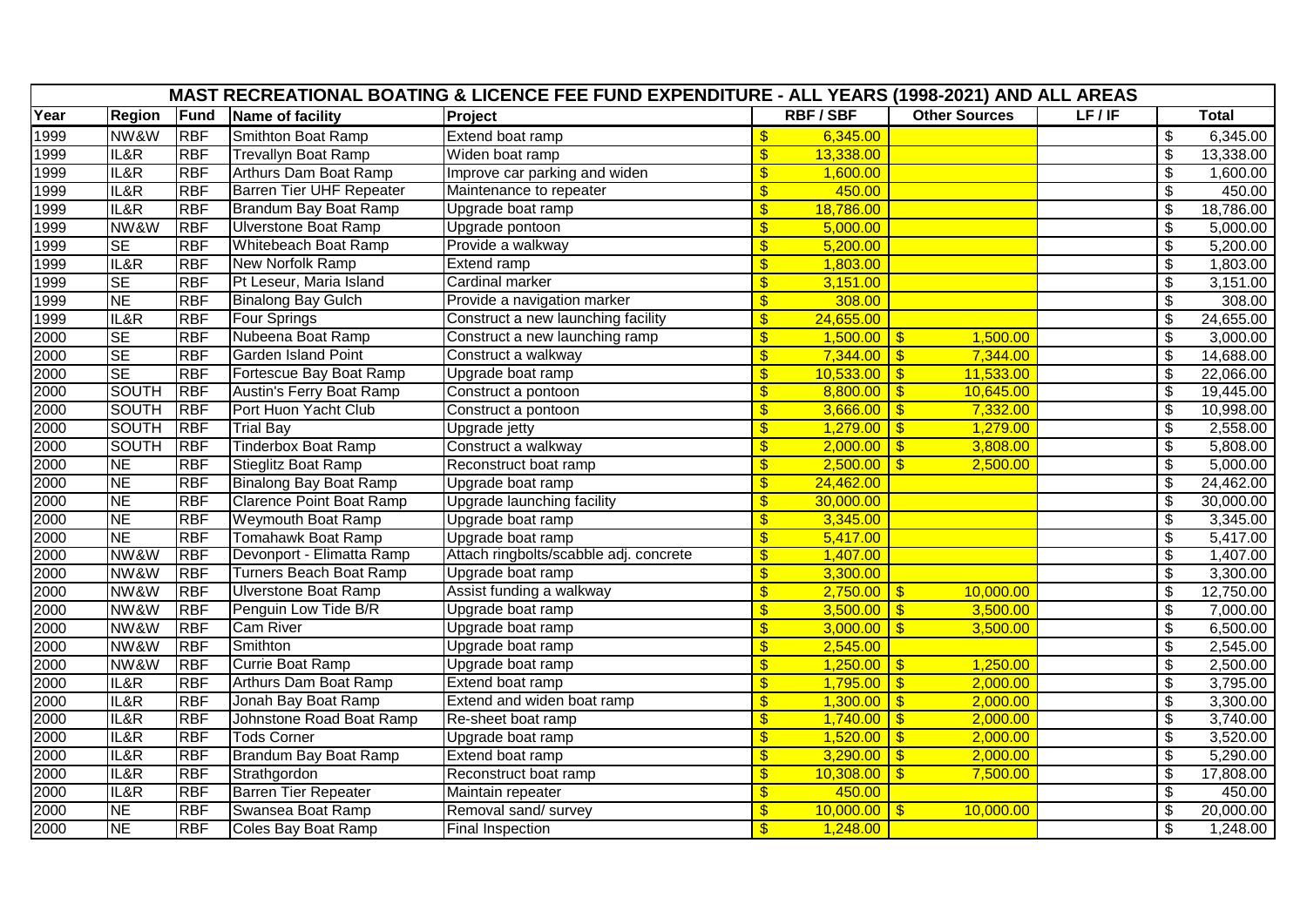| MAST RECREATIONAL BOATING & LICENCE FEE FUND EXPENDITURE - ALL YEARS (1998-2021) AND ALL AREAS |                        |            |                            |                                 |                           |                |                      |       |                          |              |  |
|------------------------------------------------------------------------------------------------|------------------------|------------|----------------------------|---------------------------------|---------------------------|----------------|----------------------|-------|--------------------------|--------------|--|
| Year                                                                                           | <b>Region</b>          | Fund       | Name of facility           | Project                         |                           | <b>RBF/SBF</b> | <b>Other Sources</b> | LF/IF |                          | <b>Total</b> |  |
| 2000                                                                                           | SW                     | <b>RBF</b> | Statewide                  | Signage                         | $\sqrt[6]{3}$             | 30,000.00      |                      |       | $\overline{\mathcal{S}}$ | 30,000.00    |  |
| 2000                                                                                           | <b>SOUTH</b>           | <b>RBF</b> | Regatta Ground             | Upgrade car park                | $\sqrt{3}$                | $7,000.00$ \$  | 7,000.00             |       | \$                       | 14,000.00    |  |
| 2000                                                                                           | NW&W                   | <b>RBF</b> | <b>Port Sorell</b>         | Upgrade boat ramp               | $\boldsymbol{\mathsf{s}}$ | $1,705.00$ \$  | 1,705.00             |       | \$                       | 3,410.00     |  |
| 2001                                                                                           | <b>SOUTH</b>           | <b>RBF</b> | <b>Bridgewater Jetty</b>   | Upgrade jetty/landing stage     | $\sqrt{3}$                | $6,000.00$ \$  | 11,083.00            |       | \$                       | 17,083.00    |  |
| 2001                                                                                           | IL&R                   | <b>RBF</b> | <b>Millbrook Rise</b>      | Construct boat ramp             | $\sqrt[6]{3}$             | $17,880.00$ \$ | 17,000.00            |       | \$                       | 34,880.00    |  |
| 2001                                                                                           | <b>SOUTH</b>           | <b>RBF</b> | <b>Charlottes Cove</b>     | Construct walkway/jetty         | $\sqrt[6]{3}$             | $10,000.00$ \$ | 35,000.00            |       | \$                       | 45,000.00    |  |
| 2001                                                                                           | <b>SOUTH</b>           | <b>RBF</b> | <b>Franklin Jetty</b>      | Refurbish jetty                 | $\sqrt{3}$                | 2,500.00       |                      |       | \$                       | 2,500.00     |  |
| 2001                                                                                           | $\overline{\text{SE}}$ | <b>RBF</b> | <b>Boomer Bay</b>          | Upgrade walkway                 | $\sqrt{3}$                | 3,446.00       |                      |       | \$                       | 3,446.00     |  |
| 2001                                                                                           | <b>SE</b>              | <b>RBF</b> | Mt Raoul                   | Annual maintenance to repeater  | $\sqrt[6]{3}$             | 350.00         |                      |       | \$                       | 350.00       |  |
| 2001                                                                                           | <b>SE</b>              | <b>RBF</b> | Fortescue Bay              | Repair to storm damaged ramp    | $\sqrt[6]{3}$             | 5,936.00       |                      |       | \$                       | 5,936.00     |  |
| 2001                                                                                           | <b>SE</b>              | <b>RBF</b> | <b>Pirates Bay</b>         | Batten walkway                  | $\sqrt[6]{3}$             | 1,262.00       |                      |       | \$                       | 1,262.00     |  |
| 2001                                                                                           | <b>SE</b>              | <b>RBF</b> | <b>Prosser River Ramp</b>  | Regravel ramp                   | $\sqrt{3}$                | 545.00         |                      |       | \$                       | 545.00       |  |
| 2001                                                                                           | $\overline{NE}$        | <b>RBF</b> | Swansea Ramp               | Removal of sand                 | $\sqrt[6]{3}$             | 400.00         |                      |       | \$                       | 400.00       |  |
| 2001                                                                                           | <b>SE</b>              | <b>RBF</b> | Triabunna                  | Extension of boat ramp          | $\sqrt[6]{3}$             | 270.00         |                      |       | \$                       | 270.00       |  |
| 2001                                                                                           | <b>SE</b>              | <b>RBF</b> | Maria Island               | Install VHF Repeater - inc 2002 | $\sqrt[6]{3}$             | 20,000.00      |                      |       | \$                       | 20,000.00    |  |
| 2001                                                                                           | <b>NE</b>              | <b>RBF</b> | <b>Bicheno Boat Ramp</b>   | Extend walkway                  | $\mathbf{\$}$             | $2,500.00$ \$  | 2,500.00             |       | $\overline{\mathcal{S}}$ | 5,000.00     |  |
| 2001                                                                                           | $\overline{\sf NE}$    | <b>RBF</b> | <b>Stieglitz Boat Ramp</b> | Complete upgrade to ramp        | $\boldsymbol{\mathsf{s}}$ | $964.00$ \$    | 1,250.00             |       | $\overline{\mathcal{S}}$ | 2,214.00     |  |
| 2001                                                                                           | $\overline{\text{NE}}$ | <b>RBF</b> | <b>Kelso Jetty</b>         | Maintenance                     | $\sqrt[6]{3}$             | 3,800.00       |                      |       | \$                       | 3,800.00     |  |
| 2001                                                                                           | NW&W                   | <b>RBF</b> | <b>Squeaking Point</b>     | Widen approach to ramp          | $\overline{\mathsf{s}}$   | 2,450.00       |                      |       | \$                       | 2,450.00     |  |
| 2001                                                                                           | NW&W                   | <b>RBF</b> | <b>Turners Beach</b>       | Removal of sand                 | $\sqrt[6]{3}$             | 175.00         |                      |       | $\overline{\mathcal{E}}$ | 175.00       |  |
| 2001                                                                                           | NW&W                   | <b>RBF</b> | Inglis River               | Install 3 river markers         | $\mathbf{\$}$             | 1,950.00       |                      |       | \$                       | 1,950.00     |  |
| 2001                                                                                           | NW&W                   | <b>RBF</b> | Rocky Cape                 | Extend/correct undermining      | $\mathbf{\$}$             | $3,750.00$ \$  | 3,750.00             |       | $\overline{\mathcal{S}}$ | 7,500.00     |  |
| 2001                                                                                           | NW&W                   | <b>RBF</b> | <b>Stanley Boat Ramp</b>   | Supply materials for upgrade    | $\sqrt{3}$                | 640.00         |                      |       | \$                       | 640.00       |  |
| 2001                                                                                           | NW&W                   | <b>RBF</b> | Macquarie Harbour          | <b>Training wall marker</b>     | $\overline{\mathbf{S}}$   | 1,500.00       |                      |       | $\overline{\mathcal{S}}$ | 1,500.00     |  |
| 2001                                                                                           | NW&W                   | <b>RBF</b> | Montagu Park               | Construct a new walkway/ramp    | $\sqrt[6]{3}$             | $20,000.00$ \$ | 15,400.00            |       | \$                       | 35,400.00    |  |
| 2001                                                                                           | NW&W                   | <b>RBF</b> | Smithton                   | <b>New Walkways</b>             | $\sqrt{3}$                | $1,822.00$ \$  | 30,000.00            |       | \$                       | 31,822.00    |  |
| 2001                                                                                           | $\overline{\sf NE}$    | <b>RBF</b> | Cape Barren Jetty          | Upgrade jetty                   | $\mathbf{\$}$             | 6,000.00       |                      |       | $\overline{\mathcal{G}}$ | 6,000.00     |  |
| 2001                                                                                           | IL&R                   | <b>RBF</b> | Lake King William          | Construct new launching sites   | $\frac{1}{2}$             | 3,600.00       |                      |       | \$                       | 3,600.00     |  |
| 2001                                                                                           | IL&R                   | <b>RBF</b> | Penstock Lagoon            | Upgrade launching facilities    | $\overline{\mathsf{s}}$   | 3,506.00       |                      |       | $\overline{\mathcal{S}}$ | 3,506.00     |  |
| 2001                                                                                           | IL&R                   | <b>RBF</b> | Breona, Great Lake         | Upgrade boat ramp               | $\sqrt[6]{3}$             | $4,100.00$ \$  | 2,000.00             |       | $\overline{\mathcal{G}}$ | 6,100.00     |  |
| 2001                                                                                           | IL&R                   | <b>RBF</b> | Brandum Bay, Great Lake    | Extend boat ramp                | $\mathsf{\$}$             | $2,600.00$ \$  | 1,000.00             |       | \$                       | 3,600.00     |  |
| 2001                                                                                           | IL&R                   | <b>RBF</b> | <b>Tods Corner</b>         | Provide additional car parking  | $\mathbf{\$}$             | $2,250.00$ \$  | 1,250.00             |       | $\overline{\mathcal{S}}$ | 3,500.00     |  |
| 2001                                                                                           | IL&R                   | <b>RBF</b> | Strathgordon               | Extend boat ramp                | $\sqrt[6]{3}$             | 7,600.00       |                      |       | \$                       | 7,600.00     |  |
| 2001                                                                                           | IL&R                   | <b>RBF</b> | Lake Echo                  | New boat ramp                   | $\sqrt[6]{3}$             | 13,000.00      |                      |       | \$                       | 13,000.00    |  |
| 2001                                                                                           | IL&R                   | <b>RBF</b> | <b>Barren Tier</b>         | Maintenance of UHF              | $\sqrt[6]{3}$             | 350.00         |                      |       | $\overline{\mathcal{S}}$ | 350.00       |  |
| 2001                                                                                           | SW                     | <b>RBF</b> | Safe Boating Book          | Revised version                 | $\mathbf{\$}$             | 20,000.00      |                      |       | \$                       | 20,000.00    |  |
| 2001                                                                                           | <b>NE</b>              | <b>RBF</b> | <b>Tamar River</b>         | Signage                         | $\mathbf{\$}$             | 6,500.00       |                      |       | $\overline{\mathcal{S}}$ | 6,500.00     |  |
| 2001                                                                                           | <b>SW</b>              | <b>RBF</b> | Signage                    | New and replacement of signs    | $\mathbf{\$}$             | 9,825.00       |                      |       | \$                       | 9,825.00     |  |
| 2001                                                                                           | <b>NE</b>              | <b>RBF</b> | <b>Binalong Bay</b>        | One Lane Sign                   | $\sqrt{3}$                | 158.00         |                      |       | \$                       | 158.00       |  |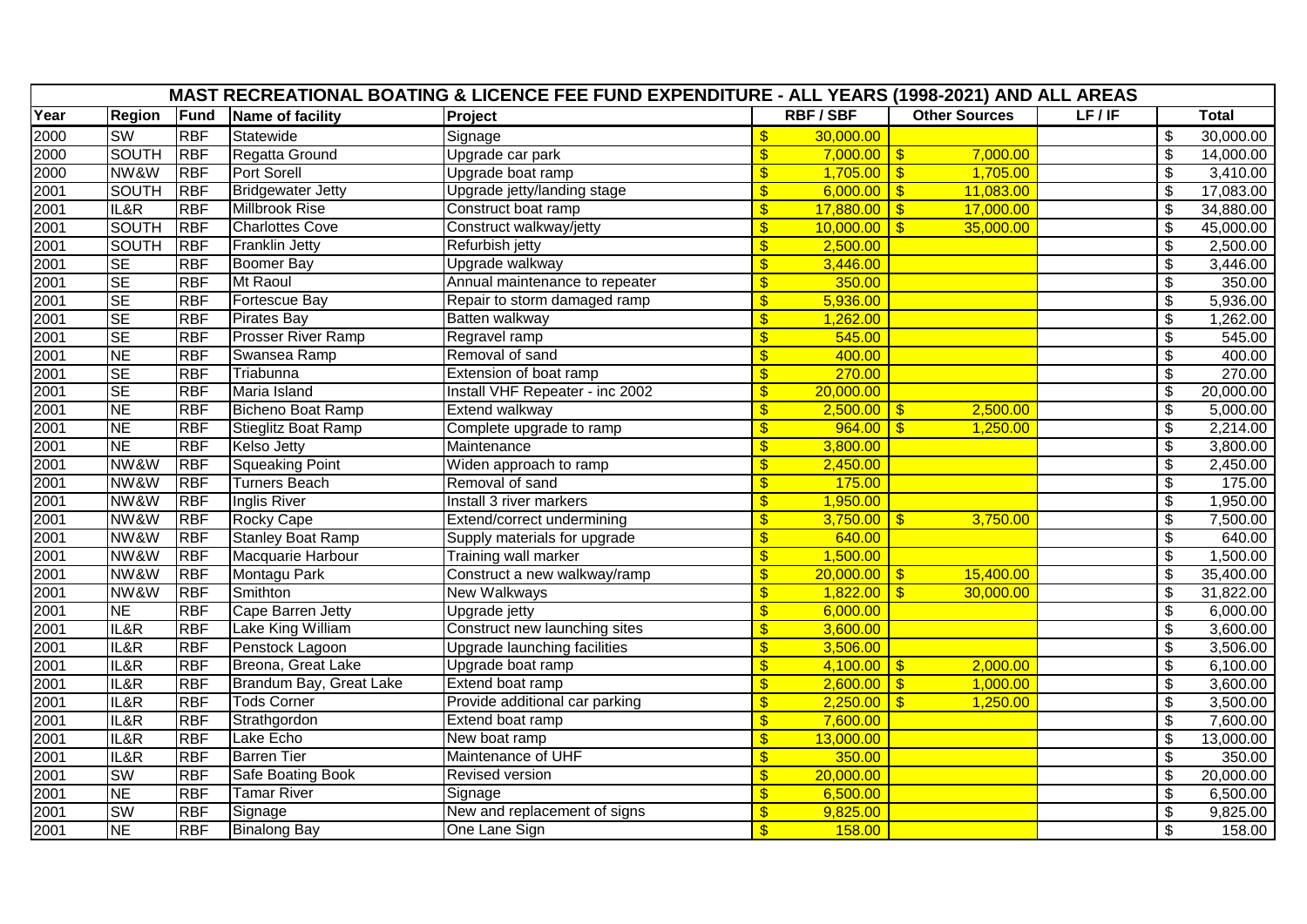| MAST RECREATIONAL BOATING & LICENCE FEE FUND EXPENDITURE - ALL YEARS (1998-2021) AND ALL AREAS |                        |             |                        |                                    |                           |                |                            |       |                          |              |  |
|------------------------------------------------------------------------------------------------|------------------------|-------------|------------------------|------------------------------------|---------------------------|----------------|----------------------------|-------|--------------------------|--------------|--|
| Year                                                                                           | <b>Region</b>          | <b>Fund</b> | Name of facility       | Project                            |                           | <b>RBF/SBF</b> | <b>Other Sources</b>       | LF/IF |                          | <b>Total</b> |  |
| 2002                                                                                           | IL&R                   | <b>RBF</b>  | Longford Boat Ramp     | Extend landing stage/upgrade ramp  | $\sqrt[6]{3}$             | $10,920.00$ \$ | 2,602.00                   |       | $\overline{\mathcal{S}}$ | 13,522.00    |  |
| 2002                                                                                           | IL&R                   | <b>RBF</b>  | <b>Trevallyn Dam</b>   | Replace divisional line            | $\mathbf{\$}$             | 1,350.00       |                            |       | \$                       | 1,350.00     |  |
| 2002                                                                                           | $\overline{\sf NE}$    | <b>RBF</b>  | Anson's Bay            | Reconstruct boat ramp              | $\overline{\mathbf{S}}$   | $6,000.00$ \$  | 5,000.00                   |       | \$                       | 11,000.00    |  |
| 2002                                                                                           | $\overline{\text{NE}}$ | <b>RBF</b>  | Tomahawk               | Batter boat ramp                   | $\sqrt[6]{3}$             | 7,000.00       |                            |       | \$                       | 7,000.00     |  |
| 2002                                                                                           | $\overline{\sf NE}$    | <b>RBF</b>  | Musselroe              | Navigation marker                  | $\sqrt[6]{3}$             | 3,000.00       |                            |       | \$                       | 3,000.00     |  |
| 2002                                                                                           | <b>NE</b>              | <b>RBF</b>  | Palana                 | Upgrade launching facility         | $\overline{\mathbf{S}}$   | $8,193.00$ \$  | 4,327.00                   |       | $\overline{\mathcal{S}}$ | 12,520.00    |  |
| 2002                                                                                           | NW&W                   | <b>RBF</b>  | Elimatta Boat Ramp     | Resurface ramp                     | $\mathbf{\$}$             | 25,100.00      |                            |       | \$                       | 25,100.00    |  |
| 2002                                                                                           | NW&W                   | <b>RBF</b>  | <b>Horsehead Creek</b> | Regravel ramp                      | $\sqrt{3}$                | 326.00         |                            |       | \$                       | 326.00       |  |
| 2002                                                                                           | NW&W                   | <b>RBF</b>  | <b>Turners Beach</b>   | Removal of sand                    | $\overline{\mathbf{S}}$   | 175.00         |                            |       | \$                       | 175.00       |  |
| 2002                                                                                           | NW&W                   | <b>RBF</b>  | Naracoopa Boat ramp    | Upgrade launching facility         | $\sqrt[6]{3}$             | 9,129.00       |                            |       | \$                       | 9,129.00     |  |
| 2002                                                                                           | <b>SOUTH</b>           | <b>RBF</b>  | Regatta Ground         | Upgrade launching facility         | $\overline{\mathbf{s}}$   | $2,194.00$ \$  | 2,193.00                   |       | $\overline{\mathcal{S}}$ | 4,387.00     |  |
| 2002                                                                                           | IL&R                   | <b>RBF</b>  | <b>Millbrook Rise</b>  | Construct a walkway                | $\sqrt[6]{3}$             | 3,462.00       |                            |       | \$                       | 3,462.00     |  |
| 2002                                                                                           | <b>SOUTH</b>           | <b>RBF</b>  | South Arm              | Reconstruct boat ramp              | $\mathbf{\$}$             | $20,000.00$ \$ | 20,000.00                  |       | \$                       | 40,000.00    |  |
| 2002                                                                                           | <b>SE</b>              | <b>RBF</b>  | Maria Island           | <b>Install VHF Repeater</b>        | $\overline{\mathbf{s}}$   | 15,000.00      |                            |       | $\overline{\mathcal{S}}$ | 15,000.00    |  |
| 2002                                                                                           | <b>SE</b>              | <b>RBF</b>  | Triabunna              | Placement of a metal grid on ramp  | $\sqrt[6]{3}$             | 300.00         |                            |       | \$                       | 300.00       |  |
| 2002                                                                                           | <b>NE</b>              | <b>RBF</b>  | Swanwick               | Contribution to walkway            | $\overline{\mathsf{s}}$   | 2,000.00       |                            |       | \$                       | 2,000.00     |  |
| 2002                                                                                           | $\overline{\sf NE}$    | <b>RBF</b>  | Gordon St, Swansea     | <b>Remedial works</b>              | $\sqrt[6]{3}$             | 4,000.00       |                            |       | $\overline{\mathcal{S}}$ | 4,000.00     |  |
| 2002                                                                                           | <b>SE</b>              | <b>RBF</b>  | <b>Saltworks</b>       | Upgrade launching facility         | $\sqrt[6]{3}$             | $2,026.00$ \$  | 3,500.00                   |       | \$                       | 5,526.00     |  |
| 2002                                                                                           | $\overline{\text{SE}}$ | <b>RBF</b>  | <b>Gypsy Bay</b>       | Construct a new launching facility | $\overline{\mathbf{s}}$   | $20,000.00$ \$ | 40,000.00                  |       | $\overline{\mathcal{S}}$ | 60,000.00    |  |
| 2002                                                                                           | <b>SE</b>              | <b>RBF</b>  | <b>Marion Narrows</b>  | Navigation marker                  | $\sqrt[6]{3}$             | 3,000.00       |                            |       | \$                       | 3,000.00     |  |
| 2002                                                                                           | <b>SE</b>              | <b>RBF</b>  | Taranna                | Redeck jetty                       | $\overline{\mathbf{s}}$   | $7,851.00$ \$  | 1,800.00                   |       | $\overline{\mathcal{S}}$ | 9,651.00     |  |
| 2002                                                                                           | <b>SOUTH</b>           | <b>RBF</b>  | Snug                   | <b>Upgrade launching facility</b>  | $\mathbf{\$}$             | $1,950.00$ \$  | 1,950.00                   |       | $\overline{\mathcal{S}}$ | 3,900.00     |  |
| 2002                                                                                           | <b>SOUTH</b>           | <b>RBF</b>  | Middleton              | Construct a walkway                | $\sqrt[6]{3}$             | $655.00$ \$    | 2,500.00                   |       | \$                       | 3,155.00     |  |
| 2002                                                                                           | <b>SOUTH</b>           | <b>RBF</b>  | Port Cygnet            | Construct a lower landing stage    | $\mathbf{\$}$             | 13,012.00      |                            |       | \$                       | 13,012.00    |  |
| 2002                                                                                           | <b>SOUTH</b>           | <b>RBF</b>  | <b>Adventure Bay</b>   | Reconstruct boat ramp              | $\sqrt[6]{\frac{1}{2}}$   | 12,500.00      | 12,500.00<br>$\mathbf{\$}$ |       | \$                       | 25,000.00    |  |
| 2002                                                                                           | NW&W                   | <b>RBF</b>  | <b>Port Sorell</b>     | Replace jetty                      | $\boldsymbol{\mathsf{s}}$ | 22,886.00      |                            |       | \$                       | 22,886.00    |  |
| 2002                                                                                           | IL&R                   | <b>RBF</b>  | <b>Butlers Gorge</b>   | Improve access to ramp             | $\mathbf{\$}$             | 550.00         |                            |       | $\overline{\mathcal{G}}$ | 550.00       |  |
| 2002                                                                                           | IL&R                   | <b>RBF</b>  | <b>Cramps Bay</b>      | Extend boat ramp                   | $\sqrt[6]{3}$             | 6,200.00       |                            |       | \$                       | 6,200.00     |  |
| 2002                                                                                           | IL&R                   | <b>RBF</b>  | Lake King William      | Repairs to boat ramp               | $\sqrt[6]{3}$             | 590.00         |                            |       | \$                       | 590.00       |  |
| 2002                                                                                           | IL&R                   | <b>RBF</b>  | Pumphouse Point        | Extend car parking area            | $\overline{\mathbf{S}}$   | 4,568.00       |                            |       | $\overline{\mathcal{S}}$ | 4,568.00     |  |
| 2002                                                                                           | IL&R                   | <b>RBF</b>  | Lake Echo              | Signage                            | $\sqrt[6]{3}$             | 190.00         |                            |       | \$                       | 190.00       |  |
| 2002                                                                                           | IL&R                   | <b>RBF</b>  | <b>Tooms Lake</b>      | Upgrade launching facility         | $\mathbf{\$}$             | 1,619.00       |                            |       | \$                       | 1,619.00     |  |
| 2002                                                                                           | IL&R                   | <b>RBF</b>  | <b>Barren Tier</b>     | Maintenance to UHF Repeater        | $\overline{\mathbf{s}}$   | 350.00         |                            |       | \$                       | 350.00       |  |
| 2002                                                                                           | IL&R                   | <b>RBF</b>  | <b>Tods Corner</b>     | <b>Extend Ramp</b>                 | $\sqrt[6]{3}$             | 2,000.00       |                            |       | \$                       | 2,000.00     |  |
| 2003                                                                                           | IL&R                   | <b>RBF</b>  | Trevallyn              | Install a pontoon                  | $\boldsymbol{\mathsf{s}}$ | 36,919.00      |                            |       | \$                       | 36,919.00    |  |
| 2003                                                                                           | $\overline{\sf NE}$    | <b>RBF</b>  | <b>Bridport</b>        | Upgrade ramp                       | $\sqrt{3}$                | 6,446.00       | 6,446.00<br>$\mathbf{\$}$  |       | $\overline{\mathcal{S}}$ | 12,892.00    |  |
| 2003                                                                                           | NW&W                   | <b>RBF</b>  | Elimatta Boat Ramp     | Resurface existing ramp area       | $\sqrt[6]{\frac{1}{2}}$   | 26,306.00      |                            |       | $\overline{\mathcal{G}}$ | 26,306.00    |  |
| 2003                                                                                           | NW&W                   | <b>RBF</b>  | <b>Turners Beach</b>   | Removal of sand                    | $\overline{\mathbf{s}}$   | 1,000.00       |                            |       | $\overline{\mathcal{S}}$ | 1,000.00     |  |
| 2003                                                                                           | NW&W                   | <b>RBF</b>  | <b>Sisters Beach</b>   | Removal of siltation               | $\mathbf{\$}$             | 750.00         |                            |       | \$                       | 750.00       |  |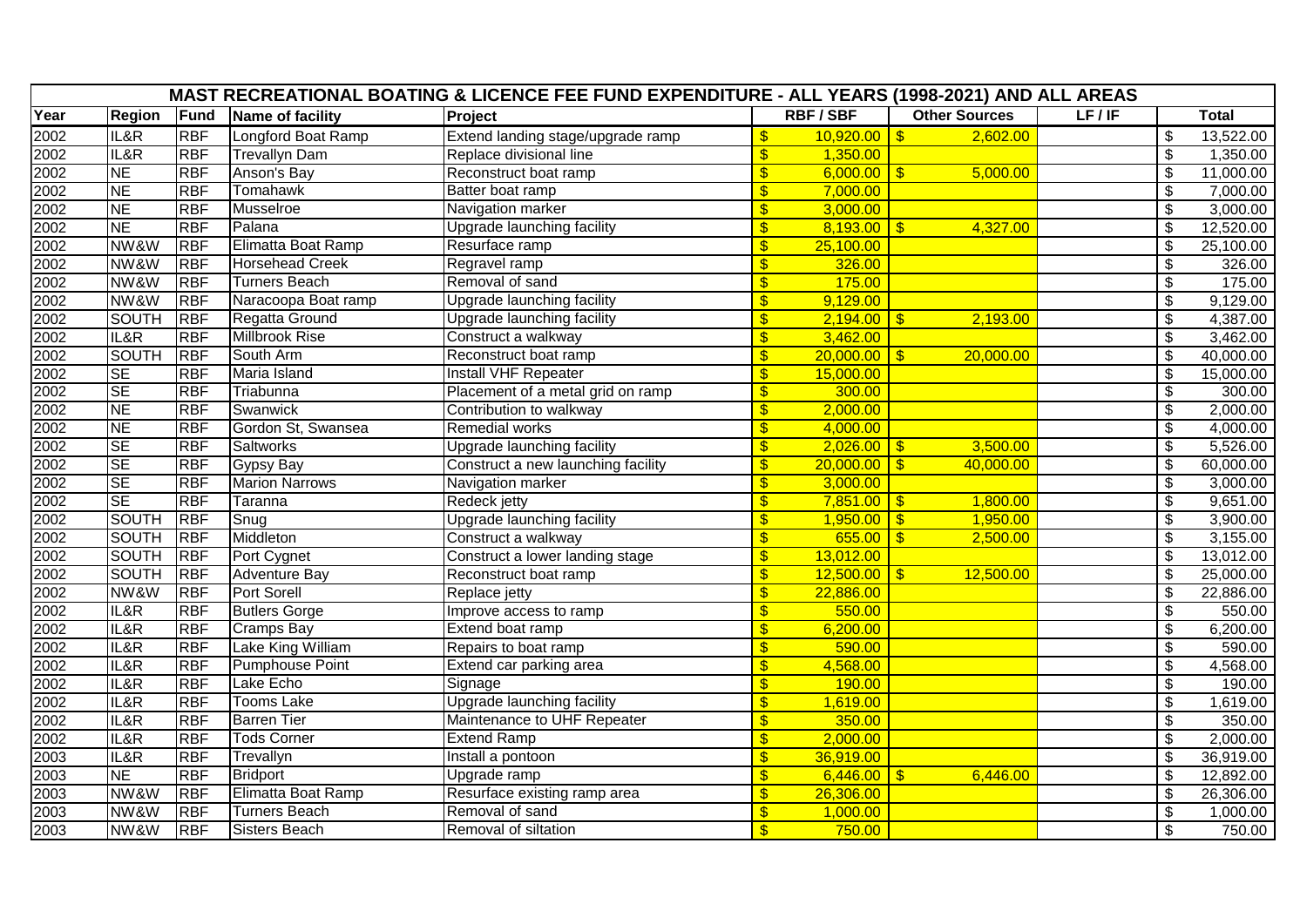|                   | MAST RECREATIONAL BOATING & LICENCE FEE FUND EXPENDITURE - ALL YEARS (1998-2021) AND ALL AREAS |                          |                              |                                       |                                  |                |                         |                      |                         |                |                            |              |
|-------------------|------------------------------------------------------------------------------------------------|--------------------------|------------------------------|---------------------------------------|----------------------------------|----------------|-------------------------|----------------------|-------------------------|----------------|----------------------------|--------------|
| Year              | <b>Region</b>                                                                                  | Fund                     | Name of facility             | Project                               |                                  | <b>RBF/SBF</b> |                         | <b>Other Sources</b> |                         | LF/IF          |                            | <b>Total</b> |
| $\overline{2003}$ | NW&W                                                                                           | <b>RBF</b>               | <b>Stanley Ramp</b>          | Upgrade ramp                          | \$                               | 704.00         |                         |                      |                         |                | \$                         | 704.00       |
|                   | IL&R                                                                                           | <b>RBF</b>               | <b>Arthur River</b>          | New ramp                              | \$                               | $18,500.00$ \$ |                         | 4,500.00             |                         |                | $\overline{\mathcal{S}}$   | 23,000.00    |
| 2003<br>2003      | <b>SOUTH</b>                                                                                   | <b>RBF</b>               | <b>Austin's Ferry</b>        | Upgrade ramp                          | \$                               | $6,000.00$ \$  |                         | 5,660.00             |                         |                | $\overline{\mathfrak{s}}$  | 11,660.00    |
| 2003              | <b>SOUTH</b>                                                                                   | <b>RBF</b>               | <b>Geilston Bay</b>          | Upgrade ramp                          | $\overline{\mathbf{S}}$          | 650.00         |                         |                      |                         |                | $\overline{\mathbf{s}}$    | 650.00       |
| 2003              | <b>SOUTH</b>                                                                                   | <b>RBF</b>               | Southport                    | walkway/ramp                          | $\overline{\mathbf{S}}$          | $30,000.00$ \$ |                         | 200,000.00           |                         |                | $\boldsymbol{\mathsf{S}}$  | 230,000.00   |
| 2003              | <b>SOUTH</b>                                                                                   | <b>RBF</b>               | Old Beach, Jetty Road        | New ramp                              | $\sqrt[6]{\frac{1}{2}}$          | $10,000.00$ \$ |                         | 10,500.00            |                         |                | $\overline{\mathcal{S}}$   | 20,500.00    |
|                   | <b>SE</b>                                                                                      | <b>RBF</b>               | <b>Gypsy Bay</b>             | Install a walkway                     | $\frac{1}{2}$                    | 20,000.00      | $\mathsf{I}$ s          | 50,000.00            |                         |                | $\mathfrak{L}$             | 70,000.00    |
| 2003<br>2003      | <b>NE</b>                                                                                      | <b>RBF</b>               | <b>Gordon Street Swansea</b> | Report - G Byrne                      | $\boldsymbol{\mathsf{s}}$        | 4,000.00       |                         |                      |                         |                | $\sqrt[6]{\frac{1}{2}}$    | 4,000.00     |
| 2003              | <b>SE</b>                                                                                      | <b>RBF</b>               | <b>Saltwater River</b>       | Replace fenders/access                | $\overline{\mathbf{S}}$          | 2,000.00       |                         |                      |                         |                | \$                         | 2,000.00     |
| 2003              | <b>SE</b>                                                                                      | <b>RBF</b>               | Whitebeach x 2               |                                       | $\overline{\mathbf{S}}$          | 1,600.00       |                         |                      |                         |                | $\overline{\mathcal{S}}$   | 1,600.00     |
| 2003              | SOUTH                                                                                          | <b>RBF</b>               | <b>Tinderbox Ramp</b>        | Upgrade ramp                          | \$                               | 5,000.00       |                         |                      |                         |                | $\overline{\mathcal{S}}$   | 5,000.00     |
| 2003              | <b>SOUTH</b>                                                                                   | <b>RBF</b>               | Dru Point Jetty              | Reconstruct jetty                     | $\boldsymbol{\mathsf{s}}$        | $15,000.00$ \$ |                         | 45,000.00            |                         |                | $\overline{\mathcal{S}}$   | 60,000.00    |
| 2003              | <b>SOUTH</b>                                                                                   | <b>RBF</b>               | <b>Huonville Ramp</b>        | Install ramp/landing                  | $\overline{\mathbf{S}}$          | 10,000.00      | $\overline{5}$          | 15,000.00            |                         |                | $\overline{\mathcal{S}}$   | 25,000.00    |
| 2003              | IL&R                                                                                           | <b>RBF</b>               | <b>Inland Waters</b>         | <b>Upgrade facilities</b>             | $\overline{\mathcal{S}}$         | 35,350.00      |                         |                      |                         |                | \$                         | 35,350.00    |
| 2003/2004 SOUTH   |                                                                                                | LF                       | <b>Dru Point</b>             | walkway                               | \$                               | $\mathbf{u}$   |                         |                      | $\sqrt[3]{2}$           | 15,000.00      | $\sqrt[6]{3}$              | 15,000.00    |
| 2003/2004 SOUTH   |                                                                                                | LF                       | Kettering                    | lower landing                         | \$                               | ÷.             |                         |                      | $\mathbf{\hat{s}}$      | 12,046.00      | $\sqrt{3}$                 | 12,046.00    |
| 2003/2004 NE      |                                                                                                | <b>RBF</b>               | Low Head                     | Upgrade ramp                          | $\overline{\boldsymbol{\theta}}$ | $32,210.00$ \$ |                         | 15,000.00            |                         |                | \$                         | 47,210.00    |
| 2003/2004 NW&W    |                                                                                                | <b>RBF</b>               | Sunken Rock                  | Install nav mark                      | $\overline{\mathbf{S}}$          | 4,000.00       |                         |                      |                         |                | $\boldsymbol{\mathsf{S}}$  | 4,000.00     |
| 2003/2004 IL&R    |                                                                                                | <b>RBF</b>               | Lake Barrington              | Create public space at Wilmot ramp    | $\sqrt[6]{\frac{1}{2}}$          | 6,500.00       |                         |                      |                         |                | $\overline{\mathfrak{s}}$  | 6,500.00     |
| 2003/2004 SOUTH   |                                                                                                | <b>RBF</b>               | <b>Adventure Bay</b>         | Jetty replacement                     | $\overline{\mathbb{S}}$          | $15,000.00$ \$ |                         | 165,000.00           |                         |                | $\sqrt[6]{\frac{1}{2}}$    | 180,000.00   |
| 2003/2004 SOUTH   |                                                                                                | <b>RBF</b>               | Huonville                    | Stage 2 Ramp/Walkway                  | $\overline{\mathbf{S}}$          | $9,400.00$ \$  |                         | 10,000.00            |                         |                | $\overline{\$}$            | 19,400.00    |
| 2003/2004 SE      |                                                                                                | <b>RBF</b>               | Lewisham                     | Install walkway                       | $\sqrt[6]{\frac{1}{2}}$          | $15,000.00$ \$ |                         | 31,000.00            |                         |                | $\boldsymbol{\mathsf{\$}}$ | 46,000.00    |
| 2003/2004 NE      |                                                                                                | <b>RBF</b>               | Swansea                      | <b>Upgrade Jubilee St Ramp</b>        | $\overline{\mathbf{S}}$          | 26,700.00      |                         |                      |                         |                | $\boldsymbol{\mathsf{S}}$  | 26,700.00    |
| 2003/2004 NE      |                                                                                                | <b>RBF</b>               | Bicheno                      | Upgrade Gulch Ramp                    | $\sqrt[6]{\frac{1}{2}}$          | 35,000.00      |                         |                      |                         |                | $\boldsymbol{\mathsf{\$}}$ | 35,000.00    |
| 2003/2004 NE      |                                                                                                | <b>RBF</b>               | <b>Upper Scamander</b>       | Upgrade ramp, construct landing stage | $\frac{1}{2}$                    | 10,324.00      | $\overline{\mathbf{3}}$ | 4,603.00             |                         |                | $\overline{\mathcal{S}}$   | 14,927.00    |
| 2003/2004 SE      |                                                                                                | <b>RBF</b>               | Murdunna                     | Upgrade ramp                          | $\overline{\mathbb{S}}$          | 26,853.00      |                         |                      |                         |                | $\overline{\mathbf{s}}$    | 26,853.00    |
| 2003/2004 SOUTH   |                                                                                                | <b>RBF</b>               | Snake Island                 | Light on Nav Mark                     | $\overline{\mathcal{S}}$         | 1,000.00       |                         |                      |                         |                | $\boldsymbol{\mathsf{\$}}$ | 1,000.00     |
| 2003/2004 IL&R    |                                                                                                | LF                       | <b>Inland Waters</b>         | new ramps - Brandum, Swan, Tods &     | $\overline{\mathbf{S}}$          | $30,000.00$ \$ |                         | $90,000.00$ \$       |                         | 133,400.00     | $\sqrt[6]{3}$              | 253,400.00   |
| 2003/2004 NW&W    |                                                                                                | LF                       | Ulverstone                   | pontoon replacement                   | $\sqrt[6]{\frac{1}{2}}$          |                | $\mathbf{s}$            | $20,000.00$ \$       |                         | 20,000.00      | $\overline{3}$             | 40,000.00    |
| 2003/2004 SE      |                                                                                                | <b>RBF</b>               | <b>West Shelley Beach</b>    | Access to beach                       | $\overline{\mathbf{S}}$          | 690.00         |                         |                      |                         |                | \$                         | 690.00       |
| 2003/2004 SW      |                                                                                                | <b>RBF</b>               | Contingency                  |                                       | $\overline{\mathbf{S}}$          | 10,647.00      |                         |                      |                         |                | \$                         | 10,647.00    |
| 2004/2005 NE      |                                                                                                | LF                       | <b>Inspection Head</b>       | new boat ramp/pontoon                 | \$                               |                |                         |                      | $\mathbf{\$}$           | 247,946.00     | $\sqrt{3}$                 | 247,946.00   |
| 2004/2005 SOUTH   |                                                                                                | <b>RBF</b>               | Rosny                        | Upgrade ramp and pontoon              | $\boldsymbol{\mathsf{s}}$        | $15,000.00$ \$ |                         | 15,000.00            |                         |                | \$                         | 30,000.00    |
| 2004/2005 SOUTH   |                                                                                                | LF                       | <b>Kettering Jetty</b>       | fendering face of jetty               | $\boldsymbol{\mathsf{s}}$        |                |                         |                      | $\sqrt[6]{3}$           | 6,126.00       | $\sqrt[6]{3}$              | 6,126.00     |
| 2004/2005 SOUTH   |                                                                                                | <b>LF</b>                | Port Huon                    | Ramp/walkway                          | $\overline{\mathbf{S}}$          |                | $\mathbf{\$}$           | $14,000.00$ \$       |                         | 42,680.00      | -\$                        | 56,680.00    |
| 2004/2005 SE      |                                                                                                | <b>RBF</b>               | Taranna                      | re surface ramp and new walkway       | $\overline{\mathbf{S}}$          | 34,000.00      |                         |                      | $\sqrt[6]{3}$           | $14,000.00$ \$ |                            | 48,000.00    |
| 2004/2005 SOUTH   |                                                                                                | LF                       | Cremorne                     | <b>Coastal Eng Report</b>             | \$                               |                |                         |                      | $\mathbf{\$}$           | 4,000.00       | -\$                        | 4,000.00     |
| 2004/2005 SE      |                                                                                                | <b>RBF</b>               | Dodges Ferry                 | infill to existing walkway            | $\frac{1}{2}$                    | $6,000.00$ \$  |                         | 6,000.00             |                         |                | \$                         | 12,000.00    |
| 2004/2005 NE      |                                                                                                | $\overline{\mathsf{LF}}$ | <b>Bicheno</b>               | <b>Construct Walkway</b>              | $\overline{\mathbb{S}}$          | $\sim$         |                         |                      | $\sqrt[3]{\frac{1}{2}}$ | $20,600.00$ \$ |                            | 20,600.00    |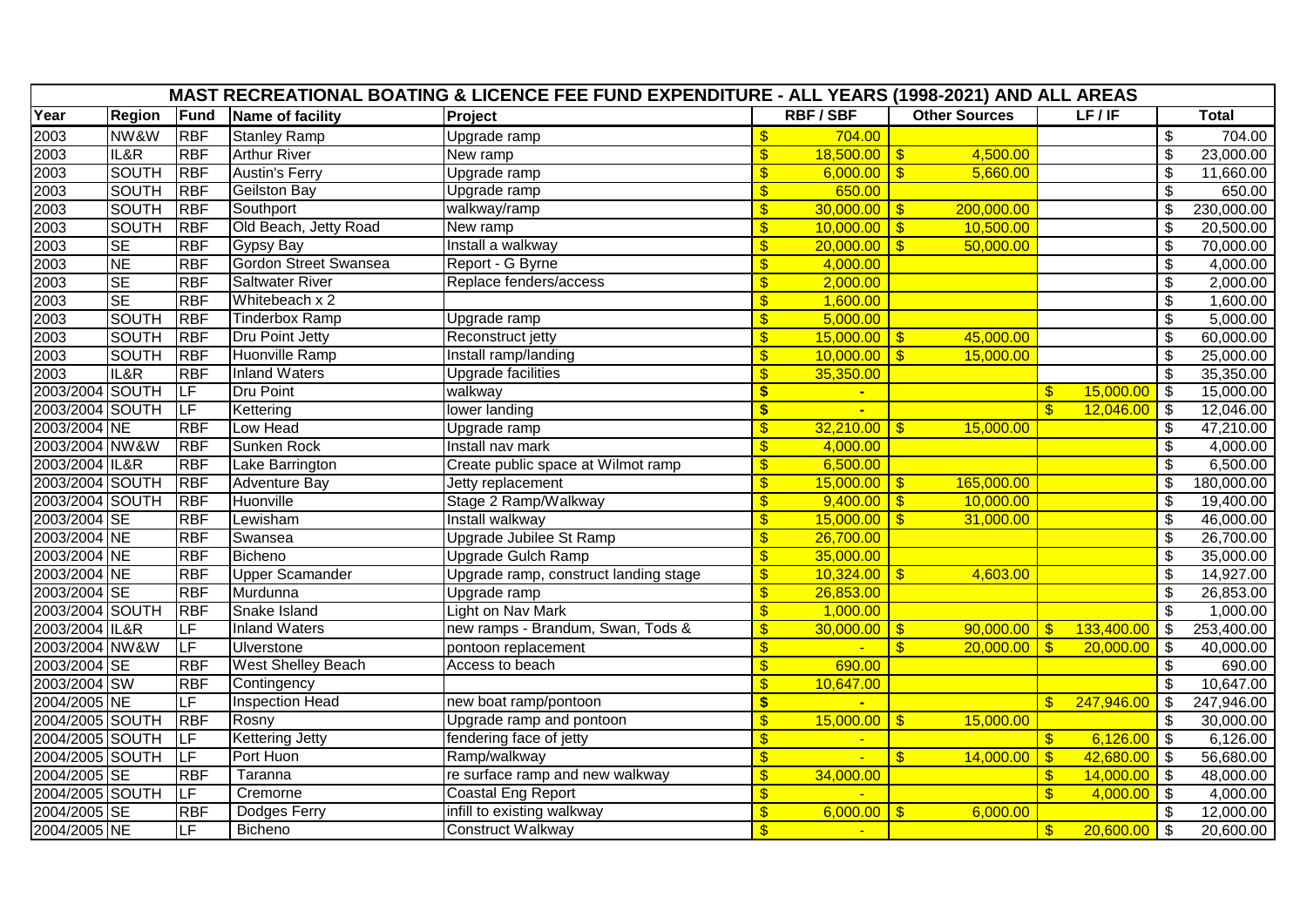| MAST RECREATIONAL BOATING & LICENCE FEE FUND EXPENDITURE - ALL YEARS (1998-2021) AND ALL AREAS |               |            |                          |                                       |                          |                |                         |                |                           |                |                            |              |
|------------------------------------------------------------------------------------------------|---------------|------------|--------------------------|---------------------------------------|--------------------------|----------------|-------------------------|----------------|---------------------------|----------------|----------------------------|--------------|
| Year                                                                                           | <b>Region</b> | Fund       | Name of facility         | Project                               |                          | <b>RBF/SBF</b> | <b>Other Sources</b>    |                |                           | LF/IF          |                            | <b>Total</b> |
| 2004/2005 SOUTH                                                                                |               | <b>RBF</b> | <b>Kettering Jetty</b>   | fendering face of jetty               | $\frac{1}{2}$            | 8,000.00       |                         |                |                           |                | \$                         | 8,000.00     |
| 2004/2005 NE                                                                                   |               | <b>RBF</b> | <b>Eddystone Point</b>   | flex mat to improve approach to beach | $\frac{1}{2}$            | 10,000.00      |                         |                |                           |                | $\boldsymbol{\mathsf{\$}}$ | 10,000.00    |
| 2004/2005 IL&R                                                                                 |               | <b>RBF</b> | Meadowbank               |                                       | $\frac{1}{2}$            | $11,000.00$ \$ |                         | 11,000.00      |                           |                | \$                         | 22,000.00    |
| 2004/2005 NW&W                                                                                 |               | <b>RBF</b> | <b>Mersey Radio</b>      | new radio console                     | $\overline{\mathbf{S}}$  | 2,000.00       |                         |                |                           |                | $\overline{\mathcal{S}}$   | 2,000.00     |
| 2004/2005 NW&W                                                                                 |               | <b>RBF</b> | <b>Hells Gates</b>       | nav aids                              | $\sqrt[6]{\frac{1}{2}}$  | $3,000.00$ \$  |                         | 3,000.00       |                           |                | $\overline{\mathcal{S}}$   | 6,000.00     |
| 2004/2005 NW&W                                                                                 |               | LF         | Three Hummock Is         | Radio                                 | $\overline{\mathbf{S}}$  | 14,500.00      |                         |                | $\mathbf{\$}$             | 11,000.00      | \$                         | 25,500.00    |
| 2004/2005 SOUTH                                                                                |               | LF         | Channel                  | Nav Aids                              |                          |                |                         |                | $\sqrt[6]{3}$             | $13,281.00$ \$ |                            | 13,281.00    |
| 2004/2005 NE                                                                                   |               | <b>RBF</b> | Kelso                    | new ramp                              | $\sqrt[6]{\frac{1}{2}}$  | 47,000.00      |                         |                | $\sqrt[6]{3}$             | 6,230.00       | $\vert$ \$                 | 53,230.00    |
| 2004/2005 IL&R                                                                                 |               | ΙĿΕ        | Lake Leake               | ramp                                  |                          |                |                         |                | $\mathbf{\$}$             | $1,500.00$ \$  |                            | 1,500.00     |
| 2004/2005 IL&R                                                                                 |               | LF         | Lakes                    | general                               |                          |                |                         |                | $\boldsymbol{\mathsf{S}}$ | 720.00         | $\overline{\phantom{a}}$   | 720.00       |
| 2004/2005 NE                                                                                   |               | LF         | Weymouth                 | markers                               |                          |                |                         |                | $\mathbf{\$}$             | $634.00$ \$    |                            | 634.00       |
| 2004/2005 SE                                                                                   |               | LF         | Triabunna                | ramp/walkway                          |                          |                | $\sqrt[3]{3}$           | 15,000.00      | $\sqrt[3]{3}$             | $42,160.00$ \$ |                            | 57,160.00    |
| 2004/2005 NW&W                                                                                 |               | <b>RBF</b> | <b>Burnie</b>            | re surface high tide ramp             | $\mathbf{\$}$            | 15,000.00      | $\overline{\mathsf{S}}$ | 15,000.00      |                           |                | \$                         | 30,000.00    |
| 2004/2005 SE                                                                                   |               | LF         | Lewisham                 | ramp/walkway                          | $\overline{\mathcal{S}}$ | 15,000.00      |                         |                | $\mathbf{\$}$             | 10,000.00      | \$                         | 25,000.00    |
| 2004/2005 SOUTH                                                                                |               | <b>RBF</b> | Lunawanna                | re surface existing ramp              | $\overline{\mathcal{S}}$ | $11,000.00$ \$ |                         | 15,000.00      |                           |                | \$                         | 26,000.00    |
| 2004/2005 NE                                                                                   |               | <b>RBF</b> | Settlement Pt            | remove rock                           | $\sqrt[6]{\frac{1}{2}}$  | 2,000.00       |                         |                |                           |                | $\boldsymbol{\mathsf{\$}}$ | 2,000.00     |
| 2005/2006 SOUTH                                                                                |               | <b>RBF</b> | Opossum Bay              | new jetty                             | $\sqrt[6]{\frac{1}{2}}$  | 35,000.00      |                         |                |                           |                | \$                         | 35,000.00    |
| 2005/2006 NE                                                                                   |               | <b>RBF</b> | Steiglitz                | ramp                                  | $\sqrt[6]{\frac{1}{2}}$  | 24,280.00      |                         |                |                           |                | $\boldsymbol{\mathsf{S}}$  | 24,280.00    |
| 2005/2006 SOUTH                                                                                |               | <b>RBF</b> | Rosny                    | pontoon                               | $\sqrt[6]{\frac{1}{2}}$  | $3,037.00$ \$  |                         | 3,037.00       |                           |                | $\boldsymbol{\mathsf{\$}}$ | 6,074.00     |
| 2005/2006 SOUTH                                                                                |               | <b>RBF</b> | Dover                    | walkway                               | $\overline{\mathbf{S}}$  | $33,625.00$ \$ |                         | 33,625.00      |                           |                | $\sqrt[6]{\frac{1}{2}}$    | 67,250.00    |
| 2005/2006 SOUTH                                                                                |               | <b>RBF</b> | <b>Barnes Bay</b>        | widen ramp                            | $\sqrt[6]{3}$            | $6,000.00$ \$  |                         | 8,000.00       |                           |                | \$                         | 14,000.00    |
| 2005/2006 SE                                                                                   |               | <b>RBF</b> | Dodges Ferry             | ramp / walkway                        | $\frac{1}{2}$            | 56,145.00      | $\sqrt{3}$              | 56,145.00      |                           |                | $\overline{\mathfrak{s}}$  | 112,290.00   |
| 2005/2006 SE                                                                                   |               | <b>RBF</b> | <b>Saltwater River</b>   | ramp                                  | $\sqrt[6]{\frac{1}{2}}$  | 24,420.00      | $\sqrt{3}$              | 5,000.00       |                           |                | $\sqrt[6]{\frac{1}{2}}$    | 29,420.00    |
| 2005/2006 NE                                                                                   |               | <b>RBF</b> | Jubilee St               | repair walkway                        | $\overline{\mathsf{S}}$  | 4,345.00       | $\sqrt{3}$              | 500.00         |                           |                | \$                         | 4,845.00     |
| 2005/2006 SE                                                                                   |               | <b>RBF</b> | <b>Little Swanport</b>   | ramp                                  | $\overline{\$}$          | $28,880.00$ \$ |                         | 5,000.00       |                           |                | $\sqrt[6]{\frac{1}{2}}$    | 33,880.00    |
| 2005/2006 NE                                                                                   |               | <b>RBF</b> | Anson's Bay              | nav marker                            | $\sqrt[6]{\frac{1}{2}}$  | 2,400.00       |                         |                |                           |                | $\sqrt[6]{\frac{1}{2}}$    | 2,400.00     |
| 2005/2006 NW&W                                                                                 |               | <b>RBF</b> | <b>Horsehead Crk</b>     | walkway                               | $\overline{\mathbf{S}}$  | 40,868.00      |                         |                |                           |                | \$                         | 40,868.00    |
| 2005/2006 NW&W                                                                                 |               | <b>RBF</b> | Macquarie Heads          | ramp                                  | $\overline{\mathcal{S}}$ | 20,500.00      | $\mathsf{I}$            | 3,000.00       |                           |                | $\boldsymbol{\mathsf{S}}$  | 23,500.00    |
| 2005/2006 NW&W                                                                                 |               | <b>RBF</b> | Stanley                  | fenders                               | $\sqrt[6]{3}$            | 2,400.00       |                         |                |                           |                | \$                         | 2,400.00     |
| 2005/2006 NE                                                                                   |               | <b>RBF</b> | Low Head                 | wall                                  | $\overline{\mathbf{S}}$  | $2,203.00$ \$  |                         | 1,500.00       |                           |                | \$                         | 3,703.00     |
| 2005/2006 NE                                                                                   |               | <b>RBF</b> | <b>Clarence Point</b>    | extend ramp                           | $\mathbf{\$}$            | 8,000.00       |                         |                |                           |                | $\overline{\mathcal{S}}$   | 8,000.00     |
| 2005/2006 NW&W                                                                                 |               | LF         | Port Sorell              | ramp/walkway                          |                          |                | $\sqrt[6]{3}$           | $99,696.00$ \$ |                           | 210,278.00     | \$                         | 309,974.00   |
| 2005/2006 IL&R<br>2005/2006 SW                                                                 |               | LF         | <b>Cameron Opening</b>   | marks                                 |                          |                |                         |                | $\mathbf{\$}$             | 2,450.00       | $\sqrt[6]{3}$              | 2,450.00     |
|                                                                                                |               | <b>RBF</b> | Contingency              |                                       | $\frac{1}{2}$            | 40,000.00      |                         |                |                           |                | \$                         | 40,000.00    |
| 2005/2006 IL&R                                                                                 |               | <b>SBF</b> | Kalangadoo               | ramp                                  | $\overline{\mathcal{S}}$ | 532.00         |                         |                |                           |                | $\overline{\mathfrak{s}}$  | 532.00       |
| 2005/2006 IL&R                                                                                 |               | <b>SBF</b> | Various                  | clean up                              | $\sqrt[6]{\frac{1}{2}}$  | 560.00         |                         |                |                           |                | $\sqrt[6]{\frac{1}{2}}$    | 560.00       |
| 2005/2006 SOUTH                                                                                |               | <b>SBF</b> | Rosny                    | Pontoon floats                        | $\overline{\mathbf{S}}$  | 1,640.00       |                         |                |                           |                | $\overline{\mathfrak{s}}$  | 1,640.00     |
| 2005/2006 IL&R<br>2005/2006 SE                                                                 |               | <b>SBF</b> | <b>Cameron's Opening</b> | buoys                                 | $\mathbf{\$}$            | 93.00          |                         |                |                           |                | \$                         | 93.00        |
|                                                                                                |               | <b>SBF</b> | <b>Mt Murray</b>         | VHF repeater batteries                | $\mathsf{\$}$            | 1,031.00       |                         |                |                           |                | $\sqrt[6]{\frac{1}{2}}$    | 1,031.00     |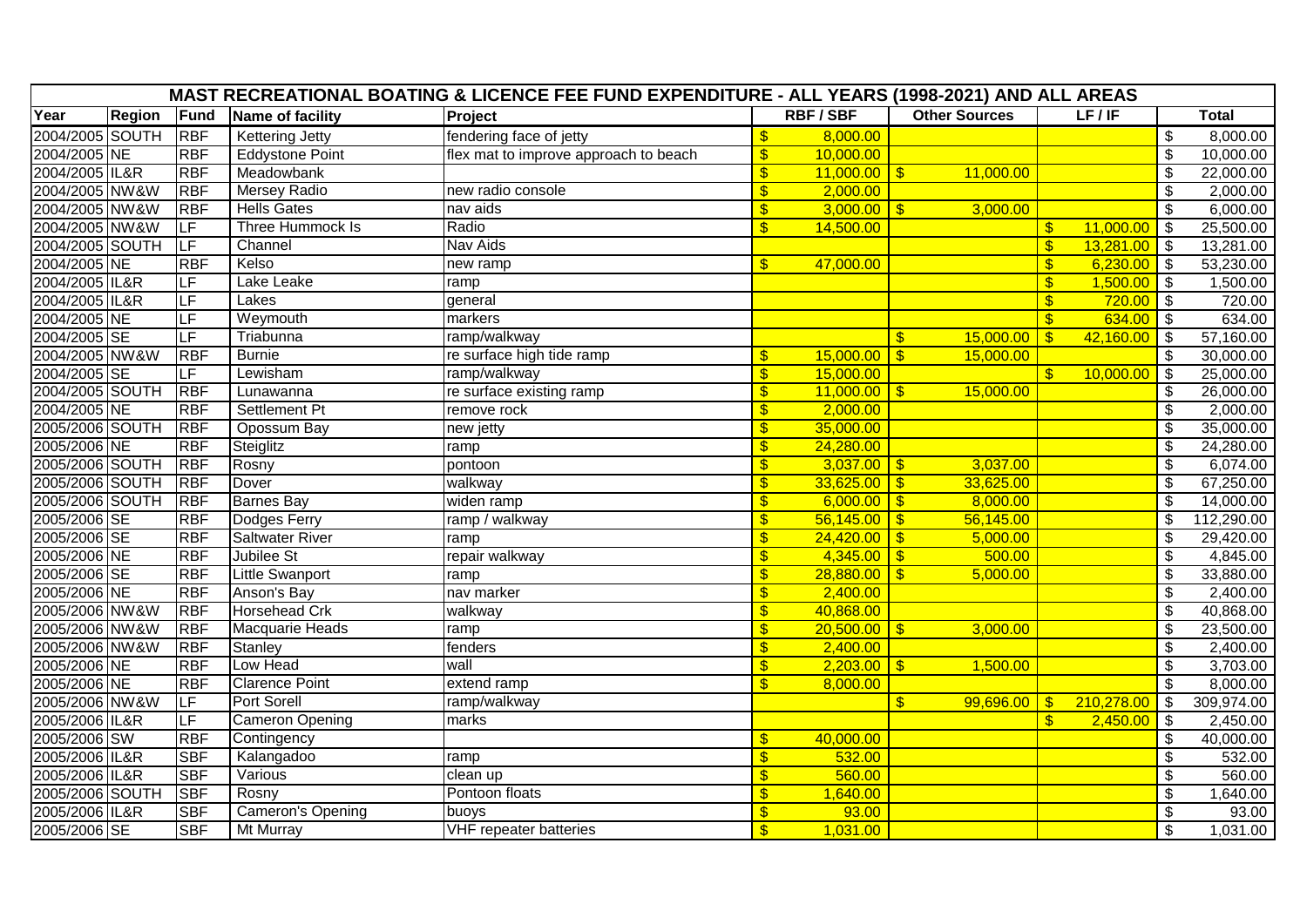|                 |               |            |                                  | MAST RECREATIONAL BOATING & LICENCE FEE FUND EXPENDITURE - ALL YEARS (1998-2021) AND ALL AREAS |                          |                |                         |                      |                      |                |                                        |              |
|-----------------|---------------|------------|----------------------------------|------------------------------------------------------------------------------------------------|--------------------------|----------------|-------------------------|----------------------|----------------------|----------------|----------------------------------------|--------------|
| Year            | <b>Region</b> | Fund       | Name of facility                 | Project                                                                                        |                          | <b>RBF/SBF</b> |                         | <b>Other Sources</b> |                      | LF/IF          |                                        | <b>Total</b> |
| 2005/2006 NW&W  |               | <b>SBF</b> | <b>Claytons Jetty Port Davey</b> | repairs to jetty                                                                               | $\frac{1}{2}$            | 1,990.00       |                         |                      |                      |                | $\overline{\mathcal{S}}$               | 1,990.00     |
| 2005/2006 NE    |               | <b>SBF</b> | Low Head                         | fenders                                                                                        | $\frac{1}{2}$            | 425.00         |                         |                      |                      |                | $\sqrt[6]{\frac{1}{2}}$                | 425.00       |
| 2005/2006 NE    |               | <b>SBF</b> | <b>Inspection Head</b>           | kerbing                                                                                        | $\frac{1}{2}$            | 997.00         |                         |                      |                      |                | $\overline{\boldsymbol{\mathfrak{s}}}$ | 997.00       |
| 2005/2006 NE    |               | <b>SBF</b> | Weymouth                         | cont. to plans                                                                                 | $\sqrt[6]{\frac{1}{2}}$  | 1,500.00       |                         |                      |                      |                | $\sqrt[6]{\frac{1}{2}}$                | 1,500.00     |
| 2005/2006 NE    |               | <b>SBF</b> | Bellingham                       | temp repair wall Bellingham ramp                                                               | $\sqrt{3}$               | 1,000.00       |                         |                      |                      |                | $\overline{\$}$                        | 1,000.00     |
| 2005/2006 SE    |               | <b>SBF</b> | Gypsy Bay                        | fenders                                                                                        | $\frac{1}{2}$            | 1,084.00       |                         |                      |                      |                | $\overline{\$}$                        | 1,084.00     |
| 2005/2006 NW&W  |               | <b>SBF</b> | Stanley                          | ramp repairs                                                                                   | $\overline{\mathcal{S}}$ | 1,095.00       |                         |                      |                      |                | $\overline{\boldsymbol{\mathfrak{s}}}$ | 1,095.00     |
| 2005/2006 SE    |               | <b>SBF</b> | Bicheno                          | repair sthn walkway                                                                            | $\sqrt{3}$               | 800.00         |                         |                      |                      |                | $\sqrt[6]{\frac{1}{2}}$                | 800.00       |
| 2005/2006 NE    |               | <b>SBF</b> | Swanwick                         | ramp repairs                                                                                   | $\overline{\mathcal{S}}$ | 500.00         |                         |                      |                      |                | $\overline{\boldsymbol{\mathfrak{s}}}$ | 500.00       |
| 2005/2006 SOUTH |               | <b>SBF</b> | <b>Huon Valley</b>               | signage                                                                                        | $\sqrt{3}$               | 290.00         |                         |                      |                      |                | $\overline{\$}$                        | 290.00       |
| 2005/2006 NE    |               | <b>SBF</b> | Coles Bay Boat Ramp              | ladder                                                                                         | $\overline{\mathcal{S}}$ | 1,000.00       |                         |                      |                      |                | $\overline{\boldsymbol{\mathfrak{s}}}$ | 1,000.00     |
| 2005/2006 NE    |               | <b>SBF</b> | Swansea                          | clear sand                                                                                     | $\overline{\$}$          | 800.00         |                         |                      |                      |                | $\sqrt[6]{\frac{1}{2}}$                | 800.00       |
| 2005/2006 SOUTH |               | <b>SBF</b> | Channel                          | service Snake Is light                                                                         | $\sqrt[6]{\frac{1}{2}}$  | 1,776.00       |                         |                      |                      |                | $\boldsymbol{\mathsf{S}}$              | 1,776.00     |
| 2005/2006 SE    |               | <b>SBF</b> | Gypsy Bay                        | fenders                                                                                        | $\overline{\mathbf{S}}$  | 542.00         |                         |                      |                      |                | $\overline{\mathcal{S}}$               | 542.00       |
| 2006/2007 IL&R  |               | <b>RBF</b> | Various                          | various                                                                                        | $\overline{\mathbf{S}}$  | 30,000.00      |                         |                      |                      |                | $\overline{\boldsymbol{\mathfrak{s}}}$ | 30,000.00    |
| 2006/2007 NE    |               | <b>RBF</b> | <b>Binalong Bay</b>              | new walkway                                                                                    | $\sqrt[6]{3}$            | $25,000.00$ \$ |                         | 25,000.00            |                      |                | $\overline{\boldsymbol{\mathfrak{s}}}$ | 50,000.00    |
| 2006/2007 NE    |               | <b>RBF</b> | Coles Bay                        | upgrade boardwalk                                                                              | $\overline{\mathcal{S}}$ | $20,000.00$ \$ |                         | 28,000.00            |                      |                | $\overline{\boldsymbol{\mathfrak{s}}}$ | 48,000.00    |
| 2006/2007 NE    |               | <b>RBF</b> | <b>Great Musselroe Bay</b>       | new boat ramp                                                                                  | $\sqrt[6]{\frac{1}{2}}$  | 30,000.00      |                         |                      |                      |                | $\sqrt[6]{\frac{1}{2}}$                | 30,000.00    |
| 2006/2007 NE    |               | <b>RBF</b> | Bellingham                       | upgrade boat ramp                                                                              | $\overline{\mathcal{S}}$ | 7,500.00       |                         |                      |                      |                | $\overline{\mathcal{S}}$               | 7,500.00     |
| 2006/2007 NE    |               | <b>RBF</b> | Flinders Is (Settlement Pt)      | concrete rock launch area                                                                      | $\sqrt[6]{\frac{1}{2}}$  | $15,000.00$ \$ |                         | 15,000.00            |                      |                | $\sqrt[6]{\frac{1}{2}}$                | 30,000.00    |
| 2006/2007 NW&W  |               | <b>RBF</b> | <b>Rocky Cape</b>                | new landing stage                                                                              | $\frac{1}{2}$            | 30,000.00      |                         |                      |                      |                | $\overline{\boldsymbol{\mathfrak{s}}}$ | 30,000.00    |
| 2006/2007 NW&W  |               | <b>RBF</b> | <b>Sisters Beach</b>             | new landing stage                                                                              | $\sqrt[6]{3}$            | 10,000.00      |                         |                      |                      |                | \$                                     | 10,000.00    |
| 2006/2007 NW&W  |               | <b>RBF</b> | Robbins Passage                  | new navigation marks                                                                           | $\sqrt[6]{\frac{1}{2}}$  | 6,000.00       |                         |                      |                      |                | $\overline{\mathfrak{s}}$              | 6,000.00     |
| 2006/2007 NW&W  |               | <b>RBF</b> | Stanley                          | landing stage repairs                                                                          | $\overline{\mathcal{S}}$ | $10,000.00$ \$ |                         | 18,000.00            |                      |                | $\overline{\mathcal{S}}$               | 28,000.00    |
| 2006/2007 NW&W  |               | <b>RBF</b> | Whistler Pt (King Is)            | new boat ramp                                                                                  | $\overline{\mathbf{S}}$  | $11,000.00$ \$ |                         | 11,500.00            |                      |                | $\sqrt[6]{\frac{1}{2}}$                | 22,500.00    |
| 2006/2007 NW&W  |               | <b>RBF</b> | <b>Granville Harbour</b>         | new boat ramp                                                                                  | $\mathbf{\$}$            | 4,000.00       |                         |                      |                      |                | $\mathfrak{S}$                         | 4,000.00     |
| 2006/2007 NW&W  |               | LF         | <b>Rocky Cape</b>                | new landing stage                                                                              |                          |                |                         |                      | $\mathbf{\$}$        | $72,000.00$ \$ |                                        | 72,000.00    |
| 2006/2007 SOUTH |               | <b>RBF</b> | Rosny                            | new landing stage                                                                              | $\sqrt[6]{\frac{1}{2}}$  | 46,460.00      | $\overline{1s}$         | 13,000.00            |                      |                | \$                                     | 59,460.00    |
| 2006/2007 SOUTH |               | <b>RBF</b> | <b>Trail Bay</b>                 | upgrade boat ramp                                                                              | $\overline{\mathcal{S}}$ | 25,000.00      |                         |                      |                      |                | $\overline{\boldsymbol{\mathfrak{s}}}$ | 25,000.00    |
| 2006/2007 SOUTH |               | <b>RBF</b> | Dover                            | upgrade boat ramp                                                                              | $\overline{\mathbf{S}}$  | $14,000.00$ \$ |                         | 14,000.00            |                      |                | \$                                     | 28,000.00    |
| 2006/2007 SOUTH |               | <b>RBF</b> | Catamaran                        | upgrade boat ramp and landing stage                                                            | $\sqrt[6]{\frac{1}{2}}$  | 45,467.00      |                         |                      | $\mathbb{S}$         | 20,000.00      | $\sqrt[6]{3}$                          | 65,467.00    |
| 2006/2007 SOUTH |               | <b>RBF</b> | Alonnah                          | upgrade boat ramp                                                                              | $\sqrt[6]{3}$            | 18,000.00      |                         |                      |                      |                | \$                                     | 18,000.00    |
| 2006/2007 SOUTH |               | <b>RBF</b> | Opossum Bay                      | upgrade boat ramp                                                                              | $\overline{\mathcal{S}}$ | $10,000.00$ \$ |                         | 18,000.00            |                      |                | $\sqrt[6]{\frac{1}{2}}$                | 28,000.00    |
| 2006/2007 SOUTH |               | <b>RBF</b> | <b>Arch Rock</b>                 | install navigation beacon                                                                      | $\sqrt[6]{\frac{1}{2}}$  | 4,500.00       |                         |                      |                      |                | \$                                     | 4,500.00     |
| 2006/2007 SOUTH |               | <b>RBF</b> | <b>Geilston Bay</b>              | upgrade boat ramp and landing stage                                                            | $\overline{\mathbf{S}}$  | 3,500.00       |                         |                      |                      |                | $\overline{\mathcal{S}}$               | 3,500.00     |
| 2006/2007 IL&R  |               | LF         | <b>Thureau Hills</b>             | ramp                                                                                           |                          |                | $\mathbf{\$}$           | $32,500.00$ \ \$     |                      | 8,000.00       | $\mathfrak{S}$                         | 40,500.00    |
| 2006/2007 IL&R  |               | LF         | <b>Boundary Bay</b>              | ramp                                                                                           |                          |                | $\overline{\mathbf{S}}$ | 17,866.00            | $\overline{\bullet}$ | $8,933.00$ \$  |                                        | 26,799.00    |
| 2006/2007 SE    |               | LF         | <b>Prosser River</b>             | ramp/walkway                                                                                   |                          |                |                         |                      | $\mathbf{\$}$        | $77,585.00$ \$ |                                        | 77,585.00    |
| 2006/2007 SE    |               | LF         | Murdunna                         | walkway                                                                                        |                          |                |                         |                      | $\sqrt[6]{3}$        | 38,830.00      | $\sqrt[6]{3}$                          | 38,830.00    |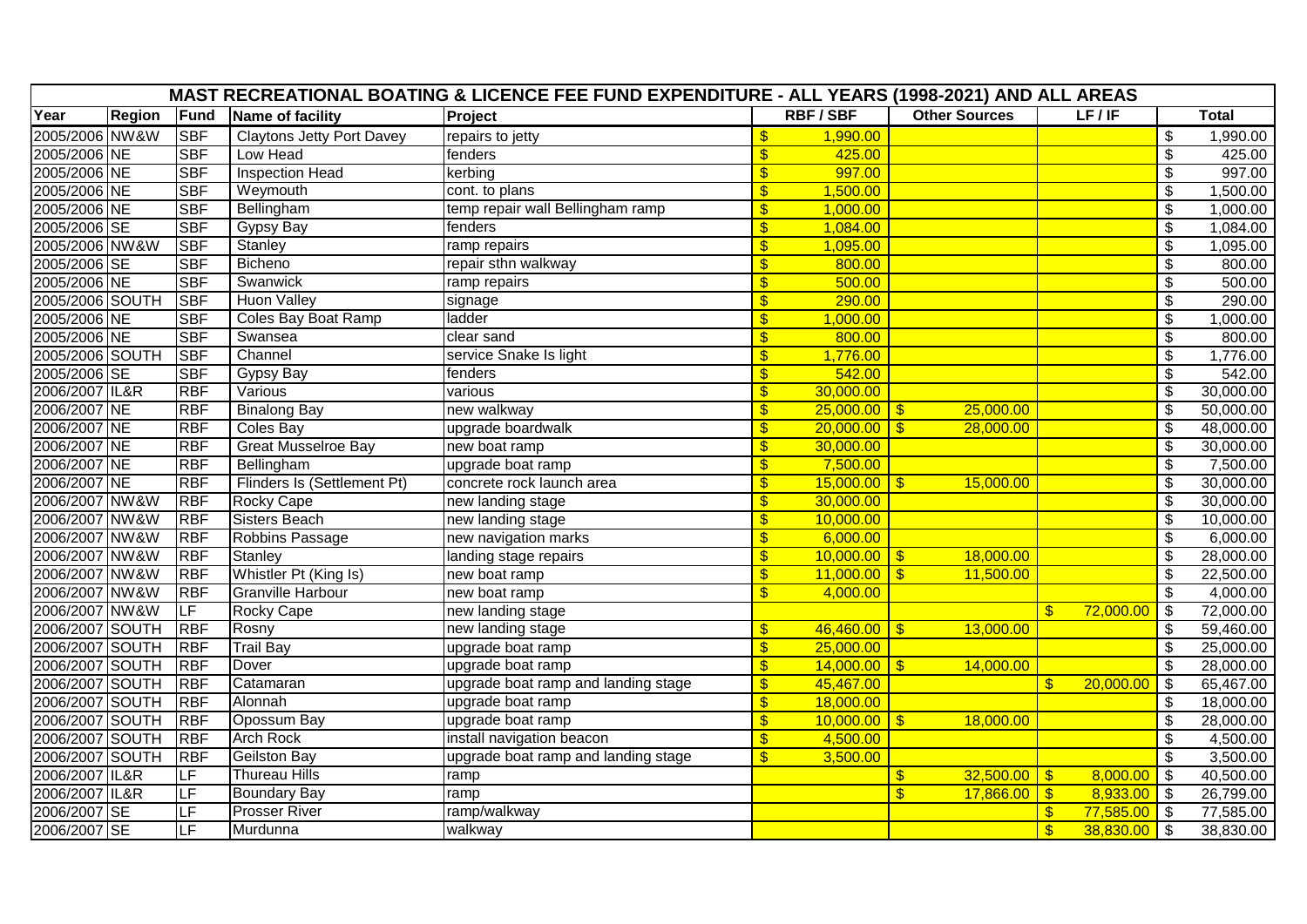| <b>MAST RECREATIONAL BOATING &amp; LICENCE FEE FUND EXPENDITURE - ALL YEARS (1998-2021) AND ALL AREAS</b> |        |            |                                                      |                                            |                           |                  |                         |                      |               |                |                            |              |
|-----------------------------------------------------------------------------------------------------------|--------|------------|------------------------------------------------------|--------------------------------------------|---------------------------|------------------|-------------------------|----------------------|---------------|----------------|----------------------------|--------------|
| Year                                                                                                      | Region | Fund       | Name of facility                                     | Project                                    |                           | <b>RBF/SBF</b>   |                         | <b>Other Sources</b> |               | LF/IF          |                            | <b>Total</b> |
| 2006/2007 NE                                                                                              |        | LF         | <b>York Cove</b>                                     | ramp/pontoon                               |                           |                  | $\mathbf{\$}$           | $30,000.00$ \$       |               | $75,992.00$ \$ |                            | 105,992.00   |
| 2006/2007 SW                                                                                              |        | <b>RBF</b> | Contingency                                          |                                            | $\mathbf{\$}$             | 40,000.00        |                         |                      |               |                | \$                         | 40,000.00    |
| 2006/2007 NW&W                                                                                            |        | LF         | Wynyard                                              | ramp/pontoon                               |                           |                  | $\mathbf{\$}$           | $61,417.00$ \$       |               | 61,417.00      | \$                         | 122,834.00   |
| 2007/2008 SOUTH                                                                                           |        | <b>RBF</b> | <b>Geilston Bay</b>                                  | install surplus pontoon                    | \$                        | 5,000.00         |                         |                      |               |                | \$                         | 5,000.00     |
| 2007/2008 SOUTH                                                                                           |        | <b>RBF</b> | Domain boat ramp                                     | upgrade boat ramp & install pontoon system | $\mathfrak{F}$            | $55,000.00$ \ \$ |                         | 50,000.00            |               |                | \$                         | 105,000.00   |
| 2007/2008 SOUTH                                                                                           |        | <b>RBF</b> | East Cove, Adventure Bay                             | upgrade boat ramp                          | $\sqrt[6]{3}$             | $15,000.00$ \$   |                         | 5,000.00             |               |                | $\overline{\mathfrak{s}}$  | 20,000.00    |
| 2007/2008 SOUTH                                                                                           |        | <b>RBF</b> | Franklin, Huon River                                 | install landing stage at boat ramp         | $\overline{\mathbf{S}}$   | $10,000.00$ \$   |                         | 10,000.00            |               |                | $\boldsymbol{\mathsf{\$}}$ | 20,000.00    |
| 2007/2008 SE                                                                                              |        | <b>RBF</b> | Gypsy Bay, Primrose Sands                            | extend walkway & groyne                    | $\sqrt[6]{3}$             | 30,000.00        | $\overline{\bullet}$    | 40,000.00            |               |                | $\overline{\mathfrak{s}}$  | 70,000.00    |
| 2007/2008 SE                                                                                              |        | <b>RBF</b> | Boomer Bay, Dunalley                                 | replace walkway & upgrade boat ramp        | $\sqrt[6]{3}$             | 40,000.00        | $\overline{\bullet}$    | 20,000.00            |               |                | $\overline{\mathcal{S}}$   | 60,000.00    |
| 2007/2008 SE                                                                                              |        | <b>RBF</b> | Taranna                                              | redeck replacement jetty                   | $\sqrt[6]{3}$             | 15,000.00        | $\sqrt{3}$              | 200,000.00           |               |                | $\overline{\mathbf{s}}$    | 215,000.00   |
| 2007/2008 NE                                                                                              |        | <b>RBF</b> | <b>Eddystone Point</b>                               | extend flexmats at launch area             | $\boldsymbol{\mathsf{s}}$ | 5,000.00         |                         |                      |               |                | $\overline{\$}$            | 5,000.00     |
| 2007/2008 NE                                                                                              |        | <b>RBF</b> | Anson's Bay                                          | install landing stage at boat ramp         | $\sqrt{3}$                | 20,000.00        |                         |                      |               |                | $\sqrt[6]{\frac{1}{2}}$    | 20,000.00    |
| 2007/2008 NE                                                                                              |        | <b>RBF</b> | Burns Bay, St Helens                                 | upgrade boat ramps & landing stage         | $\overline{\mathcal{S}}$  | 30,000.00        |                         |                      | $\mathbf{s}$  | 200,000.00     | \$                         | 230,000.00   |
| 2007/2008 NE                                                                                              |        | <b>RBF</b> | <b>Trent Water, Bridport</b>                         | install pontoon system                     | $\overline{\mathbf{S}}$   | 50,000.00        | $\sqrt[6]{3}$           | 50,840.00            |               |                | \$                         | 100,840.00   |
| 2007/2008 NE                                                                                              |        | <b>RBF</b> | Swanwick                                             | upgrade boat ramp                          | $\overline{\mathbf{S}}$   | $20,000.00$ \$   |                         | 5,000.00             |               |                | $\overline{\mathcal{S}}$   | 25,000.00    |
| 2007/2008 IL&R                                                                                            |        | <b>RBF</b> | Lake Echo                                            | construct new boat ramp                    | $\frac{1}{2}$             | 20,000.00        |                         |                      |               |                | $\overline{\mathfrak{s}}$  | 20,000.00    |
| 2007/2008 IL&R                                                                                            |        | <b>RBF</b> | <b>Tooms Lake</b>                                    | upgrade boat ramp                          | $\overline{\mathbf{S}}$   | 5,000.00         |                         |                      |               |                | $\overline{\mathcal{S}}$   | 5,000.00     |
|                                                                                                           |        |            |                                                      |                                            |                           |                  |                         |                      |               |                |                            |              |
| 2007/2008 IL&R                                                                                            |        | LF         | Meander Dam, Huntsman Lake   construct new boat ramp |                                            | $\frac{1}{2}$             | $35,000.00$ \$   |                         | 100,000.00           |               |                | \$                         | 135,000.00   |
| 2007/2008 NW&W                                                                                            |        | <b>RBF</b> | Horsehead Creek, Devonport                           | upgrade dual lane boat ramps               | $\sqrt[6]{3}$             | 50,000.00        |                         |                      |               |                | $\overline{\mathcal{S}}$   | 50,000.00    |
| 2007/2008 SW                                                                                              |        | <b>RBF</b> | Contingency                                          |                                            | $\sqrt[6]{3}$             | 10,000.00        |                         |                      |               |                | $\overline{\mathcal{S}}$   | 10,000.00    |
|                                                                                                           |        |            |                                                      | upgrade dual lane boat ramps and replace   |                           |                  |                         |                      |               |                |                            |              |
| 2008/2009 SE                                                                                              |        | <b>RBF</b> | Apex Pt. Nubeena                                     | walkway                                    | $\sqrt[6]{3}$             | $47,000.00$ \$   |                         | 45,000.00            |               |                | \$                         | 92,000.00    |
| 2008/2009 SE                                                                                              |        | <b>RBF</b> | Boomer Bay, Dunalley                                 | upgrade boat ramp                          | $\overline{\mathbb{S}}$   | 46,000.00        |                         |                      |               |                | $\overline{\mathcal{S}}$   | 46,000.00    |
|                                                                                                           |        |            | Whale Rock, Fredrick Henry                           |                                            |                           |                  |                         |                      |               |                |                            |              |
| 2008/2009 SE                                                                                              |        | <b>RBF</b> | Bay                                                  | install navigation beacon                  | $\sqrt[6]{3}$             | 10,000.00        |                         |                      |               |                | \$                         | 10,000.00    |
| 2008/2009 SE                                                                                              |        | <b>RBF</b> | Lewisham                                             | upgrade boat ramp to dual lanes            | $\sqrt[6]{3}$             | 43,000.00        | $\mathbf{\mathfrak{F}}$ | 30,000.00            |               |                | $\overline{\mathcal{S}}$   | 73,000.00    |
|                                                                                                           |        |            |                                                      | upgrade dual lane boat ramps and replace   |                           |                  |                         |                      |               |                |                            |              |
| 2008/2009 SOUTH                                                                                           |        | <b>RBF</b> | Doran's Road, Sandford                               | walkway                                    | $\frac{1}{2}$             | 46,000.00        | $\sqrt{ }$              | 40,000.00            |               |                | \$                         | 86,000.00    |
| 2008/2009 SOUTH                                                                                           |        | <b>RBF</b> | Deep Bay, Port Cygnet                                | upgrade and extend walkway                 | $\sqrt[6]{3}$             | 18,000.00        | $\overline{\mathbf{3}}$ | 18,000.00            |               |                | $\overline{\$}$            | 36,000.00    |
| 2008/2009 NW&W                                                                                            |        | <b>RBF</b> | <b>Black Reef, Smithton</b>                          | install navigation beacon                  | $\mathbf{\$}$             | 10,000.00        |                         |                      |               |                | $\overline{\mathcal{S}}$   | 10,000.00    |
| 2008/2009 NW&W                                                                                            |        | <b>RBF</b> | Stanley                                              | construct new landing stage                | $\frac{1}{2}$             | $15,000.00$ \$   |                         | 42,000.00            |               |                | $\overline{\mathfrak{s}}$  | 57,000.00    |
| 2008/2009 NE                                                                                              |        | <b>RBF</b> | Devils Elbow, Sidmouth                               | upgrade pontoon system                     | $\overline{\mathbf{S}}$   | 87,000.00        |                         |                      |               |                | $\boldsymbol{\mathsf{\$}}$ | 87,000.00    |
| 2008/2009 IL&R                                                                                            |        | <b>RBF</b> | <b>Inland Waters</b>                                 | various works                              | $\sqrt[6]{3}$             | 40,000.00        |                         |                      |               |                | $\boldsymbol{\mathsf{\$}}$ | 40,000.00    |
| 2009/2010 NE                                                                                              |        | <b>RBF</b> | <b>Gravelly Beach</b>                                | Upgrade boat ramp & pontoon                | $\sqrt[6]{3}$             | 92,000.00        |                         |                      | $\mathbf{\$}$ | 92,000.00      | $\overline{\mathcal{S}}$   | 184,000.00   |
| 2009/2010 NE                                                                                              |        | LF         | <b>Gravelly Beach</b>                                | Upgrade boat ramp & pontoon                |                           |                  |                         |                      |               |                | $\sqrt[6]{\frac{1}{2}}$    |              |
| 2009/2010 NE                                                                                              |        | <b>RBF</b> | <b>St Helens Town Ramp</b>                           | Upgrade boat ramp                          | $\sqrt[6]{3}$             | $30,000.00$ \$   |                         | 10,000.00            |               |                | \$                         | 40,000.00    |
| 2009/2010 SE                                                                                              |        | <b>RBF</b> | Swansea                                              | Upgrade walkway at boat ramp               | $\frac{1}{2}$             | 70,000.00        | $\sqrt{3}$              | 30,000.00            |               |                | $\boldsymbol{\mathsf{S}}$  | 100,000.00   |
| 2009/2010 SE                                                                                              |        | <b>RBF</b> | <b>Little Swanport</b>                               | Install pontoon at boat ramp               | $\mathbf{\$}$             | $40,000.00$ \$   |                         | 20,000.00            |               |                | $\overline{\mathbf{s}}$    | 60,000.00    |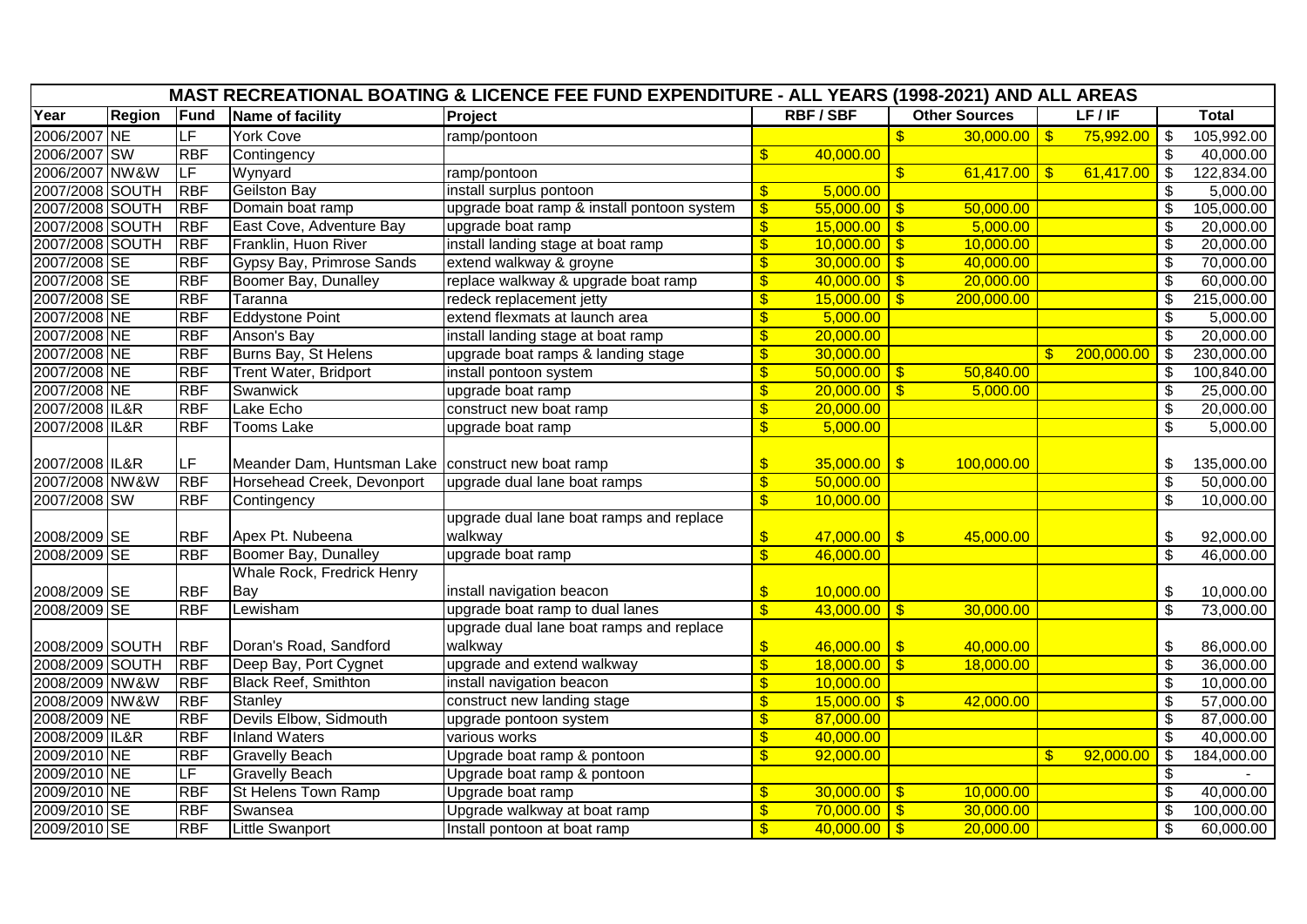| Year<br><b>RBF/SBF</b><br><b>Other Sources</b><br>LF/IF<br><b>Total</b><br><b>Region</b><br>Fund<br>Name of facility<br>Project<br>Upgrade and extend southern walkway at<br>2009/2010 NE<br><b>RBF</b><br>Bicheno (Gulch)<br>boat ramp<br>40,000.00<br>\$<br>\$.<br>2009/2010 NW&W<br>70,000.00<br><b>RBF</b><br>Install lower landing stage on outer boat ramp<br>$\overline{\mathbb{S}}$<br>\$<br><b>Burnie</b><br>2009/2010 NW&W<br>ΙLF<br>Install lower landing stage on outer boat ramp<br>70,000.00<br>$\overline{\boldsymbol{\theta}}$<br><b>Burnie</b><br>$\mathfrak{L}$<br>Upgrade boat ramp & pontoon on western<br><b>ILF</b><br>2009/2010 NW&W<br>side<br>Ulverstone<br>$\sqrt[6]{3}$<br>148,000.00<br>\$<br>2009/2010 NW&W<br>ΙLΕ<br>Replace jetty at camping ground boat ramp<br>$\mathcal{S}$<br>Macquarie Heads<br>$\mathbf{S}$<br>$\mathbf{\$}$<br>15,000.00<br>80,000.00<br>2009/2010 IL&R<br>$\overline{\mathbf{3}}$<br>$\overline{\mathsf{LF}}$<br><b>Lake Burbury</b><br>Jpgrade boat ramp at camping ground<br>$\mathsf{\$}$<br>90,000.00<br>2009/2010 IL&R<br>$\overline{\mathbf{S}}$<br>45,000.00<br>\$<br><b>RBF</b><br>Various<br>Various upgrade works<br>2009/2010 SOUTH<br><b>Charlottes Cove</b><br><b>RBF</b><br>15,000.00<br>\$<br><b>Extend jetty</b><br>\$<br>20,000.00<br>$\mathbb{S}$<br>2009/2010 SOUTH<br><b>RBF</b><br>Pigsties (Recherche Bay)<br>3,000.00<br>$\overline{\mathcal{S}}$<br>Install navigation beacon<br>$\mathbf{S}$<br>2009/2010 SOUTH<br>White Beach (South)<br>Install walkway at boat ramp<br>42,000.00<br>$\sqrt[6]{3}$<br><b>RBF</b><br>$\mathbf{\$}$<br>$\mathbb{S}$<br>34,000.00<br>2009/2010 SOUTH<br>Prince of Wales Bay<br>ILF.<br>Upgrade boat ramp<br>\$<br>2009/2010 SW<br>Statewide<br>$\overline{\mathbf{3}}$<br><b>RBF</b><br>$\mathbf{S}$<br>25,000.00<br>Contingency<br>2009/2010 SW<br>LF<br>Statewide<br>Contingency<br>45,000.00<br>$\sqrt[6]{\frac{1}{2}}$<br>$\mathfrak{L}$<br>2008/2009 NE<br><b>RBF</b><br>32,000.00<br>$\overline{\mathcal{E}}$<br><b>Bridport</b><br>repair pontoon damaged by Southern Condor<br>\$<br>2008/2009 NE<br><b>Musselroe Bay</b><br>install flexmat boat ramp<br>$\overline{\mathcal{G}}$<br><b>RBF</b><br>18,000.00<br>\$<br>2008/2009 SW<br><b>RBF</b><br>Various (TBA)<br>Purchase flexmat<br>20,000.00<br>$\overline{\mathbf{S}}$<br>\$<br>2008/2009 NW&W<br><b>RBF</b><br>7,000.00<br>$\overline{\mathcal{S}}$<br><b>Rocky Cape</b><br>\$<br>repairs to hand railing<br>2008/2009 SW<br><b>RBF</b><br>$\overline{\mathbb{S}}$<br>Contingency<br>\$<br>36,000.00<br>2010/2011 SOUTH<br><b>RBF</b><br>Taranna Boat Ramp<br>30,000.00<br>$\overline{\mathcal{S}}$<br>upgrade groyne<br>$\mathbf{\mathfrak{F}}$<br>Alonnah Boat Ramp<br>2010/2011 SOUTH<br><b>RBF</b><br>construct walkway<br>15,000.00<br>15,000.00<br>\$<br>\$<br>$\sqrt[6]{3}$<br><b>RBF</b><br>$\overline{\mathbf{s}}$<br>$\overline{\mathbf{S}}$<br>2010/2011 SOUTH<br>Dru Point, Margate<br>\$<br>120,000.00<br>30,000.00<br>upgrade boat ramp<br>2010/2011 SOUTH<br><b>RBF</b><br>80,000.00<br>$\overline{\mathcal{S}}$<br>Cremorne<br>install pontoon<br>\$<br>2010/2011 SOUTH<br><b>RBF</b><br>upgrade small boat landings<br>$\frac{1}{2}$<br>30,000.00<br>\$<br>Kangaroo Bay<br>2010/2011 SOUTH<br>$\overline{\mathcal{S}}$<br><b>RBF</b><br><b>Millbrook Rise</b><br><b>Install Pontoon</b><br>$\mathbf{\$}$<br>84,000.00<br>2010/2011 NE<br><b>Coles Bay</b><br>stage 1 of boat ramp upgrade<br>100,000.00<br><b>RBF</b><br>$\overline{\mathbf{S}}$<br>$\mathbf{\$}$<br>30,000.00<br>\$<br>$\overline{\mathcal{S}}$<br>2010/2011 NE<br><b>RBF</b><br><b>Stieglitz Boat Ramp</b><br>$\overline{\mathbf{S}}$<br>construct walkway<br>30,000.00<br>2010/2011 NE<br>10,000.00<br><b>RBF</b><br>30,000.00<br>$\overline{\mathcal{S}}$<br>The Gardens<br>upgrade boat ramp<br>\$<br>$\mathfrak{F}$<br>2010/2011 NW&W<br>Currie & Grassy boat ramps<br>$\overline{\mathbb{S}}$<br>$\overline{\mathbf{s}}$<br><b>RBF</b><br>upgrade boat ramps<br>20,000.00<br>2010/2011 NW&W<br>$\overline{\$}$<br><b>RBF</b><br>install pontoon<br>Smithton<br>\$<br>60,000.00<br>$\mathbf{\$}$<br>15,000.00 |                |            |                     | <b>MAST RECREATIONAL BOATING &amp; LICENCE FEE FUND EXPENDITURE - ALL YEARS (1998-2021) AND ALL AREAS</b> |                 |  |  |                         |            |
|--------------------------------------------------------------------------------------------------------------------------------------------------------------------------------------------------------------------------------------------------------------------------------------------------------------------------------------------------------------------------------------------------------------------------------------------------------------------------------------------------------------------------------------------------------------------------------------------------------------------------------------------------------------------------------------------------------------------------------------------------------------------------------------------------------------------------------------------------------------------------------------------------------------------------------------------------------------------------------------------------------------------------------------------------------------------------------------------------------------------------------------------------------------------------------------------------------------------------------------------------------------------------------------------------------------------------------------------------------------------------------------------------------------------------------------------------------------------------------------------------------------------------------------------------------------------------------------------------------------------------------------------------------------------------------------------------------------------------------------------------------------------------------------------------------------------------------------------------------------------------------------------------------------------------------------------------------------------------------------------------------------------------------------------------------------------------------------------------------------------------------------------------------------------------------------------------------------------------------------------------------------------------------------------------------------------------------------------------------------------------------------------------------------------------------------------------------------------------------------------------------------------------------------------------------------------------------------------------------------------------------------------------------------------------------------------------------------------------------------------------------------------------------------------------------------------------------------------------------------------------------------------------------------------------------------------------------------------------------------------------------------------------------------------------------------------------------------------------------------------------------------------------------------------------------------------------------------------------------------------------------------------------------------------------------------------------------------------------------------------------------------------------------------------------------------------------------------------------------------------------------------------------------------------------------------------------------------------------------------------------------------------------------------------------------------------------------------------------------------------------------------------------------------------------------------------------------------------------------------------------------------------------------------------------------------------------------------------------------------------------------------------------------------------------------------------------------------------------------------------------------------------------------------------------------------|----------------|------------|---------------------|-----------------------------------------------------------------------------------------------------------|-----------------|--|--|-------------------------|------------|
|                                                                                                                                                                                                                                                                                                                                                                                                                                                                                                                                                                                                                                                                                                                                                                                                                                                                                                                                                                                                                                                                                                                                                                                                                                                                                                                                                                                                                                                                                                                                                                                                                                                                                                                                                                                                                                                                                                                                                                                                                                                                                                                                                                                                                                                                                                                                                                                                                                                                                                                                                                                                                                                                                                                                                                                                                                                                                                                                                                                                                                                                                                                                                                                                                                                                                                                                                                                                                                                                                                                                                                                                                                                                                                                                                                                                                                                                                                                                                                                                                                                                                                                                                                                      |                |            |                     |                                                                                                           |                 |  |  |                         |            |
|                                                                                                                                                                                                                                                                                                                                                                                                                                                                                                                                                                                                                                                                                                                                                                                                                                                                                                                                                                                                                                                                                                                                                                                                                                                                                                                                                                                                                                                                                                                                                                                                                                                                                                                                                                                                                                                                                                                                                                                                                                                                                                                                                                                                                                                                                                                                                                                                                                                                                                                                                                                                                                                                                                                                                                                                                                                                                                                                                                                                                                                                                                                                                                                                                                                                                                                                                                                                                                                                                                                                                                                                                                                                                                                                                                                                                                                                                                                                                                                                                                                                                                                                                                                      |                |            |                     |                                                                                                           |                 |  |  |                         |            |
|                                                                                                                                                                                                                                                                                                                                                                                                                                                                                                                                                                                                                                                                                                                                                                                                                                                                                                                                                                                                                                                                                                                                                                                                                                                                                                                                                                                                                                                                                                                                                                                                                                                                                                                                                                                                                                                                                                                                                                                                                                                                                                                                                                                                                                                                                                                                                                                                                                                                                                                                                                                                                                                                                                                                                                                                                                                                                                                                                                                                                                                                                                                                                                                                                                                                                                                                                                                                                                                                                                                                                                                                                                                                                                                                                                                                                                                                                                                                                                                                                                                                                                                                                                                      |                |            |                     |                                                                                                           |                 |  |  |                         | 40,000.00  |
|                                                                                                                                                                                                                                                                                                                                                                                                                                                                                                                                                                                                                                                                                                                                                                                                                                                                                                                                                                                                                                                                                                                                                                                                                                                                                                                                                                                                                                                                                                                                                                                                                                                                                                                                                                                                                                                                                                                                                                                                                                                                                                                                                                                                                                                                                                                                                                                                                                                                                                                                                                                                                                                                                                                                                                                                                                                                                                                                                                                                                                                                                                                                                                                                                                                                                                                                                                                                                                                                                                                                                                                                                                                                                                                                                                                                                                                                                                                                                                                                                                                                                                                                                                                      |                |            |                     |                                                                                                           |                 |  |  |                         | 70,000.00  |
|                                                                                                                                                                                                                                                                                                                                                                                                                                                                                                                                                                                                                                                                                                                                                                                                                                                                                                                                                                                                                                                                                                                                                                                                                                                                                                                                                                                                                                                                                                                                                                                                                                                                                                                                                                                                                                                                                                                                                                                                                                                                                                                                                                                                                                                                                                                                                                                                                                                                                                                                                                                                                                                                                                                                                                                                                                                                                                                                                                                                                                                                                                                                                                                                                                                                                                                                                                                                                                                                                                                                                                                                                                                                                                                                                                                                                                                                                                                                                                                                                                                                                                                                                                                      |                |            |                     |                                                                                                           |                 |  |  |                         | 70,000.00  |
|                                                                                                                                                                                                                                                                                                                                                                                                                                                                                                                                                                                                                                                                                                                                                                                                                                                                                                                                                                                                                                                                                                                                                                                                                                                                                                                                                                                                                                                                                                                                                                                                                                                                                                                                                                                                                                                                                                                                                                                                                                                                                                                                                                                                                                                                                                                                                                                                                                                                                                                                                                                                                                                                                                                                                                                                                                                                                                                                                                                                                                                                                                                                                                                                                                                                                                                                                                                                                                                                                                                                                                                                                                                                                                                                                                                                                                                                                                                                                                                                                                                                                                                                                                                      |                |            |                     |                                                                                                           |                 |  |  |                         |            |
|                                                                                                                                                                                                                                                                                                                                                                                                                                                                                                                                                                                                                                                                                                                                                                                                                                                                                                                                                                                                                                                                                                                                                                                                                                                                                                                                                                                                                                                                                                                                                                                                                                                                                                                                                                                                                                                                                                                                                                                                                                                                                                                                                                                                                                                                                                                                                                                                                                                                                                                                                                                                                                                                                                                                                                                                                                                                                                                                                                                                                                                                                                                                                                                                                                                                                                                                                                                                                                                                                                                                                                                                                                                                                                                                                                                                                                                                                                                                                                                                                                                                                                                                                                                      |                |            |                     |                                                                                                           |                 |  |  |                         | 148,000.00 |
|                                                                                                                                                                                                                                                                                                                                                                                                                                                                                                                                                                                                                                                                                                                                                                                                                                                                                                                                                                                                                                                                                                                                                                                                                                                                                                                                                                                                                                                                                                                                                                                                                                                                                                                                                                                                                                                                                                                                                                                                                                                                                                                                                                                                                                                                                                                                                                                                                                                                                                                                                                                                                                                                                                                                                                                                                                                                                                                                                                                                                                                                                                                                                                                                                                                                                                                                                                                                                                                                                                                                                                                                                                                                                                                                                                                                                                                                                                                                                                                                                                                                                                                                                                                      |                |            |                     |                                                                                                           |                 |  |  |                         | 95,000.00  |
|                                                                                                                                                                                                                                                                                                                                                                                                                                                                                                                                                                                                                                                                                                                                                                                                                                                                                                                                                                                                                                                                                                                                                                                                                                                                                                                                                                                                                                                                                                                                                                                                                                                                                                                                                                                                                                                                                                                                                                                                                                                                                                                                                                                                                                                                                                                                                                                                                                                                                                                                                                                                                                                                                                                                                                                                                                                                                                                                                                                                                                                                                                                                                                                                                                                                                                                                                                                                                                                                                                                                                                                                                                                                                                                                                                                                                                                                                                                                                                                                                                                                                                                                                                                      |                |            |                     |                                                                                                           |                 |  |  |                         | 90,000.00  |
|                                                                                                                                                                                                                                                                                                                                                                                                                                                                                                                                                                                                                                                                                                                                                                                                                                                                                                                                                                                                                                                                                                                                                                                                                                                                                                                                                                                                                                                                                                                                                                                                                                                                                                                                                                                                                                                                                                                                                                                                                                                                                                                                                                                                                                                                                                                                                                                                                                                                                                                                                                                                                                                                                                                                                                                                                                                                                                                                                                                                                                                                                                                                                                                                                                                                                                                                                                                                                                                                                                                                                                                                                                                                                                                                                                                                                                                                                                                                                                                                                                                                                                                                                                                      |                |            |                     |                                                                                                           |                 |  |  |                         | 45,000.00  |
|                                                                                                                                                                                                                                                                                                                                                                                                                                                                                                                                                                                                                                                                                                                                                                                                                                                                                                                                                                                                                                                                                                                                                                                                                                                                                                                                                                                                                                                                                                                                                                                                                                                                                                                                                                                                                                                                                                                                                                                                                                                                                                                                                                                                                                                                                                                                                                                                                                                                                                                                                                                                                                                                                                                                                                                                                                                                                                                                                                                                                                                                                                                                                                                                                                                                                                                                                                                                                                                                                                                                                                                                                                                                                                                                                                                                                                                                                                                                                                                                                                                                                                                                                                                      |                |            |                     |                                                                                                           |                 |  |  |                         | 35,000.00  |
|                                                                                                                                                                                                                                                                                                                                                                                                                                                                                                                                                                                                                                                                                                                                                                                                                                                                                                                                                                                                                                                                                                                                                                                                                                                                                                                                                                                                                                                                                                                                                                                                                                                                                                                                                                                                                                                                                                                                                                                                                                                                                                                                                                                                                                                                                                                                                                                                                                                                                                                                                                                                                                                                                                                                                                                                                                                                                                                                                                                                                                                                                                                                                                                                                                                                                                                                                                                                                                                                                                                                                                                                                                                                                                                                                                                                                                                                                                                                                                                                                                                                                                                                                                                      |                |            |                     |                                                                                                           |                 |  |  |                         | 3,000.00   |
|                                                                                                                                                                                                                                                                                                                                                                                                                                                                                                                                                                                                                                                                                                                                                                                                                                                                                                                                                                                                                                                                                                                                                                                                                                                                                                                                                                                                                                                                                                                                                                                                                                                                                                                                                                                                                                                                                                                                                                                                                                                                                                                                                                                                                                                                                                                                                                                                                                                                                                                                                                                                                                                                                                                                                                                                                                                                                                                                                                                                                                                                                                                                                                                                                                                                                                                                                                                                                                                                                                                                                                                                                                                                                                                                                                                                                                                                                                                                                                                                                                                                                                                                                                                      |                |            |                     |                                                                                                           |                 |  |  |                         | 76,000.00  |
|                                                                                                                                                                                                                                                                                                                                                                                                                                                                                                                                                                                                                                                                                                                                                                                                                                                                                                                                                                                                                                                                                                                                                                                                                                                                                                                                                                                                                                                                                                                                                                                                                                                                                                                                                                                                                                                                                                                                                                                                                                                                                                                                                                                                                                                                                                                                                                                                                                                                                                                                                                                                                                                                                                                                                                                                                                                                                                                                                                                                                                                                                                                                                                                                                                                                                                                                                                                                                                                                                                                                                                                                                                                                                                                                                                                                                                                                                                                                                                                                                                                                                                                                                                                      |                |            |                     |                                                                                                           |                 |  |  |                         |            |
|                                                                                                                                                                                                                                                                                                                                                                                                                                                                                                                                                                                                                                                                                                                                                                                                                                                                                                                                                                                                                                                                                                                                                                                                                                                                                                                                                                                                                                                                                                                                                                                                                                                                                                                                                                                                                                                                                                                                                                                                                                                                                                                                                                                                                                                                                                                                                                                                                                                                                                                                                                                                                                                                                                                                                                                                                                                                                                                                                                                                                                                                                                                                                                                                                                                                                                                                                                                                                                                                                                                                                                                                                                                                                                                                                                                                                                                                                                                                                                                                                                                                                                                                                                                      |                |            |                     |                                                                                                           |                 |  |  |                         | 25,000.00  |
|                                                                                                                                                                                                                                                                                                                                                                                                                                                                                                                                                                                                                                                                                                                                                                                                                                                                                                                                                                                                                                                                                                                                                                                                                                                                                                                                                                                                                                                                                                                                                                                                                                                                                                                                                                                                                                                                                                                                                                                                                                                                                                                                                                                                                                                                                                                                                                                                                                                                                                                                                                                                                                                                                                                                                                                                                                                                                                                                                                                                                                                                                                                                                                                                                                                                                                                                                                                                                                                                                                                                                                                                                                                                                                                                                                                                                                                                                                                                                                                                                                                                                                                                                                                      |                |            |                     |                                                                                                           |                 |  |  |                         | 45,000.00  |
|                                                                                                                                                                                                                                                                                                                                                                                                                                                                                                                                                                                                                                                                                                                                                                                                                                                                                                                                                                                                                                                                                                                                                                                                                                                                                                                                                                                                                                                                                                                                                                                                                                                                                                                                                                                                                                                                                                                                                                                                                                                                                                                                                                                                                                                                                                                                                                                                                                                                                                                                                                                                                                                                                                                                                                                                                                                                                                                                                                                                                                                                                                                                                                                                                                                                                                                                                                                                                                                                                                                                                                                                                                                                                                                                                                                                                                                                                                                                                                                                                                                                                                                                                                                      |                |            |                     |                                                                                                           |                 |  |  |                         | 32,000.00  |
|                                                                                                                                                                                                                                                                                                                                                                                                                                                                                                                                                                                                                                                                                                                                                                                                                                                                                                                                                                                                                                                                                                                                                                                                                                                                                                                                                                                                                                                                                                                                                                                                                                                                                                                                                                                                                                                                                                                                                                                                                                                                                                                                                                                                                                                                                                                                                                                                                                                                                                                                                                                                                                                                                                                                                                                                                                                                                                                                                                                                                                                                                                                                                                                                                                                                                                                                                                                                                                                                                                                                                                                                                                                                                                                                                                                                                                                                                                                                                                                                                                                                                                                                                                                      |                |            |                     |                                                                                                           |                 |  |  |                         | 18,000.00  |
|                                                                                                                                                                                                                                                                                                                                                                                                                                                                                                                                                                                                                                                                                                                                                                                                                                                                                                                                                                                                                                                                                                                                                                                                                                                                                                                                                                                                                                                                                                                                                                                                                                                                                                                                                                                                                                                                                                                                                                                                                                                                                                                                                                                                                                                                                                                                                                                                                                                                                                                                                                                                                                                                                                                                                                                                                                                                                                                                                                                                                                                                                                                                                                                                                                                                                                                                                                                                                                                                                                                                                                                                                                                                                                                                                                                                                                                                                                                                                                                                                                                                                                                                                                                      |                |            |                     |                                                                                                           |                 |  |  |                         | 20,000.00  |
|                                                                                                                                                                                                                                                                                                                                                                                                                                                                                                                                                                                                                                                                                                                                                                                                                                                                                                                                                                                                                                                                                                                                                                                                                                                                                                                                                                                                                                                                                                                                                                                                                                                                                                                                                                                                                                                                                                                                                                                                                                                                                                                                                                                                                                                                                                                                                                                                                                                                                                                                                                                                                                                                                                                                                                                                                                                                                                                                                                                                                                                                                                                                                                                                                                                                                                                                                                                                                                                                                                                                                                                                                                                                                                                                                                                                                                                                                                                                                                                                                                                                                                                                                                                      |                |            |                     |                                                                                                           |                 |  |  |                         | 7,000.00   |
|                                                                                                                                                                                                                                                                                                                                                                                                                                                                                                                                                                                                                                                                                                                                                                                                                                                                                                                                                                                                                                                                                                                                                                                                                                                                                                                                                                                                                                                                                                                                                                                                                                                                                                                                                                                                                                                                                                                                                                                                                                                                                                                                                                                                                                                                                                                                                                                                                                                                                                                                                                                                                                                                                                                                                                                                                                                                                                                                                                                                                                                                                                                                                                                                                                                                                                                                                                                                                                                                                                                                                                                                                                                                                                                                                                                                                                                                                                                                                                                                                                                                                                                                                                                      |                |            |                     |                                                                                                           |                 |  |  |                         | 36,000.00  |
|                                                                                                                                                                                                                                                                                                                                                                                                                                                                                                                                                                                                                                                                                                                                                                                                                                                                                                                                                                                                                                                                                                                                                                                                                                                                                                                                                                                                                                                                                                                                                                                                                                                                                                                                                                                                                                                                                                                                                                                                                                                                                                                                                                                                                                                                                                                                                                                                                                                                                                                                                                                                                                                                                                                                                                                                                                                                                                                                                                                                                                                                                                                                                                                                                                                                                                                                                                                                                                                                                                                                                                                                                                                                                                                                                                                                                                                                                                                                                                                                                                                                                                                                                                                      |                |            |                     |                                                                                                           |                 |  |  |                         | 30,000.00  |
|                                                                                                                                                                                                                                                                                                                                                                                                                                                                                                                                                                                                                                                                                                                                                                                                                                                                                                                                                                                                                                                                                                                                                                                                                                                                                                                                                                                                                                                                                                                                                                                                                                                                                                                                                                                                                                                                                                                                                                                                                                                                                                                                                                                                                                                                                                                                                                                                                                                                                                                                                                                                                                                                                                                                                                                                                                                                                                                                                                                                                                                                                                                                                                                                                                                                                                                                                                                                                                                                                                                                                                                                                                                                                                                                                                                                                                                                                                                                                                                                                                                                                                                                                                                      |                |            |                     |                                                                                                           |                 |  |  |                         | 30,000.00  |
|                                                                                                                                                                                                                                                                                                                                                                                                                                                                                                                                                                                                                                                                                                                                                                                                                                                                                                                                                                                                                                                                                                                                                                                                                                                                                                                                                                                                                                                                                                                                                                                                                                                                                                                                                                                                                                                                                                                                                                                                                                                                                                                                                                                                                                                                                                                                                                                                                                                                                                                                                                                                                                                                                                                                                                                                                                                                                                                                                                                                                                                                                                                                                                                                                                                                                                                                                                                                                                                                                                                                                                                                                                                                                                                                                                                                                                                                                                                                                                                                                                                                                                                                                                                      |                |            |                     |                                                                                                           |                 |  |  |                         | 150,000.00 |
|                                                                                                                                                                                                                                                                                                                                                                                                                                                                                                                                                                                                                                                                                                                                                                                                                                                                                                                                                                                                                                                                                                                                                                                                                                                                                                                                                                                                                                                                                                                                                                                                                                                                                                                                                                                                                                                                                                                                                                                                                                                                                                                                                                                                                                                                                                                                                                                                                                                                                                                                                                                                                                                                                                                                                                                                                                                                                                                                                                                                                                                                                                                                                                                                                                                                                                                                                                                                                                                                                                                                                                                                                                                                                                                                                                                                                                                                                                                                                                                                                                                                                                                                                                                      |                |            |                     |                                                                                                           |                 |  |  |                         | 80,000.00  |
|                                                                                                                                                                                                                                                                                                                                                                                                                                                                                                                                                                                                                                                                                                                                                                                                                                                                                                                                                                                                                                                                                                                                                                                                                                                                                                                                                                                                                                                                                                                                                                                                                                                                                                                                                                                                                                                                                                                                                                                                                                                                                                                                                                                                                                                                                                                                                                                                                                                                                                                                                                                                                                                                                                                                                                                                                                                                                                                                                                                                                                                                                                                                                                                                                                                                                                                                                                                                                                                                                                                                                                                                                                                                                                                                                                                                                                                                                                                                                                                                                                                                                                                                                                                      |                |            |                     |                                                                                                           |                 |  |  |                         | 30,000.00  |
|                                                                                                                                                                                                                                                                                                                                                                                                                                                                                                                                                                                                                                                                                                                                                                                                                                                                                                                                                                                                                                                                                                                                                                                                                                                                                                                                                                                                                                                                                                                                                                                                                                                                                                                                                                                                                                                                                                                                                                                                                                                                                                                                                                                                                                                                                                                                                                                                                                                                                                                                                                                                                                                                                                                                                                                                                                                                                                                                                                                                                                                                                                                                                                                                                                                                                                                                                                                                                                                                                                                                                                                                                                                                                                                                                                                                                                                                                                                                                                                                                                                                                                                                                                                      |                |            |                     |                                                                                                           |                 |  |  |                         | 84,000.00  |
|                                                                                                                                                                                                                                                                                                                                                                                                                                                                                                                                                                                                                                                                                                                                                                                                                                                                                                                                                                                                                                                                                                                                                                                                                                                                                                                                                                                                                                                                                                                                                                                                                                                                                                                                                                                                                                                                                                                                                                                                                                                                                                                                                                                                                                                                                                                                                                                                                                                                                                                                                                                                                                                                                                                                                                                                                                                                                                                                                                                                                                                                                                                                                                                                                                                                                                                                                                                                                                                                                                                                                                                                                                                                                                                                                                                                                                                                                                                                                                                                                                                                                                                                                                                      |                |            |                     |                                                                                                           |                 |  |  |                         | 130,000.00 |
|                                                                                                                                                                                                                                                                                                                                                                                                                                                                                                                                                                                                                                                                                                                                                                                                                                                                                                                                                                                                                                                                                                                                                                                                                                                                                                                                                                                                                                                                                                                                                                                                                                                                                                                                                                                                                                                                                                                                                                                                                                                                                                                                                                                                                                                                                                                                                                                                                                                                                                                                                                                                                                                                                                                                                                                                                                                                                                                                                                                                                                                                                                                                                                                                                                                                                                                                                                                                                                                                                                                                                                                                                                                                                                                                                                                                                                                                                                                                                                                                                                                                                                                                                                                      |                |            |                     |                                                                                                           |                 |  |  |                         | 30,000.00  |
|                                                                                                                                                                                                                                                                                                                                                                                                                                                                                                                                                                                                                                                                                                                                                                                                                                                                                                                                                                                                                                                                                                                                                                                                                                                                                                                                                                                                                                                                                                                                                                                                                                                                                                                                                                                                                                                                                                                                                                                                                                                                                                                                                                                                                                                                                                                                                                                                                                                                                                                                                                                                                                                                                                                                                                                                                                                                                                                                                                                                                                                                                                                                                                                                                                                                                                                                                                                                                                                                                                                                                                                                                                                                                                                                                                                                                                                                                                                                                                                                                                                                                                                                                                                      |                |            |                     |                                                                                                           |                 |  |  |                         | 40,000.00  |
|                                                                                                                                                                                                                                                                                                                                                                                                                                                                                                                                                                                                                                                                                                                                                                                                                                                                                                                                                                                                                                                                                                                                                                                                                                                                                                                                                                                                                                                                                                                                                                                                                                                                                                                                                                                                                                                                                                                                                                                                                                                                                                                                                                                                                                                                                                                                                                                                                                                                                                                                                                                                                                                                                                                                                                                                                                                                                                                                                                                                                                                                                                                                                                                                                                                                                                                                                                                                                                                                                                                                                                                                                                                                                                                                                                                                                                                                                                                                                                                                                                                                                                                                                                                      |                |            |                     |                                                                                                           |                 |  |  |                         | 20,000.00  |
|                                                                                                                                                                                                                                                                                                                                                                                                                                                                                                                                                                                                                                                                                                                                                                                                                                                                                                                                                                                                                                                                                                                                                                                                                                                                                                                                                                                                                                                                                                                                                                                                                                                                                                                                                                                                                                                                                                                                                                                                                                                                                                                                                                                                                                                                                                                                                                                                                                                                                                                                                                                                                                                                                                                                                                                                                                                                                                                                                                                                                                                                                                                                                                                                                                                                                                                                                                                                                                                                                                                                                                                                                                                                                                                                                                                                                                                                                                                                                                                                                                                                                                                                                                                      |                |            |                     |                                                                                                           |                 |  |  |                         | 75,000.00  |
|                                                                                                                                                                                                                                                                                                                                                                                                                                                                                                                                                                                                                                                                                                                                                                                                                                                                                                                                                                                                                                                                                                                                                                                                                                                                                                                                                                                                                                                                                                                                                                                                                                                                                                                                                                                                                                                                                                                                                                                                                                                                                                                                                                                                                                                                                                                                                                                                                                                                                                                                                                                                                                                                                                                                                                                                                                                                                                                                                                                                                                                                                                                                                                                                                                                                                                                                                                                                                                                                                                                                                                                                                                                                                                                                                                                                                                                                                                                                                                                                                                                                                                                                                                                      | 2010/2011 IL&R | <b>RBF</b> | Lions Park, Hadspen | upgrade launch area                                                                                       | \$<br>40,000.00 |  |  | $\overline{\mathbf{3}}$ | 40,000.00  |
| 2010/2011 IL&R<br>Arthurs Dam Boat Ramp<br>\$<br><b>RBF</b><br>extend groyne & install pontoon light<br>$\mathbf{\$}$<br>60,000.00                                                                                                                                                                                                                                                                                                                                                                                                                                                                                                                                                                                                                                                                                                                                                                                                                                                                                                                                                                                                                                                                                                                                                                                                                                                                                                                                                                                                                                                                                                                                                                                                                                                                                                                                                                                                                                                                                                                                                                                                                                                                                                                                                                                                                                                                                                                                                                                                                                                                                                                                                                                                                                                                                                                                                                                                                                                                                                                                                                                                                                                                                                                                                                                                                                                                                                                                                                                                                                                                                                                                                                                                                                                                                                                                                                                                                                                                                                                                                                                                                                                   |                |            |                     |                                                                                                           |                 |  |  |                         | 60,000.00  |
|                                                                                                                                                                                                                                                                                                                                                                                                                                                                                                                                                                                                                                                                                                                                                                                                                                                                                                                                                                                                                                                                                                                                                                                                                                                                                                                                                                                                                                                                                                                                                                                                                                                                                                                                                                                                                                                                                                                                                                                                                                                                                                                                                                                                                                                                                                                                                                                                                                                                                                                                                                                                                                                                                                                                                                                                                                                                                                                                                                                                                                                                                                                                                                                                                                                                                                                                                                                                                                                                                                                                                                                                                                                                                                                                                                                                                                                                                                                                                                                                                                                                                                                                                                                      |                |            |                     |                                                                                                           |                 |  |  |                         |            |
| 2010/2011 IL&R<br><b>RBF</b><br>Four Springs Lake<br>upgrade ramp to dual lane & replace walkway<br>$\mathsf{\$}$<br>45,000.00<br>\$                                                                                                                                                                                                                                                                                                                                                                                                                                                                                                                                                                                                                                                                                                                                                                                                                                                                                                                                                                                                                                                                                                                                                                                                                                                                                                                                                                                                                                                                                                                                                                                                                                                                                                                                                                                                                                                                                                                                                                                                                                                                                                                                                                                                                                                                                                                                                                                                                                                                                                                                                                                                                                                                                                                                                                                                                                                                                                                                                                                                                                                                                                                                                                                                                                                                                                                                                                                                                                                                                                                                                                                                                                                                                                                                                                                                                                                                                                                                                                                                                                                 |                |            |                     |                                                                                                           |                 |  |  |                         | 45,000.00  |
| 2010/2011 NE<br><b>Bridport - Trent Water</b><br>extend boat ramp & timber walkway<br><b>RBF</b><br>45,000.00<br>\$<br>$\mathbf{\$}$                                                                                                                                                                                                                                                                                                                                                                                                                                                                                                                                                                                                                                                                                                                                                                                                                                                                                                                                                                                                                                                                                                                                                                                                                                                                                                                                                                                                                                                                                                                                                                                                                                                                                                                                                                                                                                                                                                                                                                                                                                                                                                                                                                                                                                                                                                                                                                                                                                                                                                                                                                                                                                                                                                                                                                                                                                                                                                                                                                                                                                                                                                                                                                                                                                                                                                                                                                                                                                                                                                                                                                                                                                                                                                                                                                                                                                                                                                                                                                                                                                                 |                |            |                     |                                                                                                           |                 |  |  |                         | 45,000.00  |
| 2010/2011 NW&W<br>$\overline{\mathbf{s}}$<br>$\overline{\mathsf{LF}}$<br>Penguin<br>140,000.00<br>upgrade boat ramps<br><b>S</b>                                                                                                                                                                                                                                                                                                                                                                                                                                                                                                                                                                                                                                                                                                                                                                                                                                                                                                                                                                                                                                                                                                                                                                                                                                                                                                                                                                                                                                                                                                                                                                                                                                                                                                                                                                                                                                                                                                                                                                                                                                                                                                                                                                                                                                                                                                                                                                                                                                                                                                                                                                                                                                                                                                                                                                                                                                                                                                                                                                                                                                                                                                                                                                                                                                                                                                                                                                                                                                                                                                                                                                                                                                                                                                                                                                                                                                                                                                                                                                                                                                                     |                |            |                     |                                                                                                           |                 |  |  |                         | 140,000.00 |
| 2010/2011 SOUTH<br><b>ILF</b><br>Gordon<br>upgrade boat ramp<br>$\boldsymbol{\mathsf{S}}$<br>328,000.00<br>$\mathbf{\$}$<br>127,000.00<br>$\sqrt{3}$                                                                                                                                                                                                                                                                                                                                                                                                                                                                                                                                                                                                                                                                                                                                                                                                                                                                                                                                                                                                                                                                                                                                                                                                                                                                                                                                                                                                                                                                                                                                                                                                                                                                                                                                                                                                                                                                                                                                                                                                                                                                                                                                                                                                                                                                                                                                                                                                                                                                                                                                                                                                                                                                                                                                                                                                                                                                                                                                                                                                                                                                                                                                                                                                                                                                                                                                                                                                                                                                                                                                                                                                                                                                                                                                                                                                                                                                                                                                                                                                                                 |                |            |                     |                                                                                                           |                 |  |  |                         | 455,000.00 |
| 2010/2011 SOUTH<br><b>LF</b><br>lay up berths at public jetty<br>\$<br>Kettering<br>$\frac{1}{2}$<br>100,000.00                                                                                                                                                                                                                                                                                                                                                                                                                                                                                                                                                                                                                                                                                                                                                                                                                                                                                                                                                                                                                                                                                                                                                                                                                                                                                                                                                                                                                                                                                                                                                                                                                                                                                                                                                                                                                                                                                                                                                                                                                                                                                                                                                                                                                                                                                                                                                                                                                                                                                                                                                                                                                                                                                                                                                                                                                                                                                                                                                                                                                                                                                                                                                                                                                                                                                                                                                                                                                                                                                                                                                                                                                                                                                                                                                                                                                                                                                                                                                                                                                                                                      |                |            |                     |                                                                                                           |                 |  |  |                         | 100,000.00 |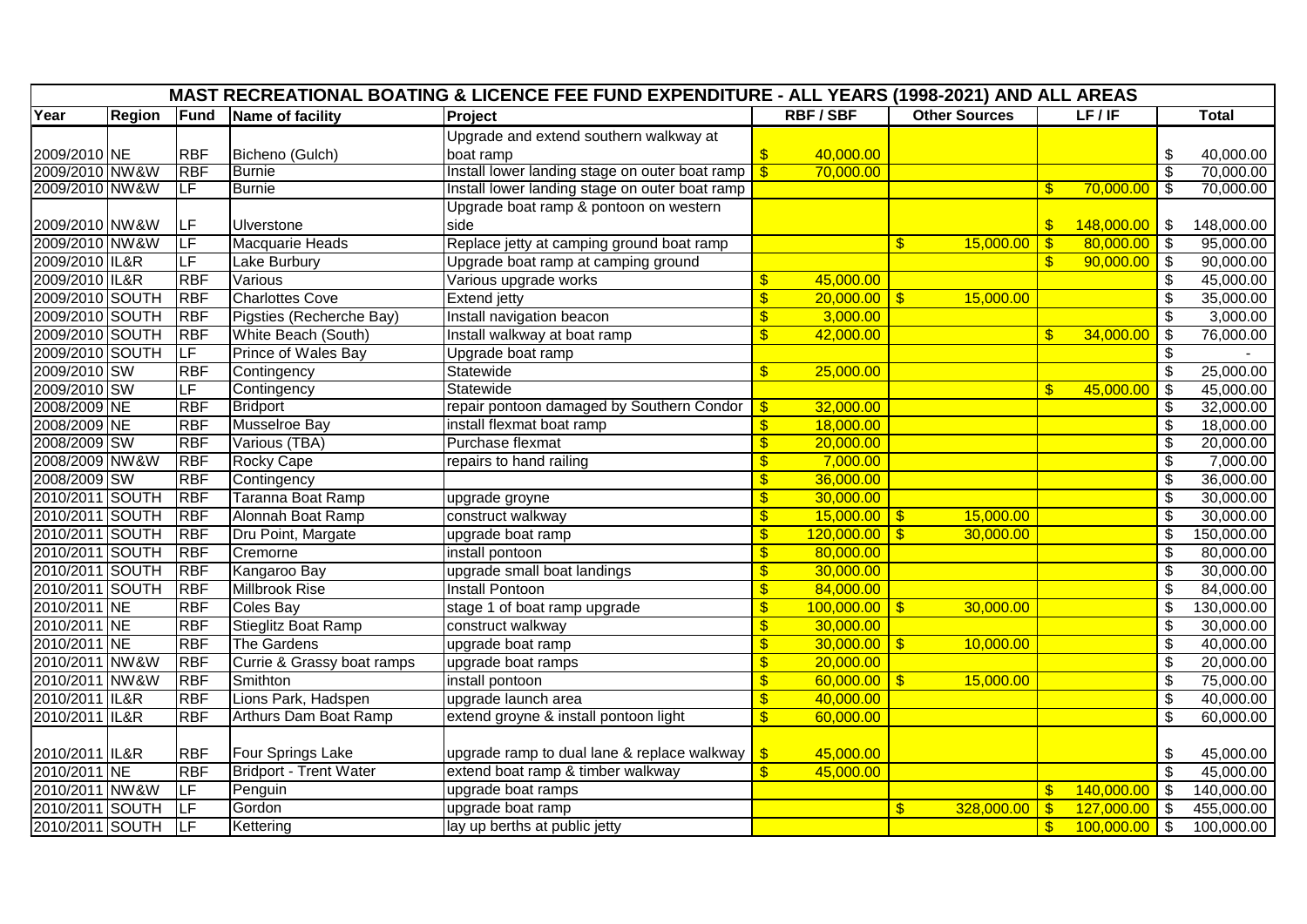| MAST RECREATIONAL BOATING & LICENCE FEE FUND EXPENDITURE - ALL YEARS (1998-2021) AND ALL AREAS |               |            |                                   |                                               |                           |                 |                         |                      |                                 |                            |              |
|------------------------------------------------------------------------------------------------|---------------|------------|-----------------------------------|-----------------------------------------------|---------------------------|-----------------|-------------------------|----------------------|---------------------------------|----------------------------|--------------|
| Year                                                                                           | <b>Region</b> | Fund       | Name of facility                  | Project                                       |                           | <b>RBF/SBF</b>  |                         | <b>Other Sources</b> | LF/IF                           |                            | <b>Total</b> |
| 2011/2012 SOUTH                                                                                |               | <b>RBF</b> | Prince of Wales Bay               | Upgrade boat ramp                             | $\mathbf{S}$              | 70,000.00       | $\sqrt{3}$              | 60,000.00            |                                 | \$                         | 130,000.00   |
| 2011/2012 SOUTH                                                                                |               | <b>RBF</b> | Tinderbox                         | Upgrade boat ramp                             | $\sqrt[6]{\frac{1}{2}}$   | 100,000.00      |                         |                      |                                 | $\boldsymbol{\mathsf{\$}}$ | 100,000.00   |
| 2011/2012 SOUTH                                                                                |               | <b>RBF</b> | <b>Charlotte Cove</b>             | Upgrade boat ramp                             | $\sqrt[6]{3}$             | 50,000.00       |                         |                      |                                 | \$                         | 50,000.00    |
| 2011/2012 SOUTH                                                                                |               | <b>RBF</b> | Franklin                          | Extend walkway                                | $\overline{\mathbf{S}}$   | 30,000.00       | $\sqrt{3}$              | 20,000.00            |                                 | $\overline{\mathbf{s}}$    | 50,000.00    |
| 2011/2012 SOUTH                                                                                |               | <b>RBF</b> | <b>Gypsy Bay</b>                  | Additional fendering                          | $\overline{\mathbf{s}}$   | 15,000.00       | $\overline{\bullet}$    | 15,000.00            |                                 | $\overline{\mathbf{s}}$    | 30,000.00    |
| 2011/2012 SOUTH                                                                                |               | <b>RBF</b> | <b>Saltwater River</b>            | Upgrade walkway & extend                      | $\overline{\mathbf{S}}$   | 70,000.00       |                         |                      |                                 | $\overline{\$}$            | 70,000.00    |
| 2011/2012 NE                                                                                   |               | <b>RBF</b> | Coles Bay                         | Stage 2 boat ramp upgrade                     | $\sqrt[6]{\frac{1}{2}}$   | 150,000.00      |                         |                      |                                 | $\boldsymbol{\mathsf{S}}$  | 150,000.00   |
| 2011/2012 NE                                                                                   |               | <b>RBF</b> | <b>Binalong Bay</b>               | Upgrade boat ramp                             | $\sqrt[6]{3}$             | 80,000.00       |                         |                      |                                 | $\sqrt[6]{\frac{1}{2}}$    | 80,000.00    |
| 2011/2012 IL&R                                                                                 |               | <b>RBF</b> | <b>Woods Lake</b>                 | <b>Construct Breakwater</b>                   | $\overline{\mathcal{S}}$  | 38,000.00       |                         |                      |                                 | $\overline{\mathbf{S}}$    | 38,000.00    |
| 2011/2012 IL&R                                                                                 |               | <b>RBF</b> | Strathgordon                      | General improvements to boat ramp             | $\overline{\mathbf{s}}$   | 15,000.00       |                         |                      |                                 | $\overline{\mathcal{S}}$   | 15,000.00    |
| 2011/2012 IL&R                                                                                 |               | <b>RBF</b> | <b>Bronte Lagoon</b>              | Construct new boat ramp & pontoon             | $\frac{1}{2}$             | 90,000.00       |                         |                      |                                 | $\overline{\mathfrak{s}}$  | 90,000.00    |
| 2011/2012 IL&R                                                                                 |               | <b>RBF</b> | <b>Tooms Lake</b>                 | Flexmat boat ramp                             | $\mathsf{\$}$             | 20,000.00       |                         |                      |                                 | $\mathfrak{L}$             | 20,000.00    |
|                                                                                                |               |            |                                   | Construct new boat ramp around from           |                           |                 |                         |                      |                                 |                            |              |
| 2011/2012 IL&R                                                                                 |               | <b>RBF</b> | Lake McIntosh (Tullah)            | northern ramp                                 | $\frac{1}{2}$             | 20,000.00       |                         |                      |                                 | \$                         | 20,000.00    |
| 2011/2012 IL&R                                                                                 |               | <b>RBF</b> | Lake Barrington (Wilmot)          | Correct undermining at boat ramp              | $\overline{\mathcal{S}}$  | $60,000.00$ \$  |                         | 10,000.00            |                                 | $\overline{\mathcal{S}}$   | 70,000.00    |
|                                                                                                |               |            | Robbins Is (west approach to      |                                               |                           |                 |                         |                      |                                 |                            |              |
| 2011/2012 NW&W                                                                                 |               | <b>RBF</b> | Kangaroo Is)                      | Install nav. beacon                           | $\sqrt[6]{3}$             | 15,000.00       |                         |                      |                                 | \$                         | 15,000.00    |
| 2011/2012 NW&W                                                                                 |               | <b>RBF</b> | <b>Grassy Boat Ramp</b>           | Correct undermining at boat ramp              | $\overline{\mathbf{s}}$   | 7,000.00        | $\overline{\bullet}$    | 4,500.00             |                                 | $\overline{\mathbf{3}}$    | 11,500.00    |
| 2011/2012 NW&W                                                                                 |               | <b>RBF</b> | Sisters Beach                     | Replace fendering                             | $\overline{\mathbf{S}}$   | 3,000.00        |                         |                      |                                 | $\boldsymbol{\mathsf{\$}}$ | 3,000.00     |
| 2011/2012 NW&W                                                                                 |               | <b>RBF</b> | Cam River (Somerset)              | Correct undermining at boat ramp              | $\overline{\mathbf{S}}$   | 10,000.00       |                         |                      |                                 | $\overline{\mathcal{S}}$   | 10,000.00    |
| 2011/2012 NE                                                                                   |               | <b>RBF</b> | <b>Tamar River</b>                | Redeck pontoons                               | $\boldsymbol{\mathsf{s}}$ | 100,000.00      |                         |                      |                                 | s)                         | 100,000.00   |
| 2011/2012 NE                                                                                   |               | <b>RBF</b> | <b>Pipers River</b>               | Install nav. buoys                            | $\overline{\mathcal{S}}$  | 10,000.00       |                         |                      |                                 | $\overline{\mathfrak{s}}$  | 10,000.00    |
| 2011/2012 NE                                                                                   |               | <b>RBF</b> | <b>Bridport (Pier)</b>            | Upgrade boat ramp                             | $\overline{\mathbf{S}}$   | 60,000.00       |                         |                      |                                 | $\boldsymbol{\mathsf{\$}}$ | 60,000.00    |
| 2011/2012 NE                                                                                   |               | <b>RBF</b> | <b>Blizzards Landing</b>          | General improvements to launch area           | $\sqrt[6]{3}$             | 30,000.00       |                         |                      |                                 | \$                         | 30,000.00    |
| 2012/2013 NW&W                                                                                 |               | <b>RBF</b> | <b>Grassy Boat Ramp</b>           | Complete remedial repairs to boat ramp        | $\sqrt{3}$                | 10,000.00       |                         |                      |                                 | $\mathfrak{L}$             | 10,000.00    |
| 2012/2013 NW&W                                                                                 |               | <b>RBF</b> | Smithton (Duck River)             | Upgrade boat ramp/s & install 2nd pontoon     | $\mathbf{\hat{s}}$        | $130,000.00$ \$ |                         | 40,000.00            |                                 | $\overline{\mathcal{S}}$   | 170,000.00   |
| 2012/2013 NW&W                                                                                 |               | LF         | Stanley                           | Upgrade boat ramp                             |                           |                 |                         |                      | 400,000.00<br>$\boldsymbol{\$}$ | \$                         | 400,000.00   |
| 2012/2013 NW&W                                                                                 |               | <b>RBF</b> | Wynyard (Jenner St)               | Upgrade boat ramp & install pontoon           | $\sqrt{3}$                | 120,000.00      | $\sqrt{3}$              | 20,000.00            |                                 | $\boldsymbol{\mathsf{\$}}$ | 140,000.00   |
| 2012/2013 NW&W                                                                                 |               | <b>LF</b>  | <b>North West Coast</b>           | <b>Upgrade VHF Radio</b>                      |                           |                 |                         |                      | 50,000.00<br>$\mathbf{s}$       | \$                         | 50,000.00    |
| 2012/2013 NE                                                                                   |               | <b>RBF</b> | Flinders Is (Settlement Pt)       | Upgrade launch area                           | $\sqrt[6]{\frac{1}{2}}$   | 15,000.00       | $\sqrt{3}$              | 15,000.00            |                                 | \$                         | 30,000.00    |
| 2012/2013 NE                                                                                   |               | <b>RBF</b> | Weymouth (Sea Ramp)               | Construct breakwater                          | $\overline{\mathbb{S}}$   | 150,000.00      | $\overline{\mathbf{s}}$ | 150,000.00           |                                 | $\overline{\mathcal{S}}$   | 300,000.00   |
| 2012/2013 NE                                                                                   |               | <b>RBF</b> | <b>Tamar River</b>                | Redeck Deviot & Clarence Pt pontoons          | $\overline{\mathcal{S}}$  | 15,000.00       |                         |                      |                                 | $\overline{\mathfrak{s}}$  | 15,000.00    |
| 2012/2013 SOUTH                                                                                |               | <b>RBF</b> | <b>Austin's Ferry</b>             | Upgrade Pontoon                               | $\overline{\mathbf{S}}$   | $40,000.00$ \$  |                         | 40,000.00            |                                 | $\boldsymbol{\mathsf{\$}}$ | 80,000.00    |
| 2012/2013 SOUTH                                                                                |               | <b>RBF</b> | <b>Bruny Island</b>               | Upgrade boat ramp                             | $\sqrt[6]{\frac{1}{2}}$   | 20,000.00       | $\sqrt{3}$              | 20,000.00            |                                 | $\boldsymbol{\mathsf{S}}$  | 40,000.00    |
| 2012/2013 SOUTH                                                                                |               | <b>RBF</b> | Port Cygnet (Lymington)           | Upgrade boat ramp                             | $\overline{\mathcal{S}}$  | 25,000.00       |                         |                      |                                 | $\overline{\$}$            | 25,000.00    |
| 2012/2013 SOUTH                                                                                |               | <b>RBF</b> | Recherche Bay (Catamaran)         | Install second boat ramp lane                 | $\overline{\mathbf{S}}$   | 60,000.00       |                         |                      |                                 | $\boldsymbol{\mathsf{S}}$  | 60,000.00    |
| 2012/2013 SOUTH                                                                                |               | <b>RBF</b> | Port Davey (Melaleuca)            | Install large boat moorings & construct jetty | $\overline{\mathcal{S}}$  | 40,000.00       |                         |                      |                                 | \$                         | 40,000.00    |
| 2011/2012 SE                                                                                   |               | <b>RBF</b> | Taranna                           | Construct breakwater                          | $\sqrt[6]{\frac{1}{2}}$   | $30,000.00$ \$  |                         | 30,000.00            |                                 | $\boldsymbol{\mathsf{S}}$  | 60,000.00    |
| 2012/2013 SE                                                                                   |               | <b>RBF</b> | <b>East Shelly Beach (Orford)</b> | <b>Rebuild Jetty</b>                          | $\mathbf{\hat{s}}$        | 100,000.00      |                         |                      |                                 | $\overline{\mathcal{S}}$   | 100,000.00   |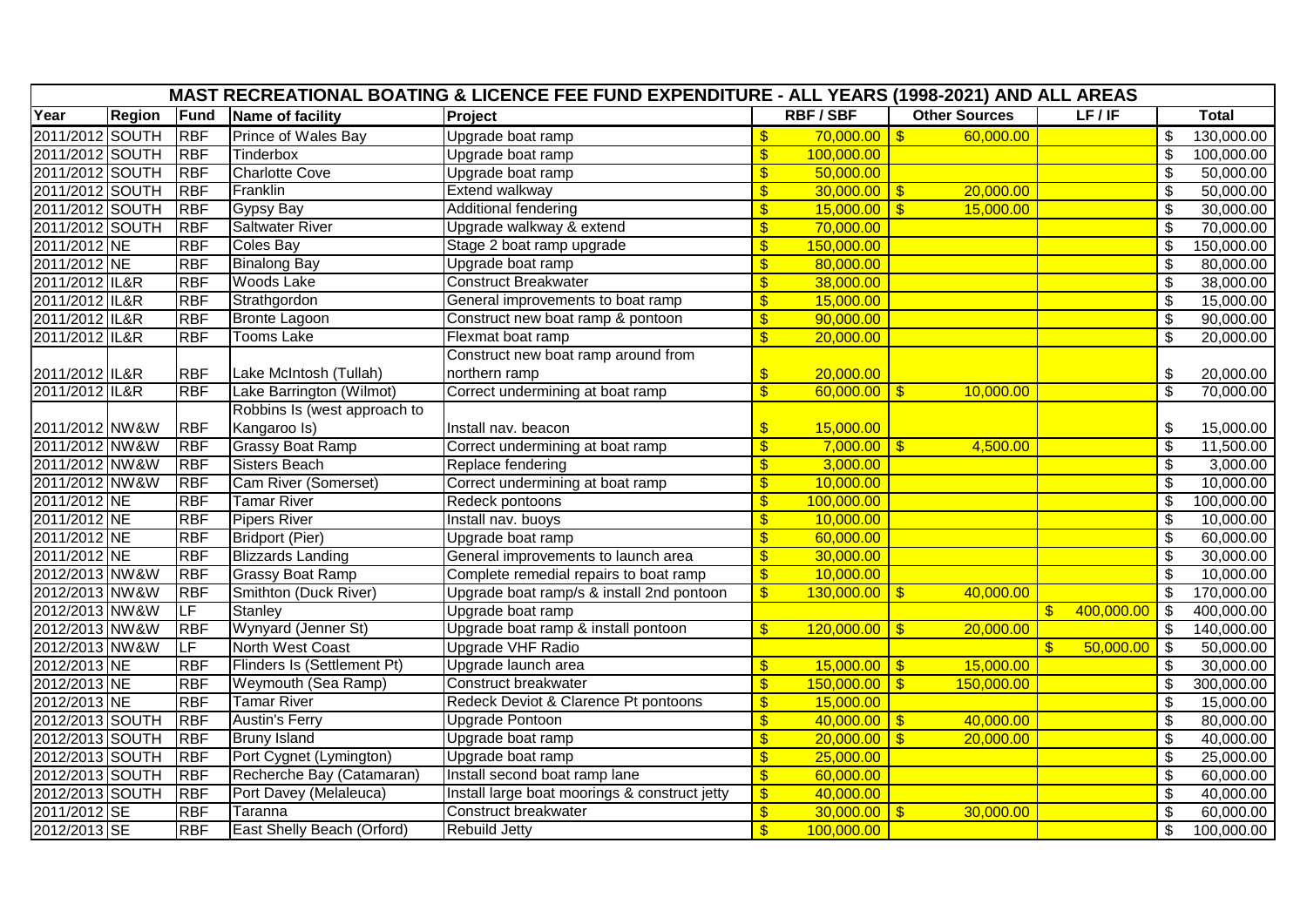| MAST RECREATIONAL BOATING & LICENCE FEE FUND EXPENDITURE - ALL YEARS (1998-2021) AND ALL AREAS |               |                          |                                                      |                                        |                           |                 |                      |  |                              |                            |                        |
|------------------------------------------------------------------------------------------------|---------------|--------------------------|------------------------------------------------------|----------------------------------------|---------------------------|-----------------|----------------------|--|------------------------------|----------------------------|------------------------|
| Year                                                                                           | <b>Region</b> | Fund                     | Name of facility                                     | Project                                |                           | <b>RBF/SBF</b>  | <b>Other Sources</b> |  | LF/IF                        |                            | <b>Total</b>           |
| 2012/2013 SE                                                                                   |               | <b>RBF</b>               | Nubeena Boat Ramp (Town                              | Upgrade boat ramp & install pontoon    | $\boldsymbol{\mathsf{s}}$ | $97,000.00$ \$  | 30,000.00            |  |                              | S                          | 127,000.00             |
|                                                                                                |               |                          |                                                      |                                        |                           |                 |                      |  |                              |                            |                        |
| 2012/2013 IL&R                                                                                 |               | <b>RBF</b>               | Swan Bay & Arthurs Dam Wall   Install Cable Pontoons |                                        | $\sqrt[6]{3}$             | 120,000.00      |                      |  |                              | \$                         | 120,000.00             |
| 2012/2013 IL&R                                                                                 |               | <b>RBF</b>               | <b>Woods Lake</b>                                    | <b>Construct Boat Ramp</b>             | $\mathbf{\$}$             | 56,500.00       |                      |  |                              | \$                         | 56,500.00              |
| 2012/2013 SW                                                                                   |               | <b>RBF</b>               | <b>Various Locations</b>                             | Install public cruising moorings       | \$                        | 15,000.00       |                      |  |                              | $\sqrt[6]{\frac{1}{2}}$    | 15,000.00              |
| 2012/2013 SW                                                                                   |               | $\overline{\mathsf{LF}}$ | Various Locations                                    | Install public cruising moorings       |                           |                 |                      |  | $\mathbb{S}$<br>20,000.00    | <b>\$</b>                  | 20,000.00              |
| 2012/2013 SW                                                                                   |               | <b>RBF</b>               | Various Locations                                    | Install GPS validation markers         | \$                        | 15,000.00       |                      |  |                              | \$                         | 15,000.00              |
| 2012/2013 SW                                                                                   |               | <b>RBF</b>               | Contingency                                          |                                        | $\overline{\$}$           | 93,000.00       |                      |  |                              | $\boldsymbol{\mathsf{\$}}$ | 93,000.00              |
| 2012/2013 SW                                                                                   |               | $\overline{\mathsf{LF}}$ | Contingency                                          |                                        |                           |                 |                      |  | $\mathfrak{F}$<br>50,000.00  | -\$                        | 50,000.00              |
|                                                                                                |               |                          | Victoria Pde Devonport                               |                                        |                           |                 |                      |  |                              |                            |                        |
| 2013/2014 NW&W                                                                                 |               | LF                       | (Elimatta)                                           | Install pontoon                        |                           |                 |                      |  | $\mathfrak{F}$<br>210,000.00 | $\vert$ \$                 | 210,000.00             |
| 2013/2014 NW&W                                                                                 |               | <b>RBF</b>               | South Burnie Boat Ramp                               | Repairs to first jetty                 | $\sqrt[6]{\frac{1}{2}}$   | 17,000.00       |                      |  |                              | \$                         | 17,000.00              |
| 2013/2014 NE                                                                                   |               | <b>RBF</b>               | Steiglitz                                            | Construct additional boat ramp lane    | $\overline{\$}$           | 50,000.00       |                      |  |                              | \$                         | 50,000.00              |
| 2013/2014 NE                                                                                   |               | <b>RBF</b>               | <b>Four Mile Creek</b>                               | Upgrade boat ramp                      | $\boldsymbol{\mathsf{s}}$ | 12,000.00       |                      |  |                              | \$                         | 12,000.00              |
| 2013/2014 NE                                                                                   |               | <b>RBF</b>               | Low Head                                             | Install pontoon                        | $\overline{\mathbb{S}}$   | 110,000.00      |                      |  |                              | \$                         | 110,000.00             |
| 2013/2014 NE                                                                                   |               | <b>RBF</b>               | Bellingham                                           | Install pontoon                        | \$                        | 60,000.00       |                      |  |                              | $\overline{\mathfrak{s}}$  | 60,000.00              |
| 2013/2014 NE                                                                                   |               | <b>RBF</b>               | <b>Bridport (Trent Water)</b>                        | Extend boat ramp                       | $\mathbf{\$}$             | $12,650.00$ \$  | 12,650.00            |  |                              | \$                         | 25,300.00              |
| 2013/2014 SOUTH                                                                                |               | <b>RBF</b>               | Quarantine Bay (Bruny Is)                            | Install pontoon                        | \$                        | 30,000.00       |                      |  |                              | $\boldsymbol{\mathsf{S}}$  | 30,000.00              |
| 2013/2014 SOUTH                                                                                |               | <b>RBF</b>               | New Norfolk (Esplanade)                              | Install pontoon                        | \$                        | 40,000.00       |                      |  |                              | \$                         | 40,000.00              |
| 2013/2014 SOUTH                                                                                |               | <b>RBF</b>               | Bellerive                                            | Install pontoon                        | $\sqrt[6]{3}$             | 200,000.00      |                      |  |                              | \$                         | 200,000.00             |
| 2013/2014 SE                                                                                   |               | LF                       | Port Arthur (Garden Pt)                              | Upgrade boat ramp & install pontoon    | $\sqrt[6]{3}$             | 230,000.00      |                      |  |                              | $\overline{\mathcal{S}}$   | 230,000.00             |
| 2013/2014 SE                                                                                   |               | <b>RBF</b>               | Triabunna                                            | Construct new boat ramp facility       | $\overline{\mathbf{S}}$   | $260,000.00$ \$ | 60,000.00            |  |                              | $\boldsymbol{\mathsf{\$}}$ | 320,000.00             |
| 2013/2014 IL&R                                                                                 |               | <b>RBF</b>               | Lake Barrington (Wilmot)                             | Install pontoon                        | $\mathbf{\$}$             | $65,000.00$ \$  | 5,000.00             |  |                              | \$                         | 70,000.00              |
|                                                                                                |               |                          | <b>Brady's Lake (Whitewater</b>                      |                                        |                           |                 |                      |  |                              |                            |                        |
| 2013/2014 IL&R                                                                                 |               | <b>RBF</b>               | ramp)                                                | Upgrade boat ramp & install pontoon    | $\sqrt[6]{3}$             | $60,000.00$ \$  | $30,000.00$ \$       |  | 140,000.00                   | \$                         | 230,000.00             |
| 2013/2014 IL&R                                                                                 |               | <b>RBF</b>               | <b>Various Lakes</b>                                 | Install navigation beacons             | $\sqrt[6]{3}$             | $15,000.00$ \$  | 39,000.00            |  |                              | $\boldsymbol{\mathsf{S}}$  | $\overline{54,000.00}$ |
| 2013/2014 SW                                                                                   |               | <b>RBF</b>               | Statewide                                            | Install hand rails to various pontoons | $\sqrt[6]{3}$             | 40,000.00       |                      |  |                              | $\boldsymbol{\mathsf{\$}}$ | 40,000.00              |
| 2014/2015 SOUTH                                                                                |               | <b>RBF</b>               | Kettering                                            | Reinstate starboard day mark           | $\sqrt[6]{3}$             | 4,000.00        |                      |  |                              | \$                         | 4,000.00               |
| 2014/2015 SOUTH                                                                                |               | <b>RBF</b>               | Huonville                                            | Install landing facility               | $\sqrt[6]{3}$             | $60,000.00$ \$  | 20,000.00            |  |                              | \$                         | 80,000.00              |
| 2014/2015 SOUTH                                                                                |               | <b>RBF</b>               | Maatsuyker Island                                    | Install VHF base station               | $\sqrt[6]{3}$             | 50,000.00       |                      |  |                              | \$                         | 50,000.00              |
| 2014/2015 SE                                                                                   |               | <b>RBF</b>               | Taranna                                              | Extend walkway & rock wall             | $\overline{\mathbb{S}}$   | $60,000.00$ \$  | 20,000.00            |  |                              | $\overline{\mathbf{s}}$    | 80,000.00              |
| 2014/2015 SE                                                                                   |               | <b>RBF</b>               | Gypsy Bay (Primrose Sands)                           | <b>Extend rock wall</b>                | \$                        | $150,000.00$ \$ | 125,000.00           |  |                              | \$                         | 275,000.00             |
| 2014/2015 SE                                                                                   |               | <b>RBF</b>               | Orford                                               | Dredge Prosser River mouth             | $\overline{\mathbf{S}}$   | $15,000.00$ \$  | 15,000.00            |  |                              | \$                         | 30,000.00              |
| 2014/2015 NE                                                                                   |               | <b>RBF</b>               | Weymouth                                             | Install concrete walkway               | \$                        | 180,000.00      |                      |  |                              | $\overline{\mathfrak{s}}$  | 180,000.00             |
| 2014/2015 NE                                                                                   |               | <b>RBF</b>               | Lady Baron (Flinders Island)                         | Install 2 visitor moorings             | $\overline{\mathcal{S}}$  | 20,000.00       |                      |  |                              | \$                         | 20,000.00              |
| 2014/2015 NE                                                                                   |               | <b>RBF</b>               | Swanwick                                             | Upgrade boat ramp & walkway            | $\sqrt[6]{3}$             | 60,000.00       |                      |  |                              | $\overline{\mathbf{S}}$    | 60,000.00              |
| 2014/2015 NE                                                                                   |               | <b>RBF</b>               | Swansea (Gordon St)                                  | Install fenders & tie off points       | \$                        | 5,000.00        |                      |  |                              | $\overline{\mathcal{S}}$   | 5,000.00               |
| 2014/2015 NW&W                                                                                 |               | <b>RBF</b>               | Ulverstone                                           | Install pontoon to north end of wharf  | $\sqrt[6]{3}$             | $70,000.00$ \$  | 70,000.00            |  |                              | \$                         | 140,000.00             |
| 2014/2015 IL&R                                                                                 |               | <b>RBF</b>               | Four Springs Lake                                    | Install web cam                        | $\mathbf{\$}$             | 7,500.00        |                      |  |                              | \$                         | 7,500.00               |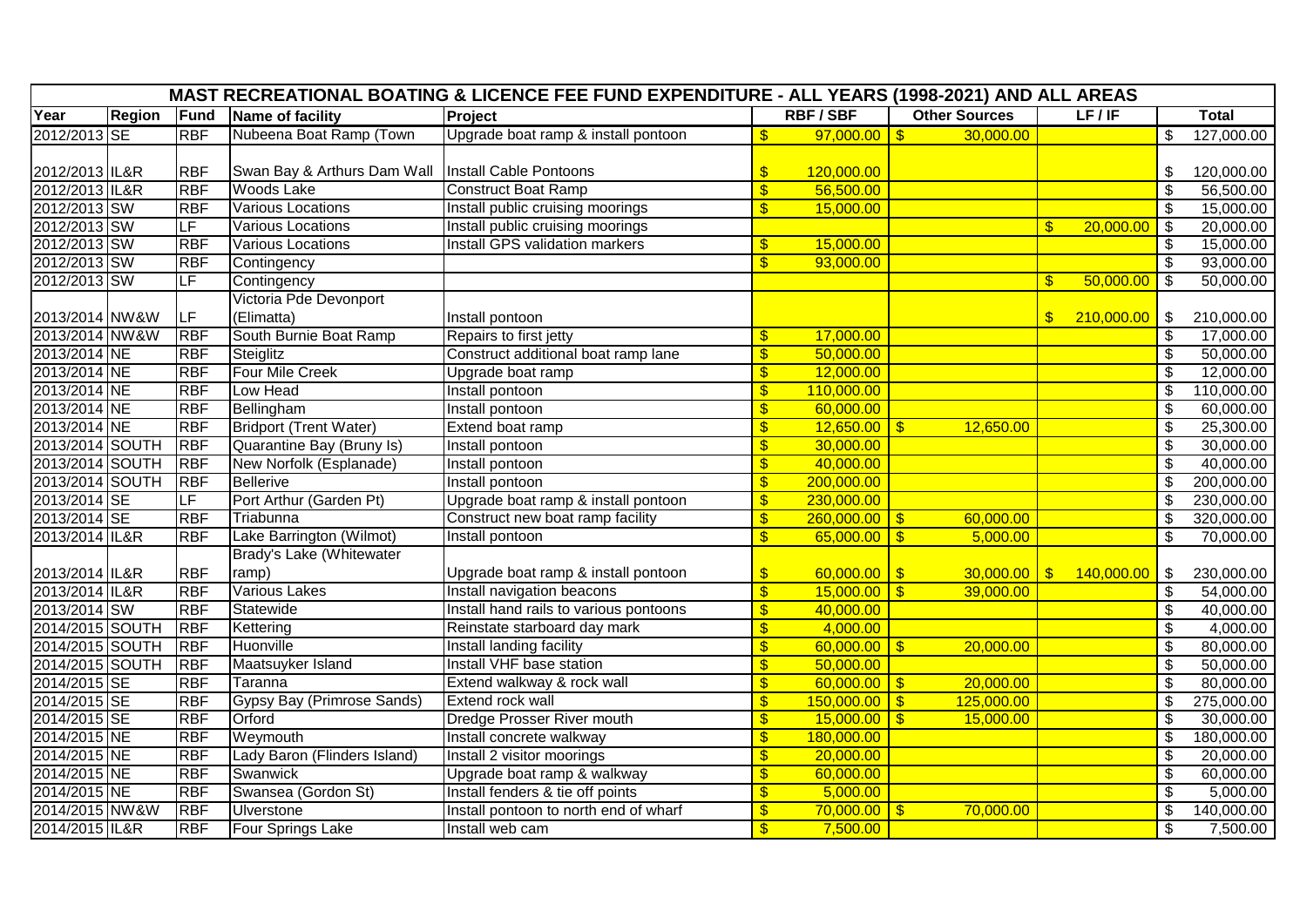| MAST RECREATIONAL BOATING & LICENCE FEE FUND EXPENDITURE - ALL YEARS (1998-2021) AND ALL AREAS |               |            |                                      |                                      |                           |                   |                                    |                                  |                                        |              |  |  |
|------------------------------------------------------------------------------------------------|---------------|------------|--------------------------------------|--------------------------------------|---------------------------|-------------------|------------------------------------|----------------------------------|----------------------------------------|--------------|--|--|
| Year                                                                                           | <b>Region</b> | Fund       | Name of facility                     | Project                              |                           | <b>RBF/SBF</b>    | <b>Other Sources</b>               | LF/IF                            |                                        | <b>Total</b> |  |  |
| 2014/2015 IL&R                                                                                 |               | <b>RBF</b> | Lake Leake (Camping Ground)          | Upgrade boat ramp                    | $\sqrt[6]{3}$             | 80,000.00         |                                    |                                  | $\boldsymbol{\mathsf{S}}$              | 80,000.00    |  |  |
| 2014/2015 IL&R                                                                                 |               | <b>RBF</b> | Penstock Lagoon                      | Construct boat ramp & timber walkway | $\sqrt[6]{3}$             | 40,000.00         |                                    |                                  | \$                                     | 40,000.00    |  |  |
| 2014/2015 SW                                                                                   |               | <b>RBF</b> | <b>Cruising Moorings (Statewide)</b> | Maintenance                          | $\overline{\mathbf{3}}$   | 10,000.00         |                                    |                                  | $\sqrt{2}$                             | 10,000.00    |  |  |
| 2014/2015 SW                                                                                   |               | <b>RBF</b> | Statewide                            | Contingency                          | $\sqrt[6]{3}$             | 98,500.00         |                                    |                                  | \$                                     | 98,500.00    |  |  |
| 2015/2016 SW                                                                                   |               | <b>RBF</b> | Statewide                            | Contingency                          | $\sqrt[6]{3}$             | 182,000.00        |                                    |                                  | \$                                     | 182,000.00   |  |  |
| 2015/2016 SW                                                                                   |               | <b>RBF</b> | <b>Cruising Moorings (Statewide)</b> | Maintenance                          | $\sqrt[6]{3}$             | 30,000.00         |                                    |                                  | \$                                     | 30,000.00    |  |  |
| 2015/2016 SW                                                                                   |               | <b>RBF</b> | Inflatable Life Jacket Servicing     | Education & Awareness Program        | $\frac{1}{2}$             | 20,000.00         |                                    |                                  | \$                                     | 20,000.00    |  |  |
| 2015/2016 SW                                                                                   |               | <b>RBF</b> | Statewide                            | <b>Purchase Flexmat</b>              | $\boldsymbol{\mathsf{S}}$ | 48,000.00         |                                    |                                  | $\overline{\mathcal{S}}$               | 48,000.00    |  |  |
| 2015/2016 SE                                                                                   |               | LF         | Triabunna                            | Dredging                             |                           |                   | 150,000.00<br>$\mathfrak{F}$       | 100,000.00<br>$\sqrt{3}$         | $\sqrt[6]{3}$                          | 250,000.00   |  |  |
| 2015/2016 NE                                                                                   |               | LF         | <b>Burns Bay (St Helens)</b>         | Upgrade boat ramp                    |                           |                   |                                    | $100,000.00$ \$<br>$\mathbf{\$}$ |                                        | 100,000.00   |  |  |
| 2015/2016 NE                                                                                   |               | <b>RBF</b> | Hillwood                             | Upgrade boat ramp                    | $\sqrt[6]{3}$             | 40,000.00         |                                    |                                  | $\sqrt[6]{\frac{1}{2}}$                | 40,000.00    |  |  |
| 2015/2016 NE                                                                                   |               | <b>RBF</b> | Low Head                             | Lighting                             | $\sqrt[6]{3}$             | 10,000.00         |                                    |                                  | \$                                     | 10,000.00    |  |  |
| 2015/2016 NE                                                                                   |               | <b>RBF</b> | <b>Musselroe Bay</b>                 | Ramp report                          | \$                        | 10,000.00         |                                    |                                  | $\boldsymbol{\mathsf{S}}$              | 10,000.00    |  |  |
| 2015/2016 NE                                                                                   |               | <b>RBF</b> | Whitemark (Flinders Is)              | Upgrade boat ramp                    | $\sqrt{3}$                | $43,000.00$ \$    | 43,000.00                          |                                  | $\sqrt[6]{\frac{1}{2}}$                | 86,000.00    |  |  |
| 2015/2016 NE                                                                                   |               | <b>RBF</b> | Anson's Bay                          | Install nav marks                    | $\sqrt[6]{3}$             | 10,000.00         |                                    |                                  | $\overline{\$}$                        | 10,000.00    |  |  |
| 2015/2016 NE                                                                                   |               | <b>RBF</b> | Swansea (Gordon St)                  | Upgrade boat ramp                    | $\frac{1}{2}$             | 30,000.00         |                                    |                                  | $\overline{\boldsymbol{\mathfrak{s}}}$ | 30,000.00    |  |  |
| 2015/2016 NW&W                                                                                 |               | <b>RBF</b> | Strahan (Meredith St)                | Upgrade boat ramp & install pontoon  | $\overline{\mathbf{S}}$   | 100,000.00        |                                    |                                  | \$                                     | 100,000.00   |  |  |
| 2015/2016 NW&W                                                                                 |               | <b>RBF</b> | Tullah (Lake Rosebery)               | Install pontoon                      | $\sqrt[6]{3}$             | 80,000.00         |                                    |                                  | \$                                     | 80,000.00    |  |  |
| 2015/2016 NW&W                                                                                 |               | <b>RBF</b> | Montagu (via Smithton)               | Upgrade walkway                      | $\sqrt[6]{3}$             | 5,000.00          |                                    |                                  | $\frac{1}{2}$                          | 5,000.00     |  |  |
| 2015/2016 NW&W                                                                                 |               | <b>RBF</b> | Devonport (Mersey River)             | Install nav marks                    | $\sqrt[6]{3}$             | 12,000.00         |                                    |                                  | \$                                     | 12,000.00    |  |  |
| 2015/2016 IL&R                                                                                 |               | <b>RBF</b> | Brandum Bay & Jonah Bay              | <b>Install Cable Pontoons</b>        | $\sqrt[6]{3}$             | 120,000.00        |                                    |                                  | $\overline{\mathcal{S}}$               | 120,000.00   |  |  |
| 2015/2016 IL&R                                                                                 |               | <b>RBF</b> | Penstock Lagoon                      | <b>Install flexmat</b>               | $\frac{1}{2}$             | 15,000.00         |                                    |                                  | $\sqrt[6]{\frac{1}{2}}$                | 15,000.00    |  |  |
| 2015/2016 SOUTH                                                                                |               | <b>RBF</b> | <b>Bowen Bridge</b>                  | Install height indicators            | \$                        | 5,000.00          |                                    |                                  | \$                                     | 5,000.00     |  |  |
| 2015/2016 SOUTH                                                                                |               | <b>RBF</b> | Crayfish Pt (Taroona)                | Install nav mark                     | $\sqrt[6]{\frac{1}{2}}$   | 12,000.00         |                                    |                                  | $\sqrt[6]{\frac{1}{2}}$                | 12,000.00    |  |  |
| 2015/2016 SOUTH                                                                                |               | <b>RBF</b> | Montagu Bay                          | Upgrade boat ramp & install walkway  | $\sqrt[6]{3}$             | $28,000.00$ \ \$  | 52,000.00                          |                                  | \$                                     | 80,000.00    |  |  |
| 2015/2016 SOUTH                                                                                |               | <b>RBF</b> | Kingston                             | Upgrade boat ramp & breakwater       | $\frac{1}{2}$             | 220,000.00        |                                    |                                  | \$                                     | 220,000.00   |  |  |
| 2016/2017 SOUTH                                                                                |               | <b>RBF</b> | Gypsy Bay (Primrose Sands)           | Upgrade walkway                      | $\sqrt{3}$                | 12,000.00         |                                    |                                  | $\sqrt[6]{\frac{1}{2}}$                | 12,000.00    |  |  |
| 2016/2017 SOUTH                                                                                |               | <b>RBF</b> | <b>Huon River</b>                    | Install nav aids                     | $\sqrt[6]{3}$             | 15,000.00         |                                    |                                  | \$                                     | 15,000.00    |  |  |
| 2016/2017 SOUTH                                                                                |               | <b>RBF</b> | Kingston                             | <b>Extend landing stage</b>          | \$                        | 55,000.00         |                                    |                                  | $\overline{\boldsymbol{\mathfrak{s}}}$ | 55,000.00    |  |  |
| 2016/2017 SOUTH                                                                                |               | <b>RBF</b> | Hobart (Tas Maritime Radio)          | New radio room                       | $\overline{\mathbf{S}}$   | $40,000.00$ \$    | 60,000.00                          |                                  | \$                                     | 100,000.00   |  |  |
| 2016/2017 NE                                                                                   |               | <b>RBF</b> | <b>Binalong Bay</b>                  | Construct breakwater                 | $\sqrt[6]{3}$             | $178,500.00$ \ \$ | 50,000.00                          |                                  | \$                                     | 228,500.00   |  |  |
| 2016/2017 NE                                                                                   |               | <b>RBF</b> | <b>Flinders Island</b>               | 3 cruising moorings                  | $\sqrt{3}$                | 15,000.00         |                                    |                                  | $\frac{1}{2}$                          | 15,000.00    |  |  |
| 2016/2017 NE                                                                                   |               | <b>RBF</b> | Windermere (Tamar River)             | Upgrade boat ramp & install pontoon  | $\sqrt[6]{\frac{1}{2}}$   | 170,000.00        | 173,400.00<br>$\overline{\bullet}$ |                                  | \$                                     | 343,400.00   |  |  |
| 2016/2017 NE                                                                                   |               | <b>RBF</b> | <b>Musselroe Bay</b>                 | Upgrade boat ramp                    | $\sqrt[6]{3}$             | 55,000.00         |                                    |                                  | $\overline{\mathcal{S}}$               | 55,000.00    |  |  |
| 2016/2017 NE                                                                                   |               | <b>RBF</b> | George Town                          | Upgrade pontoon                      | $\sqrt{3}$                | $9,000.00$ \$     | 5,200.00                           |                                  | $\sqrt[6]{\frac{1}{2}}$                | 14,200.00    |  |  |
| 2016/2017 IL&R                                                                                 |               | <b>RBF</b> | Meadowbank Dam                       | Upgrade walkway                      | $\sqrt[6]{3}$             | $35,000.00$ \$    | 25,000.00                          |                                  | \$                                     | 60,000.00    |  |  |
| 2016/2017 IL&R                                                                                 |               | <b>RBF</b> | Lake Pedder                          | Extend walkway & install nav aids    | $\sqrt[6]{\frac{1}{2}}$   | $17,400.00$ \$    | 6,500.00                           |                                  | $\sqrt[6]{\frac{1}{2}}$                | 23,900.00    |  |  |
| 2016/2017 IL&R                                                                                 |               | <b>RBF</b> | Longford Boat Ramp                   | Replace landing stage                | \$                        | $70,000.00$ \ \$  | 70,000.00                          |                                  | \$                                     | 140,000.00   |  |  |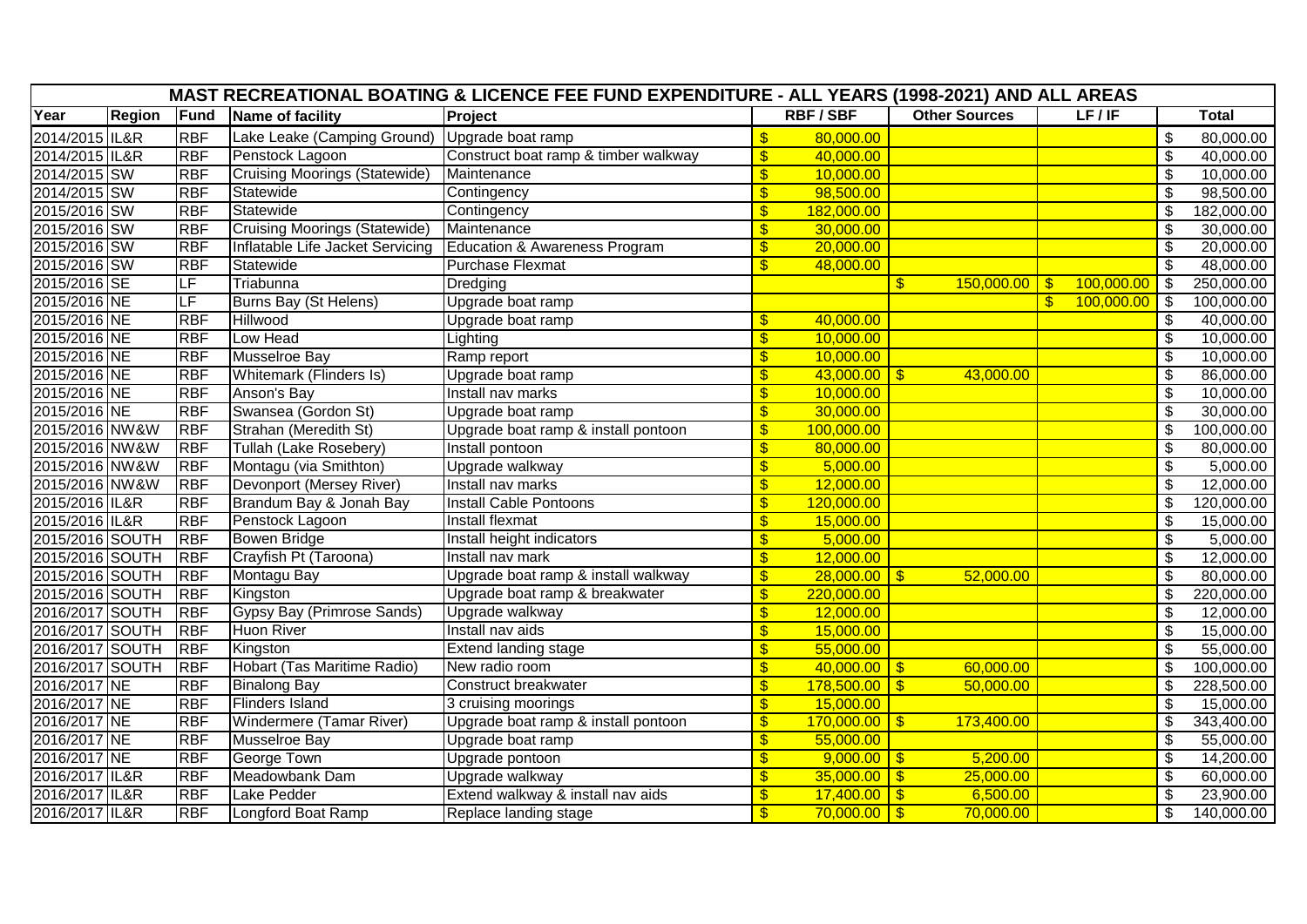| Year<br><b>RBF/SBF</b><br><b>Other Sources</b><br>LF/IF<br><b>Region</b><br>Fund<br>Project<br>Name of facility<br>2016/2017 NW&W<br><b>RBF</b><br><b>Port Sorell</b><br>$\mathbf{\hat{s}}$<br>Upgrade access to boat ramp<br>100,000.00<br>\$<br>2016/2017 NW&W<br>Cam River (Somerset)<br>\$<br>$30,000.00$ \$<br>11,000.00<br><b>RBF</b><br>Install pontoon<br>2016/2017 NW&W<br>2 cruising moorings<br>$\overline{\mathbf{S}}$<br><b>RBF</b><br>(Grassy) King Island<br>10,000.00<br>2016/2017 SW<br><b>Cruising Moorings (Statewide)</b><br><b>RBF</b><br>Maintenance<br>15,000.00<br>\$<br>2017/2018 SOUTH<br><b>RBF</b><br>Old Beach, Jetty Road<br>Rebuild jetty<br>$\overline{\mathbf{S}}$<br>$168,000.00$ \$<br>120,000.00<br>2017/2018 SOUTH<br><b>RBF</b><br>Domain boat ramp<br>30,000.00<br>Replace pontoon with fixed structure<br>\$<br>$30,000.00$ \ \$<br>2017/2018 SOUTH<br>Brabazon Park, Huon River<br><b>RBF</b><br>New boat ramp & landing stage<br>$54,000.00$ \$<br>15,000.00<br>$\mathbf{\$}$<br>2017/2018 SOUTH<br><b>RBF</b><br>Great Bay, Bruny Island<br>$75,000.00$ \$<br>46,000.00<br>New boat ramp<br>\$<br>2017/2018 SOUTH<br><b>RBF</b><br><b>Pirates Bay</b><br>5,000.00<br>One cruising mooring<br>$\mathbf{\$}$<br>2017/2018 NE<br><b>RBF</b><br>\$<br>15,000.00<br><b>Binalong Bay</b><br>Two cruising moorings | 52,000.00<br>$\sqrt{3}$<br>$\frac{1}{2}$<br>$\overline{\$}$<br>$\overline{\$}$<br>$\overline{\mathcal{S}}$<br>\$<br>$\overline{\mathcal{S}}$<br>$\overline{\mathcal{F}}$<br>$\overline{\$}$ | <b>Total</b><br>152,000.00<br>41,000.00<br>10,000.00<br>15,000.00<br>288,000.00<br>60,000.00<br>69,000.00 |
|--------------------------------------------------------------------------------------------------------------------------------------------------------------------------------------------------------------------------------------------------------------------------------------------------------------------------------------------------------------------------------------------------------------------------------------------------------------------------------------------------------------------------------------------------------------------------------------------------------------------------------------------------------------------------------------------------------------------------------------------------------------------------------------------------------------------------------------------------------------------------------------------------------------------------------------------------------------------------------------------------------------------------------------------------------------------------------------------------------------------------------------------------------------------------------------------------------------------------------------------------------------------------------------------------------------------------------------------------------|---------------------------------------------------------------------------------------------------------------------------------------------------------------------------------------------|-----------------------------------------------------------------------------------------------------------|
|                                                                                                                                                                                                                                                                                                                                                                                                                                                                                                                                                                                                                                                                                                                                                                                                                                                                                                                                                                                                                                                                                                                                                                                                                                                                                                                                                        |                                                                                                                                                                                             |                                                                                                           |
|                                                                                                                                                                                                                                                                                                                                                                                                                                                                                                                                                                                                                                                                                                                                                                                                                                                                                                                                                                                                                                                                                                                                                                                                                                                                                                                                                        |                                                                                                                                                                                             |                                                                                                           |
|                                                                                                                                                                                                                                                                                                                                                                                                                                                                                                                                                                                                                                                                                                                                                                                                                                                                                                                                                                                                                                                                                                                                                                                                                                                                                                                                                        |                                                                                                                                                                                             |                                                                                                           |
|                                                                                                                                                                                                                                                                                                                                                                                                                                                                                                                                                                                                                                                                                                                                                                                                                                                                                                                                                                                                                                                                                                                                                                                                                                                                                                                                                        |                                                                                                                                                                                             |                                                                                                           |
|                                                                                                                                                                                                                                                                                                                                                                                                                                                                                                                                                                                                                                                                                                                                                                                                                                                                                                                                                                                                                                                                                                                                                                                                                                                                                                                                                        |                                                                                                                                                                                             |                                                                                                           |
|                                                                                                                                                                                                                                                                                                                                                                                                                                                                                                                                                                                                                                                                                                                                                                                                                                                                                                                                                                                                                                                                                                                                                                                                                                                                                                                                                        |                                                                                                                                                                                             |                                                                                                           |
|                                                                                                                                                                                                                                                                                                                                                                                                                                                                                                                                                                                                                                                                                                                                                                                                                                                                                                                                                                                                                                                                                                                                                                                                                                                                                                                                                        |                                                                                                                                                                                             |                                                                                                           |
|                                                                                                                                                                                                                                                                                                                                                                                                                                                                                                                                                                                                                                                                                                                                                                                                                                                                                                                                                                                                                                                                                                                                                                                                                                                                                                                                                        |                                                                                                                                                                                             |                                                                                                           |
|                                                                                                                                                                                                                                                                                                                                                                                                                                                                                                                                                                                                                                                                                                                                                                                                                                                                                                                                                                                                                                                                                                                                                                                                                                                                                                                                                        |                                                                                                                                                                                             | 121,000.00                                                                                                |
|                                                                                                                                                                                                                                                                                                                                                                                                                                                                                                                                                                                                                                                                                                                                                                                                                                                                                                                                                                                                                                                                                                                                                                                                                                                                                                                                                        |                                                                                                                                                                                             | 5,000.00                                                                                                  |
|                                                                                                                                                                                                                                                                                                                                                                                                                                                                                                                                                                                                                                                                                                                                                                                                                                                                                                                                                                                                                                                                                                                                                                                                                                                                                                                                                        | $\overline{\mathcal{F}}$                                                                                                                                                                    | 15,000.00                                                                                                 |
| <b>RBF</b><br>2017/2018 NE<br>Fender piles<br>$\overline{\mathbf{S}}$<br>15,000.00<br>Swanwick                                                                                                                                                                                                                                                                                                                                                                                                                                                                                                                                                                                                                                                                                                                                                                                                                                                                                                                                                                                                                                                                                                                                                                                                                                                         | $\overline{\boldsymbol{\mathfrak{s}}}$                                                                                                                                                      | 15,000.00                                                                                                 |
| 2017/2018 IL&R<br><b>RBF</b><br><b>Inland Lakes</b><br>$7,000.00$ \$<br>5,000.00<br>Nav light upgrades<br>\$                                                                                                                                                                                                                                                                                                                                                                                                                                                                                                                                                                                                                                                                                                                                                                                                                                                                                                                                                                                                                                                                                                                                                                                                                                           | \$                                                                                                                                                                                          | 12,000.00                                                                                                 |
| 2017/2018 IL&R<br>Lake Barrington, Kentish Park<br><b>RBF</b><br>New pontoon<br>$\mathbf{S}$<br>$150,000.00$ \$<br>40,000.00                                                                                                                                                                                                                                                                                                                                                                                                                                                                                                                                                                                                                                                                                                                                                                                                                                                                                                                                                                                                                                                                                                                                                                                                                           | $\overline{\$}$                                                                                                                                                                             | 190,000.00                                                                                                |
| 2017/2018 NW&W<br><b>Arthur River</b><br><b>RBF</b><br>20,000.00<br>Various boat ramp improvements<br>\$                                                                                                                                                                                                                                                                                                                                                                                                                                                                                                                                                                                                                                                                                                                                                                                                                                                                                                                                                                                                                                                                                                                                                                                                                                               | -\$                                                                                                                                                                                         | 20,000.00                                                                                                 |
| 2017/2018 NW&W<br>Burnie boat ramp (South Burnie) Reconstruct breakwater<br><b>RBF</b><br>262,500.00<br>\$<br>$87,500.00$ \$                                                                                                                                                                                                                                                                                                                                                                                                                                                                                                                                                                                                                                                                                                                                                                                                                                                                                                                                                                                                                                                                                                                                                                                                                           | \$                                                                                                                                                                                          | 350,000.00                                                                                                |
| 2017/2018 NW&W<br>Ulverstone (West)<br><b>RBF</b><br>Upgrade pontoon<br>\$<br>200,000.00                                                                                                                                                                                                                                                                                                                                                                                                                                                                                                                                                                                                                                                                                                                                                                                                                                                                                                                                                                                                                                                                                                                                                                                                                                                               | -\$                                                                                                                                                                                         | 200,000.00                                                                                                |
| 2017/2018 NE<br><b>RBF</b><br><b>Inspection Head</b><br>Repair pontoon<br>75,000.00<br>$\mathbf{s}$                                                                                                                                                                                                                                                                                                                                                                                                                                                                                                                                                                                                                                                                                                                                                                                                                                                                                                                                                                                                                                                                                                                                                                                                                                                    | \$                                                                                                                                                                                          | 75,000.00                                                                                                 |
| 2017/2018 NE<br><b>RBF</b><br>Weymouth (Sea Ramp)<br>Install solar light<br>\$<br>15,000.00                                                                                                                                                                                                                                                                                                                                                                                                                                                                                                                                                                                                                                                                                                                                                                                                                                                                                                                                                                                                                                                                                                                                                                                                                                                            | \$                                                                                                                                                                                          | 15,000.00                                                                                                 |
| 2017/2018 NE<br>ΙLF<br>New boat ramp & walkways<br>600,000.00<br>Swansea<br><b>S</b><br><u>  S</u>                                                                                                                                                                                                                                                                                                                                                                                                                                                                                                                                                                                                                                                                                                                                                                                                                                                                                                                                                                                                                                                                                                                                                                                                                                                     | 700,000.00                                                                                                                                                                                  | \$1,300,000.00                                                                                            |
| 2017/2018 SE<br>Orford (Prosser River)<br>Dredging & training walls at river mouth<br>LF<br>$\sqrt[6]{3}$<br>$1,050,000.00$ \$                                                                                                                                                                                                                                                                                                                                                                                                                                                                                                                                                                                                                                                                                                                                                                                                                                                                                                                                                                                                                                                                                                                                                                                                                         | 250,000.00                                                                                                                                                                                  | \$1,300,000.00                                                                                            |
| 2017/2018 SE<br>ΙLF<br><b>Fortescue Bay</b><br>$\mathbf{S}$<br>$240,000.00$ \$<br>Upgrade boat ramp & walkway                                                                                                                                                                                                                                                                                                                                                                                                                                                                                                                                                                                                                                                                                                                                                                                                                                                                                                                                                                                                                                                                                                                                                                                                                                          | 150,000.00<br><b>\$</b>                                                                                                                                                                     | 390,000.00                                                                                                |
| 2017/2018 SE<br>LF<br>Murdunna<br>New jetty<br>-\$                                                                                                                                                                                                                                                                                                                                                                                                                                                                                                                                                                                                                                                                                                                                                                                                                                                                                                                                                                                                                                                                                                                                                                                                                                                                                                     | \$<br>100,000.00                                                                                                                                                                            | 100,000.00                                                                                                |
| 2017/2018 NW&W<br>ΙLF<br>Naracoopa (King Island)<br>Upgrade boat ramp<br>-\$                                                                                                                                                                                                                                                                                                                                                                                                                                                                                                                                                                                                                                                                                                                                                                                                                                                                                                                                                                                                                                                                                                                                                                                                                                                                           | $\sqrt{3}$<br>55,000.00                                                                                                                                                                     | 55,000.00                                                                                                 |
| AIS base stations<br>2017/2018 SW<br>ΙLF<br>Statewide<br>-\$                                                                                                                                                                                                                                                                                                                                                                                                                                                                                                                                                                                                                                                                                                                                                                                                                                                                                                                                                                                                                                                                                                                                                                                                                                                                                           | \$<br>20,900.00                                                                                                                                                                             | 20,900.00                                                                                                 |
| 2017/2018 SW<br>LF<br>Life Jacket AS change awareness program<br>Statewide<br>-\$                                                                                                                                                                                                                                                                                                                                                                                                                                                                                                                                                                                                                                                                                                                                                                                                                                                                                                                                                                                                                                                                                                                                                                                                                                                                      | 130,000.00<br><b>\$</b>                                                                                                                                                                     | 130,000.00                                                                                                |
| 2017/2018 SW<br>LF<br>Cruising mooring maintenance<br>$\mathbf{\hat{s}}$<br>Statewide                                                                                                                                                                                                                                                                                                                                                                                                                                                                                                                                                                                                                                                                                                                                                                                                                                                                                                                                                                                                                                                                                                                                                                                                                                                                  | 20,000.00<br>∣\$                                                                                                                                                                            | 20,000.00                                                                                                 |
| 2017/2018 NE<br>LF<br>St Helens barway<br>Replace web cam<br>$\sqrt[6]{3}$                                                                                                                                                                                                                                                                                                                                                                                                                                                                                                                                                                                                                                                                                                                                                                                                                                                                                                                                                                                                                                                                                                                                                                                                                                                                             | 12,000.00<br><b>\$</b>                                                                                                                                                                      | 12,000.00                                                                                                 |
| 2017/2018 NE<br>LF<br>Port Dalrymple Yacht Club<br>New public fuel wharf<br>-\$                                                                                                                                                                                                                                                                                                                                                                                                                                                                                                                                                                                                                                                                                                                                                                                                                                                                                                                                                                                                                                                                                                                                                                                                                                                                        | 125,000.00<br>$\frac{1}{2}$                                                                                                                                                                 | 125,000.00                                                                                                |
| 2017/2018 IL&R<br><b>Lake St Clair</b><br>ΙLF<br>$\mathbf{\$}$<br>Upgrade boat ramp & install landing stage                                                                                                                                                                                                                                                                                                                                                                                                                                                                                                                                                                                                                                                                                                                                                                                                                                                                                                                                                                                                                                                                                                                                                                                                                                            | \$<br>125,000.00                                                                                                                                                                            | 125,000.00                                                                                                |
| 2018/2019 SOUTH<br>$25,000.00$ \$<br><b>RBF</b><br>Opossum Bay<br><b>Extend Boat Ramp</b><br>25,000.00<br>$\mathbf{s}$                                                                                                                                                                                                                                                                                                                                                                                                                                                                                                                                                                                                                                                                                                                                                                                                                                                                                                                                                                                                                                                                                                                                                                                                                                 | $\overline{\mathcal{S}}$                                                                                                                                                                    | 50,000.00                                                                                                 |
| 2018/2019 SOUTH<br><b>RBF</b><br><b>Install Wave Deflection Panels</b><br>$\mathbf{\$}$<br>95,000.00<br>South Arm                                                                                                                                                                                                                                                                                                                                                                                                                                                                                                                                                                                                                                                                                                                                                                                                                                                                                                                                                                                                                                                                                                                                                                                                                                      | \$                                                                                                                                                                                          | 95,000.00                                                                                                 |
| 2018/2019 SE<br>Lewisham / Gypsy Bay<br><b>RBF</b><br>Landing Stage Maintenance & Fenders<br>$\mathbf{\$}$<br>$20,000.00$ \$<br>13,134.00                                                                                                                                                                                                                                                                                                                                                                                                                                                                                                                                                                                                                                                                                                                                                                                                                                                                                                                                                                                                                                                                                                                                                                                                              | \$                                                                                                                                                                                          | 33,134.00                                                                                                 |
| 2018/2019 SE<br><b>RBF</b><br>Upgrade / Replace Eastern Landing Stage<br><b>Dodges Ferry</b><br>250,000.00<br>\$.                                                                                                                                                                                                                                                                                                                                                                                                                                                                                                                                                                                                                                                                                                                                                                                                                                                                                                                                                                                                                                                                                                                                                                                                                                      | \$                                                                                                                                                                                          | 250,000.00                                                                                                |
| 2018/2019 SE<br><b>RBF</b><br><b>Swan River</b><br>Upgrade Landing Stage & Boat Ramp<br>40,000.00<br>\$<br>$40,000.00$ \ \$                                                                                                                                                                                                                                                                                                                                                                                                                                                                                                                                                                                                                                                                                                                                                                                                                                                                                                                                                                                                                                                                                                                                                                                                                            | $\overline{\mathcal{F}}$                                                                                                                                                                    | 80,000.00                                                                                                 |
| 2018/2019 SE<br><b>Install Public Mooring</b><br><b>RBF</b><br>\$<br>6,000.00<br>Swansea                                                                                                                                                                                                                                                                                                                                                                                                                                                                                                                                                                                                                                                                                                                                                                                                                                                                                                                                                                                                                                                                                                                                                                                                                                                               | $\overline{\mathcal{S}}$                                                                                                                                                                    | 6,000.00                                                                                                  |
| 2018/2019 IL&R<br><b>RBF</b><br><b>Upgrade Launch Area</b><br>\$<br>20,000.00<br>Tungatinah<br>$27,500.00$   \$                                                                                                                                                                                                                                                                                                                                                                                                                                                                                                                                                                                                                                                                                                                                                                                                                                                                                                                                                                                                                                                                                                                                                                                                                                        | $\overline{\mathcal{F}}$                                                                                                                                                                    | 47,500.00                                                                                                 |
| 2018/2019 IL&R<br><b>RBF</b><br>Relocate Launch Area<br>$\overline{\mathbf{S}}$<br>$25,000.00$ \$<br>34,000.00<br>Lake Rowallan                                                                                                                                                                                                                                                                                                                                                                                                                                                                                                                                                                                                                                                                                                                                                                                                                                                                                                                                                                                                                                                                                                                                                                                                                        | $\overline{\$}$                                                                                                                                                                             | 59,000.00                                                                                                 |
| 2018/2019 NW&W<br><b>RBF</b><br>Montagu (N/West Coast)<br>$\overline{\mathcal{S}}$<br>Upgrade Landing Stage & Boat Ramp<br>$\mathbf{\$}$<br>110,000.00<br>110,000.00                                                                                                                                                                                                                                                                                                                                                                                                                                                                                                                                                                                                                                                                                                                                                                                                                                                                                                                                                                                                                                                                                                                                                                                   | \$                                                                                                                                                                                          | 220,000.00                                                                                                |
| 2018/2019 NW&W<br><b>Upgrade 4 Northern Jetties</b><br><b>RBF</b><br><b>Smithton Marina</b><br>$5,600.00$ \$<br>7,000.00                                                                                                                                                                                                                                                                                                                                                                                                                                                                                                                                                                                                                                                                                                                                                                                                                                                                                                                                                                                                                                                                                                                                                                                                                               | \$                                                                                                                                                                                          | 12,600.00                                                                                                 |
| 2018/2019 NW&W<br><b>RBF</b><br><b>Upgrade Boat Ramp</b><br>40,000.00<br><b>Turners Beach</b><br>\$.                                                                                                                                                                                                                                                                                                                                                                                                                                                                                                                                                                                                                                                                                                                                                                                                                                                                                                                                                                                                                                                                                                                                                                                                                                                   | -\$                                                                                                                                                                                         | 40,000.00                                                                                                 |
| 2018/2019 NW&W<br><b>Upgrade Boat Ramp</b><br><b>RBF</b><br>40,000.00<br><b>Hawley</b>                                                                                                                                                                                                                                                                                                                                                                                                                                                                                                                                                                                                                                                                                                                                                                                                                                                                                                                                                                                                                                                                                                                                                                                                                                                                 | \$                                                                                                                                                                                          | 40,000.00                                                                                                 |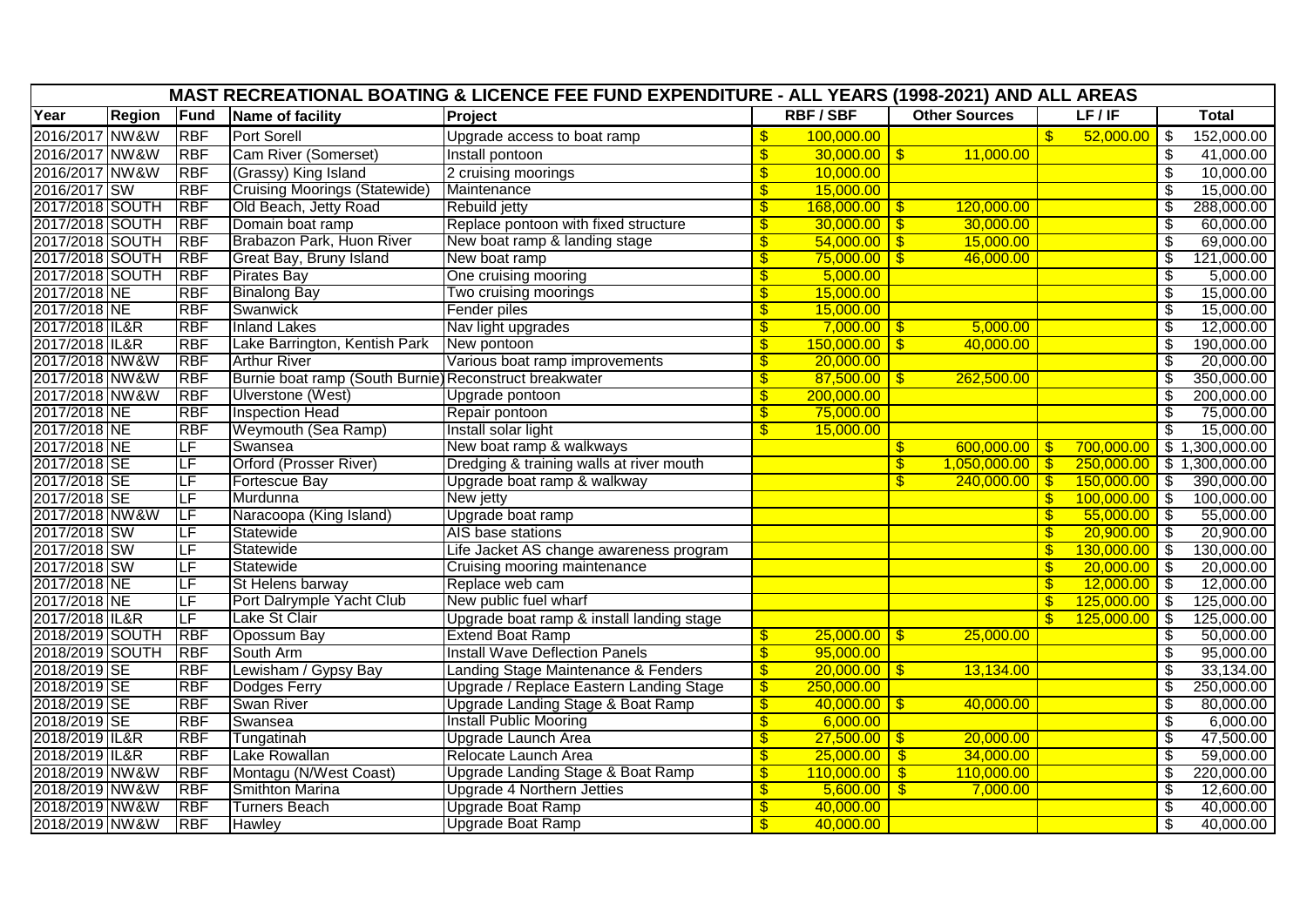| MAST RECREATIONAL BOATING & LICENCE FEE FUND EXPENDITURE - ALL YEARS (1998-2021) AND ALL AREAS |               |            |                               |                                                       |                           |                  |                |                      |               |                |                            |              |
|------------------------------------------------------------------------------------------------|---------------|------------|-------------------------------|-------------------------------------------------------|---------------------------|------------------|----------------|----------------------|---------------|----------------|----------------------------|--------------|
| Year                                                                                           | <b>Region</b> | Fund       | Name of facility              | Project                                               |                           | <b>RBF/SBF</b>   |                | <b>Other Sources</b> |               | LF/IF          |                            | <b>Total</b> |
| 2018/2019 NW&W                                                                                 |               | <b>RBF</b> | <b>Sunken Rock</b>            | <b>Install Nav Aid</b>                                | \$                        | 20,000.00        |                |                      |               |                | $\overline{\mathcal{E}}$   | 20,000.00    |
| 2018/2019 NE                                                                                   |               | <b>RBF</b> | Tailrace Boat Ramp            | Maintenance to Pontoon                                | $\overline{\mathsf{s}}$   | 65,000.00        |                |                      |               |                | \$                         | 65,000.00    |
| 2018/2019 NE                                                                                   |               | <b>RBF</b> | <b>Tenth Island</b>           | <b>Install Nav Aid</b>                                | $\overline{\mathbf{S}}$   | 25,000.00        |                |                      |               |                | \$                         | 25,000.00    |
| 2018/2019 NE                                                                                   |               | <b>RBF</b> | <b>Bridport (Trent Water)</b> | <b>Upgrade Western Landing Stage</b>                  | \$                        | $40,000.00$ \$   |                | 12,300.00            |               |                | $\overline{\mathcal{S}}$   | 52,300.00    |
| 2018/2019 SW                                                                                   |               | <b>RBF</b> | Contingency                   |                                                       | $\mathbf{\$}$             | 145,900.00       |                |                      |               |                | $\overline{\mathcal{E}}$   | 145,900.00   |
| 2018/2019 SOUTH                                                                                |               | ΤLF        | Southport                     | Upgrade / Replace Landing Stage                       |                           |                  |                |                      | $\mathbf{s}$  | 200,000.00     | \$                         | 200,000.00   |
| 2018/2019 SW                                                                                   |               | LF         | Statewide                     | Life Jacket Voucher Program                           |                           |                  |                |                      | $\mathbf{\$}$ | 100.000.00     | $\overline{\phantom{1}}$ s | 100,000.00   |
| 2018/2019 SW                                                                                   |               | ΙĿF        | Statewide                     | Safety PR Campaign                                    |                           |                  |                |                      | $\mathbf{\$}$ | 150,000.00     | $\blacksquare$             | 150,000.00   |
| 2018/2019 SW                                                                                   |               | LF         | Statewide                     | Upgrade Pontoon Fenders for Jet Skis                  |                           |                  |                |                      | $\mathbf{\$}$ | $50,000.00$ \$ |                            | 50,000.00    |
| 2018/2019 SW                                                                                   |               | ΙĿF        | Statewide                     | <b>CCTV</b>                                           |                           |                  |                |                      | $\mathbf{s}$  | 50,000.00      | -\$                        | 50,000.00    |
| 2019/2020 NE                                                                                   |               | <b>RBF</b> | <b>Bicheno</b>                | <b>Extend Jetties at Gulch Boat Ramp</b>              | $\mathbf{\$}$             | 110,000.00       |                |                      |               |                | \$                         | 110,000.00   |
| 2019/2020 NE                                                                                   |               | <b>RBF</b> | <b>Great Musselroe Bay</b>    | Construct Jetty at Boat Ramp                          | \$                        | 65,000.00        |                |                      |               |                | \$                         | 65,000.00    |
| 2019/2020 NE                                                                                   |               | <b>RBF</b> | Scamander                     | Install Pontoon at Boat Ramp                          | $\overline{\mathsf{s}}$   | 110,000.00       |                |                      |               |                | \$                         | 110,000.00   |
| 2019/2020 NE                                                                                   |               | <b>RBF</b> | <b>St Helens</b>              | Install Pontoon at the Esplanade Boat Ramp            | $\overline{\$}$           | $80,000.00$ \$   |                | 20,000.00            |               |                | $\overline{\mathcal{E}}$   | 100,000.00   |
| 2019/2020 NE                                                                                   |               | <b>RBF</b> | <b>Burns Bay</b>              | Install Web Cam at Boat Ramp                          | $\mathfrak{F}$            | 25,000.00        |                |                      |               |                | \$                         | 25,000.00    |
| 2019/2020 IL&R                                                                                 |               | <b>RBF</b> | Lake Leake                    | Install Pontoon at Boat Ramp                          | $\boldsymbol{\mathsf{S}}$ | $50,000.00$ \ \$ |                | 50,000.00            |               |                | \$                         | 100,000.00   |
| 2019/2020 IL&R                                                                                 |               | LF         | Craigbourne Dam               | Install Low Level Flexmat Boat Ramp                   | $\overline{\$}$           | 50,000.00        |                |                      |               |                | $\overline{\$}$            | 50,000.00    |
| 2019/2020 NW&W                                                                                 |               | <b>RBF</b> | Sisters Beach                 | <b>Install New Decking to Landing Stage</b>           | $\overline{\mathsf{S}}$   | 12,000.00        |                |                      |               |                | \$                         | 12,000.00    |
| 2019/2020 NW&W                                                                                 |               | <b>RBF</b> | Wilmot (Lake Barrington)      | <b>Install Pontoon at Boat Ramp</b>                   | $\sqrt[6]{\frac{1}{2}}$   | $100,000.00$ \$  |                | 60,000.00            |               |                | $\overline{\mathcal{S}}$   | 160,000.00   |
| 2019/2020 NW&W                                                                                 |               | <b>RBF</b> | Darwin Dam (Lake Burbury)     | Upgrade Gravel Launch Area                            | $\sqrt[6]{3}$             | $48,000.00$ \$   |                | 26,000.00            |               |                | $\boldsymbol{\mathsf{S}}$  | 74,000.00    |
| 2019/2020 NW&W                                                                                 |               | <b>RBF</b> | Macquarie Heads               | Install Third Ramp Lane                               | $\sqrt[6]{3}$             | 48,000.00        |                |                      |               |                | $\overline{\mathbf{3}}$    | 48,000.00    |
| 2019/2020 NW&W                                                                                 |               | LF         | Thureau Hills (Lake Burbury)  | Construct Walkway at Boat Ramp                        | $\sqrt[6]{\frac{1}{2}}$   | 210,000.00       |                |                      |               |                | $\sqrt[6]{\frac{1}{2}}$    | 210,000.00   |
| 2019/2020 NE                                                                                   |               | <b>RBF</b> | <b>Tomahawk</b>               | <b>Extend Boat Ramp</b>                               | $\mathbf{e}$              | 23,730.00        |                |                      |               |                | S                          | 23,730.00    |
| 2019/2020 NE                                                                                   |               | <b>RBF</b> | Weymouth                      | Engineer assessment on Breakwater                     | $\mathfrak{F}$            | 16,130.00        |                |                      |               |                | \$                         | 16,130.00    |
| 2020/2021 NE                                                                                   |               | <b>SBF</b> | <b>Coles Bay</b>              | Install New Fendering to Pontoon                      | $\overline{\$}$           | 15,000.00        |                |                      |               |                | $\overline{\$}$            | 15,000.00    |
| 2020/2021 NE                                                                                   |               | <b>SBF</b> | <b>Blizzards Landing</b>      | Remove Rocks form Launch Area                         | $\overline{\mathbf{S}}$   | 1,000.00         |                |                      |               |                | $\overline{\$}$            | 1,000.00     |
| 2020/2021 NE                                                                                   |               | <b>SBF</b> | <b>Prime Seal Island</b>      | <b>Install 2 Cruising Moorings</b>                    | \$                        | 26,000.00        |                |                      |               |                | $\overline{\mathcal{E}}$   | 26,000.00    |
| 2020/2021 NE                                                                                   |               | <b>SBF</b> | <b>York Cove</b>              | <b>Repairs to Pontoon</b>                             | $\overline{\mathbf{S}}$   | 6,000.00         |                |                      |               |                | \$                         | 6,000.00     |
| 2020/2021 SOUTH                                                                                |               | <b>SBF</b> | Gypsy Bay (Primrose Sands)    | Dredging at Boat Ramp                                 | $\mathfrak{F}$            | $45,000.00$ \$   |                | 35,000.00            |               |                | $\overline{\mathbf{e}}$    | 80,000.00    |
| 2020/2021 SOUTH                                                                                |               | <b>SBF</b> | <b>Millbrook Rise</b>         | Extend Pontoon at Boat Ramp                           | $\overline{\mathbf{S}}$   | 20,000.00        |                |                      |               |                | $\overline{\mathbf{3}}$    | 20,000.00    |
| 2020/2021 SOUTH                                                                                |               | <b>SBF</b> | Catamaran                     | Repairs to Pontoon                                    | $\mathbf{\hat{s}}$        | 6,500.00         |                |                      |               |                | $\overline{\mathcal{S}}$   | 6,500.00     |
| 2020/2021 SOUTH                                                                                |               | <b>SBF</b> | Cygnet (Lymington)            | Remove Sand from Boat Ramp                            | $\overline{\mathbf{S}}$   | 5,000.00         |                |                      |               |                | $\overline{\mathbf{3}}$    | 5,000.00     |
| 2020/2021 SOUTH                                                                                |               | <b>SBF</b> | Margate Marina                | Contribution to Pump Out Facility                     | $\frac{1}{2}$             | $50,000.00$ \$   |                | 100,000.00           |               |                | $\mathfrak{S}$             | 150,000.00   |
| 2020/2021 SOUTH                                                                                |               | <b>SBF</b> | Tinderbox                     | Install landing to Landing Stage                      | $\frac{1}{2}$             | 3,000.00         |                |                      |               |                | $\sqrt[6]{\frac{1}{2}}$    | 3,000.00     |
| 2020/2021 IL&R                                                                                 |               | <b>SBF</b> | Cramps Bay (Great Lake)       | Install Cable Pontoons                                | $\overline{\mathbb{S}}$   | 50,000.00        | $\overline{5}$ | 2,000.00             |               |                | $\overline{\mathcal{S}}$   | 52,000.00    |
| 2020/2021 IL&R                                                                                 |               | <b>SBF</b> | Dee Lagoon                    | Upgrade Boat Ramp & Install Landing Stage             | $\frac{1}{2}$             | $64,000.00$ \$   |                | 48,000.00            |               |                | $\overline{\mathbf{s}}$    | 112,000.00   |
| 2021/2022 SOUTH                                                                                |               | IIF        | Dover Boat Ramp               | Improve Access, add 2nd Ramp Lane & New Landing Stage |                           |                  | $\mathbf{\$}$  | $300,000.00$ \$      |               | 300,000.00     | க                          | 600,000.00   |
| 2021/2022 NE                                                                                   |               | IF         | <b>Burns Bay</b>              | <b>Overlay Boat Ramps</b>                             |                           |                  |                |                      | $\mathbf{\$}$ | 200,000.00     | \$                         | 200,000.00   |
| 2021/2022 NE                                                                                   |               | IF         | Weymouth                      | Repair Breakwater                                     |                           |                  |                |                      | $\mathbf{\$}$ | 300,000.00     | l \$                       | 300,000.00   |
| 2021/2022 SE                                                                                   |               | IIF        |                               |                                                       |                           |                  |                |                      | $\mathbf{s}$  | 300,000.00     | -\$                        | 300,000.00   |
|                                                                                                |               |            | Apex Point Nubeena            | Upgrade Boat Ramp & add 2nd Landing Stage             |                           |                  |                |                      |               |                |                            |              |